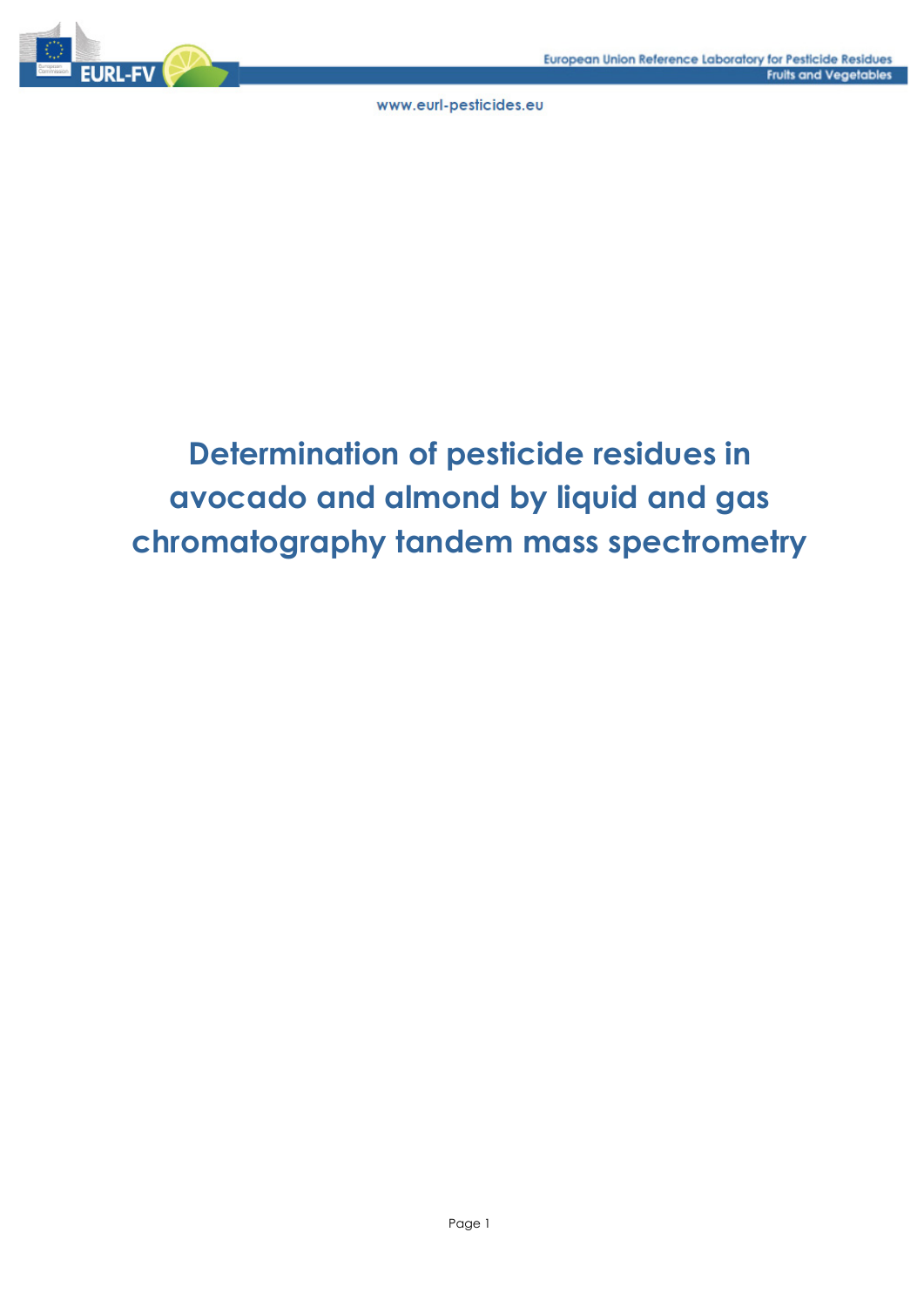

## **CONTENTS**

| 5.5. Instrumentation and analytical conditions for the LC-MS/MS system6  |
|--------------------------------------------------------------------------|
|                                                                          |
|                                                                          |
| 5.6. Instrumentation and analytical conditions for the GC-MS/MS system 7 |
|                                                                          |
|                                                                          |
|                                                                          |
|                                                                          |
|                                                                          |
|                                                                          |
|                                                                          |
|                                                                          |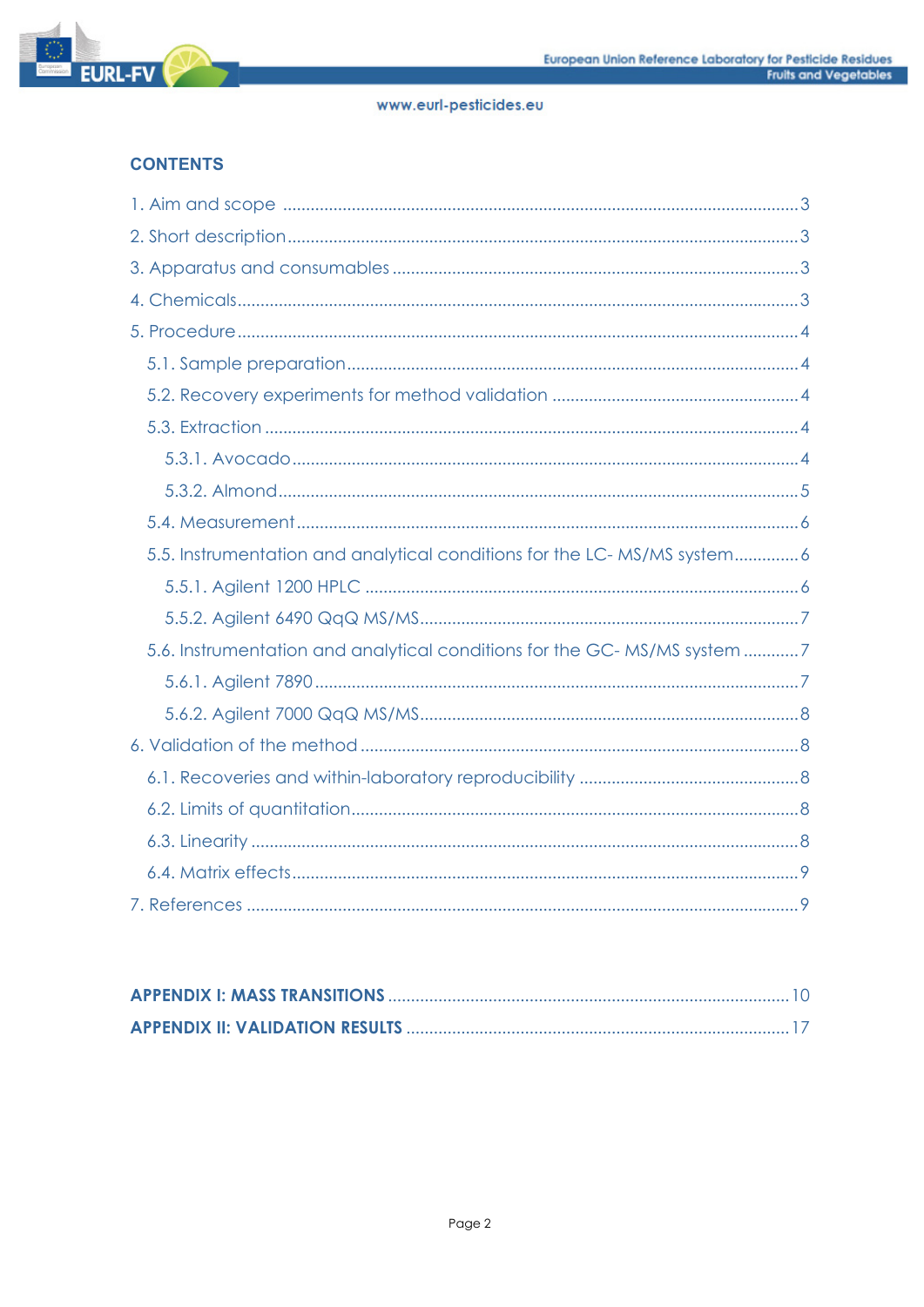

1. Aim and scope

This report describes a validation data of 279 pesticides using a multiresidue method by LC-MS/MS and GC-MS/MS in avocado and almond.

2. Short description

An homogenous sample is extracted with acetonitrile according to modified QuEChERS protocol. The obtained extract is analysed by GC-MS/MS and LC-MS/MS.

- 3. Apparatus and consumables
	- Automatic pipettes, suitable for handling volumes of 4 µL to 500 µL and 1 mL to 5 mL.
	- 50 ml PTFE centrifuge tubes with screw caps
	- 15 ml PTFE centrifuge tubes with screw caps
	- Vortex
	- Automatic axial extractor
	- Centrifuge, suitable for the centrifuge tubes employed in the procedure and capable to achieve at least 3700 rpm
	- Concentration workstation
	- Syringes, e.g. 2 mL disposable syringes
	- Syringe filters, 0.45 µm pore size
	- Injection vials, 2 ml, suitable for LC and GC auto-sampler
	- Volumetric flasks
	- Z-Sep® sorbent (Supelco)
- 4. Chemicals
	- Acetonitrile ultra gradient grade
	- **•** Formic acid
	- Trisodium citrate dihydrate
	- Sodium chloride
	- Disodium hydrogencitrate sesquihydrate
	- Anhydrous magnesium sulphate
	- Ultra pure water
	- Ethyl acetate HPLC grade
	- Pesticides standards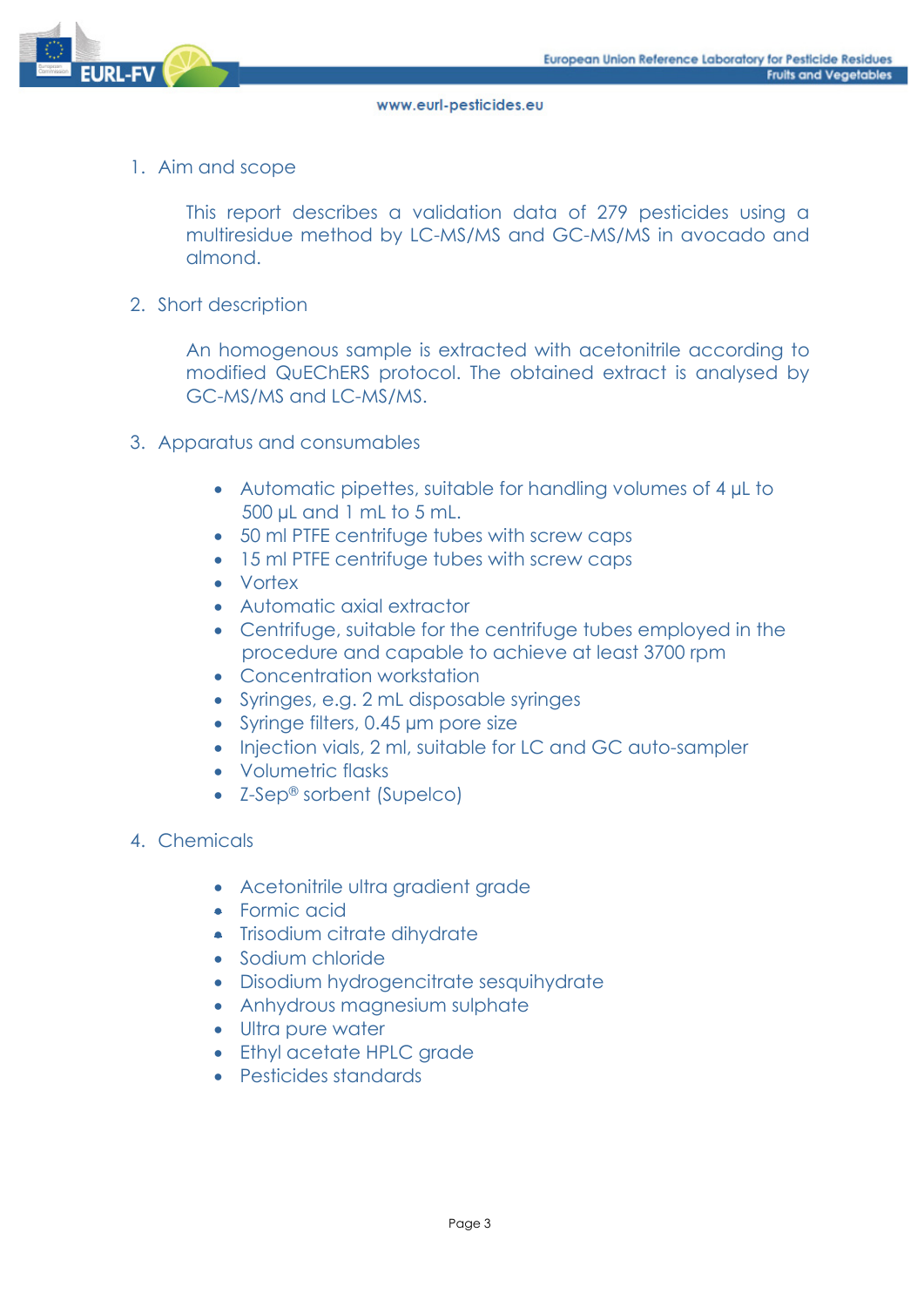

5. Procedure

5.1. Sample preparation

To obtain representative subsamples, samples should be frozen over night and after that minced. Before freezing, the stones of avocado should be eliminated.

## 5.2. Recovery experiments for method validation

The samples employed in the validation studies did not contain any of the analysed pesticides.

Individual pesticide stock solutions (1000–2000 mg/L) were prepared in acetonitrile and ethyl acetate and were stored in amber screwcapped glass vials in the dark at -20 °C.

For spiking,

- 70 g representative portions of previously homogenised avocado were weighed and transferred to a beaker, where they were fortified homogenously with 700 µL of the appropriate working standard solution and then the mixture was blended for 30 min.
- 40 g representative portions of previously homogenised almond were weighed and transferred to a crystallizer, where they were spiked with 20 mL of the working standard solution in methanol. Following this, the sample was blended thoroughly for 30 min under a nitrogen stream until dryness.

The validation method was performed at two fortification levels (0.010 mg/kg and 0.050 mg/kg). Five replicates were analysed at each level.

## 5.3. Extraction

## 5.3.1. Avocado

- 1. Weigh 10 g  $\pm$  0.1 g of sample in 50 mL PTFE centrifuge tube.
- 2. Add 10 mL of acetonitrile and 50 µL of 10 mg/L mix of surrogate standards (triphenyl phosphate, dichlorvos-d<sub>6</sub> and malathion $d_{10}$
- 3. Shake in automatic axial extractor for 4 minutes.
- 4. Add 4 g of magnesium sulphate, 1 g of sodium chloride, 1 g of trisodiumcitrate dehydrate and 0.5 g of disodium hydrogencitrate sesquihydrate.
- 5. Shake in automatic axial extractor for 4 minutes.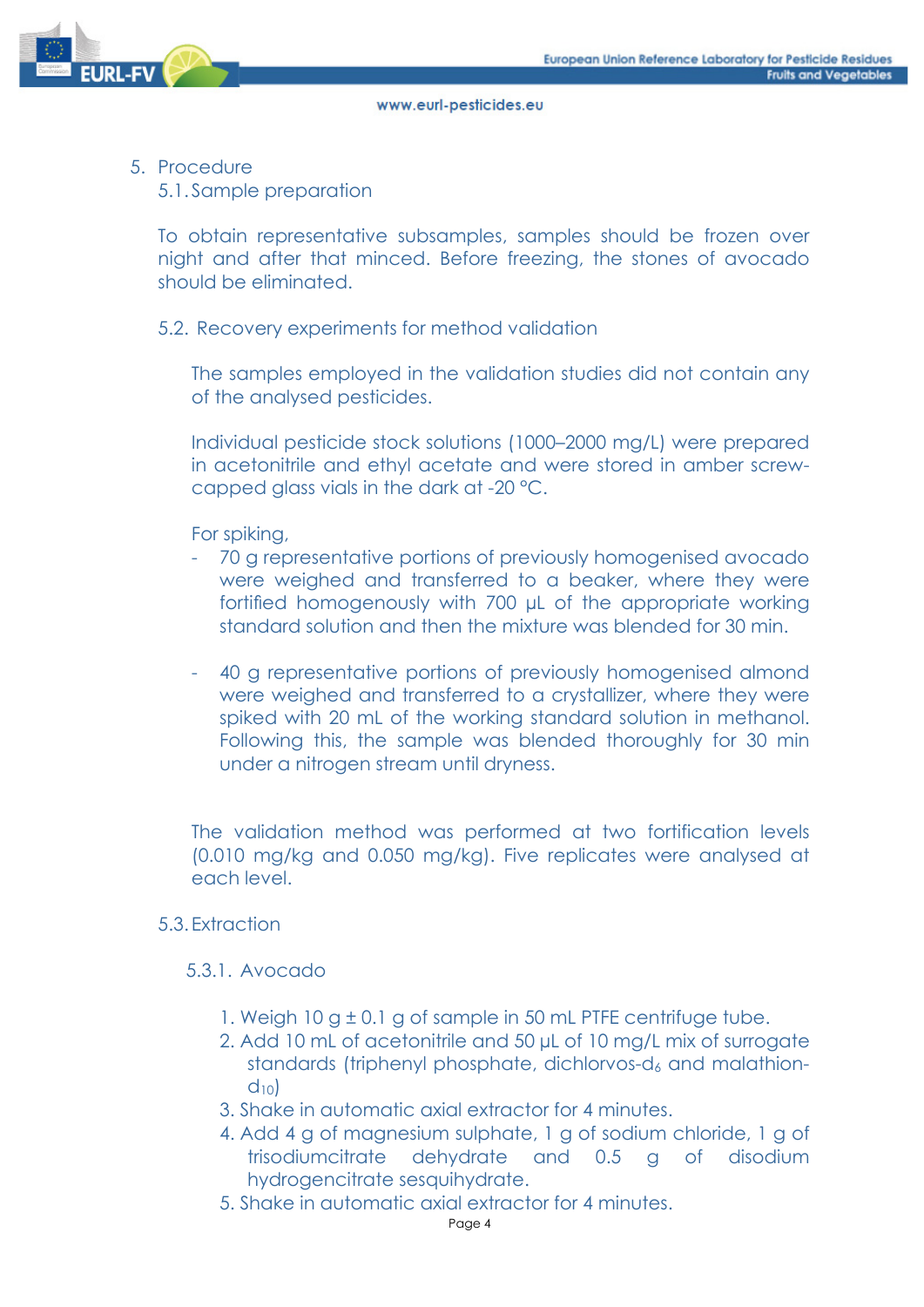

- 6. Centrifuge for 5 min at 3700 rpm.
- 7. Transfer 5 mL of supernatant into 15 mL PTFE centrifuge tube containing 175 mg of Z-Sep and 750 mg of MgSO4 and shake in a vortex 30 s.
- 8. Centrifuge for 5 min at 3700 rpm.
- 9. Evaporate an aliquot under gentle stream of nitrogen:
	- a.for LC analysis 250 µL of extract. To dry vial add 150 µL of acetonitrile and vortex. Subsequently add 350 µL of water and vortex again. Filter the sample thorough 0.45  $µm$  PTFE filter. Add 10  $µL$  of dimethoate-d<sub>6</sub> 2.5  $µg/L$ (injection control standard).
	- b.for GC analysis 100 µL of extract. Reconstitute with 100 µL of ethyl acetate. Add 4  $\mu$ L of lindane-d<sub>6</sub> 1.25  $\mu$ g/L (injection control standard).

With this treatment 1 mL of final sample for LC analysis represents 0.5 g of avocado and 1 mL of final sample for GC analysis represents 1 g of avocado.

## 5.3.2. Almond

- 1. Weigh  $5 g \pm 0.1 g$  of sample in 50 mL PTFE centrifuge tube, add 5 mL water and left for 30 minutes.
- 2. Add 10 mL of acetonitrile and 50 µL of 10 mg/L mix of surrogate standards (triphenyl phosphate, dichlorvos- $d_6$  and malathion $d_{10}$
- 3. Shake in automatic axial extractor for 4 minutes.
- 4. Add 4 g of magnesium sulphate, 1 g of sodium chloride, 1 g of trisodiumcitrate dehydrate and 0.5 g of disodium hydrogencitrate sesquihydrate.
- 5. Shake in automatic axial extractor for 4 minutes.
- 6. Centrifuge for 5 min at 3700 rpm.
- 7. Transfer 5 mL of supernatant into 15 mL PTFE centrifuge tube containing 175 mg of Z-Sep and 750 mg of MgSO4 and shake in a vortex 30 s.
- 8. Centrifuge for 5 min at 3700 rpm.
- 9. Evaporate an aliquot under gentle stream of nitrogen:
	- a.for LC analysis, 250 µL of extract. To dry vial add 200 µL of acetonitrile and vortex. Subsequently add 300 µL of water and vortexs again. Filter the sample thorough 0.45  $µm$  PTFE filter. Add 10  $µL$  of dimethoate-d<sub>6</sub> 2.5  $µg/L$ (injection control standard).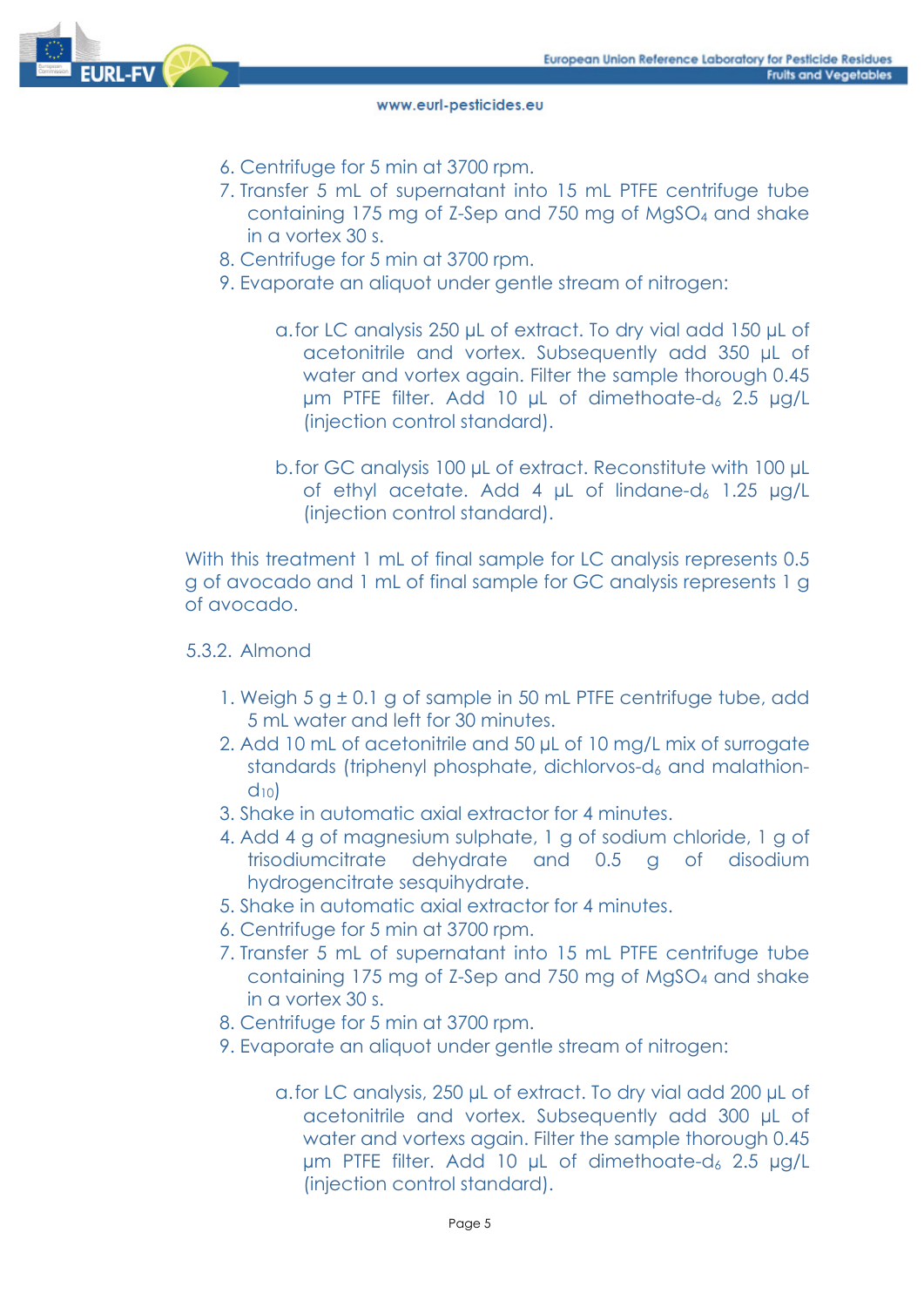

b.for GC analysis, 100 µL of extract. Reconstitute with 50 µL of ethyl acetate. Add 2 uL of lindane-d<sub>6</sub> 1.25 ug/L (injection control standard).

With this treatment, 1 mL of final sample for LC analysis represents 0.25 g of almond and 1 mL of final sample for GC analysis represents 1 g of almond.

## 5.4. Measurement

Both LC and GC systems were operated in multiple reaction monitoring mode (MRM). Selected reaction monitoring (SRM) experiments were carried out to obtain the maximum sensitivity for the detection of the target molecules. For confirmation of the studied compounds, two SRM transitions and a correct ratio between the abundances of the two optimised SRM transitions (SRM2/SRM1) were used, along with retention time matching. The mass transitions used are presented in Appendix I.

## 5.5. Instrumentation and analytical conditions for the LC- MS/MS system

## 5.5.1. Agilent 1200 HPLC

- Column: Agilent Zorbax SB, C8, 4.6 mm x 150 mm x 5 µm
- Mobile phase A: acetonitrile
- Mobile phase B: 0.1% formic acid in ultra pure water
- Flow rate: 0.6 mL/min
- Injection volume: 10 µL

Mobile phase gradient for pesticides analyse in positive mode

| Time [min] | Mobile phase A | Mobile phase B |
|------------|----------------|----------------|
|            | 20%            | 80%            |
|            | 20%            | 80%            |
| 30         | 100%           | 0%             |
| 33         | 100%           |                |

Re-equilibration with initial mobile phase: 5 minutes.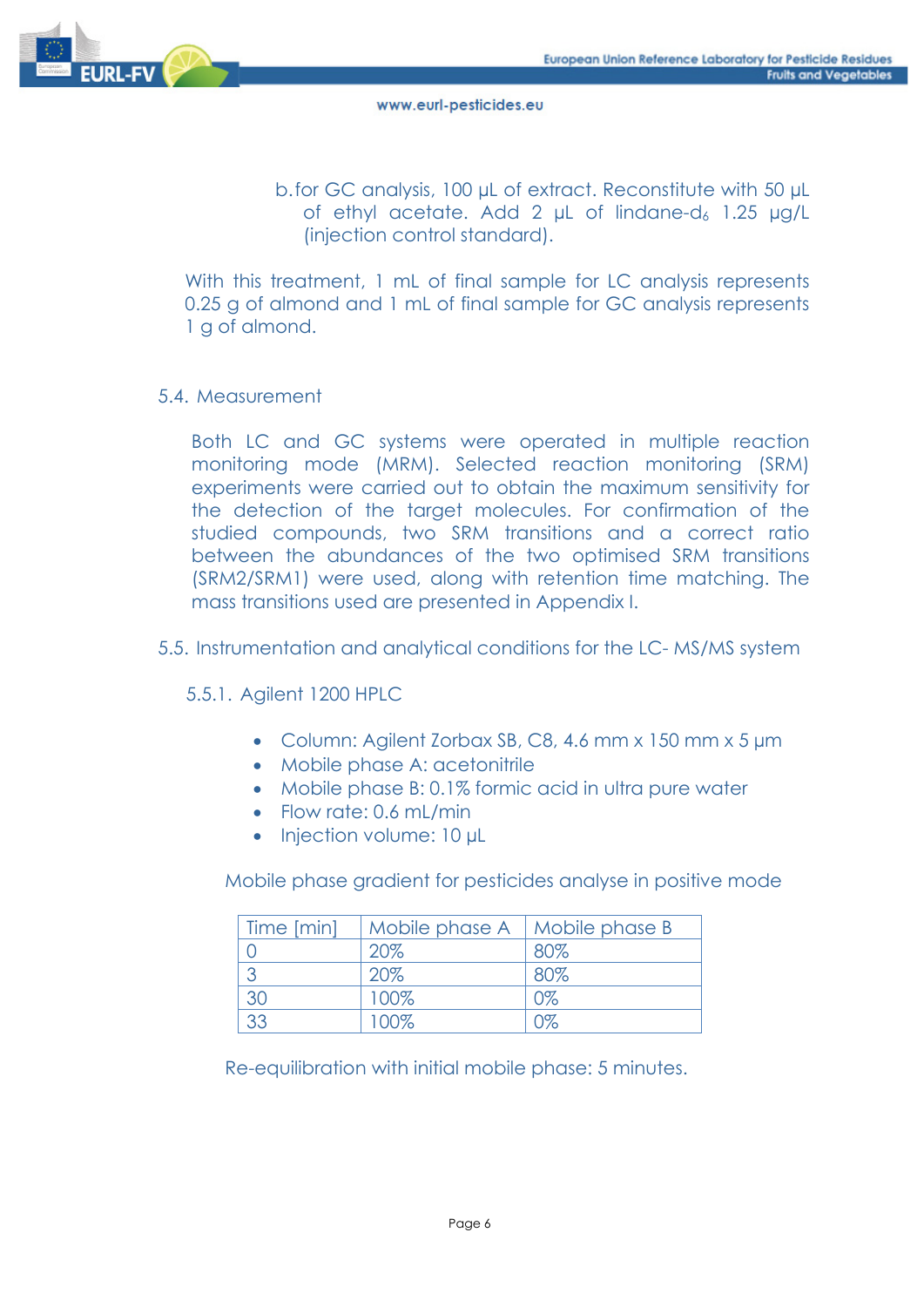

## 5.5.2. Agilent 6490 QqQ MS/MS

- ESI source gas temperature: 120 °C
- Gas flow: 15 L/min
- Nebuliser gas and collision gas: nitrogen
- Nebuliser gas pressure: 35 psi
- Sheath gas flow: 12 L/min
- Sheath gas temperature: 375 °C
- Ionisation mode: positive
- Capillary voltage: 3500 V
- Nozzle voltage 300 V
- iFunnel parameters: high pressure RF 150 V and low pressure RF 60 V
- 5.6.Instrumentation and analytical conditions for the GC- MS/MS system
	- 5.6.1. Agilent 7890
		- Column: HP-5MS UI 15 m  $\times$  0.25 mm  $\times$  0.25 µm
		- Retention Time Locking compound: trifluralin (retention time 5.81 min)
		- Injection mode: splitless
		- Ultra inert inlet liner, with a glass wool frit from Agilent
		- $\bullet$  Injection volume: 2 µl
		- Injector temperature:

| Time [min] | Temperature |             |
|------------|-------------|-------------|
|            | 80 °C       | solvent     |
|            | 80 °C       | evaporation |
| ۱.6        | 300 °C      |             |
|            | ാ∪∪ ാ       |             |

- Carrier gas: helium
- Carrier gas purity: 99.999%
- Carrier gas pressure: constant, 13.172 psi
- Quenching gas: helium
- Oven temperature: 70°C for 1 min, programmed to 150°C at 50°C/min, then to 200°C at 6°C/min and finally to 280°C at 16°C/min (4.07 min). The total run time was 20 minutes with 3 additional minutes for backflushing at 280°C.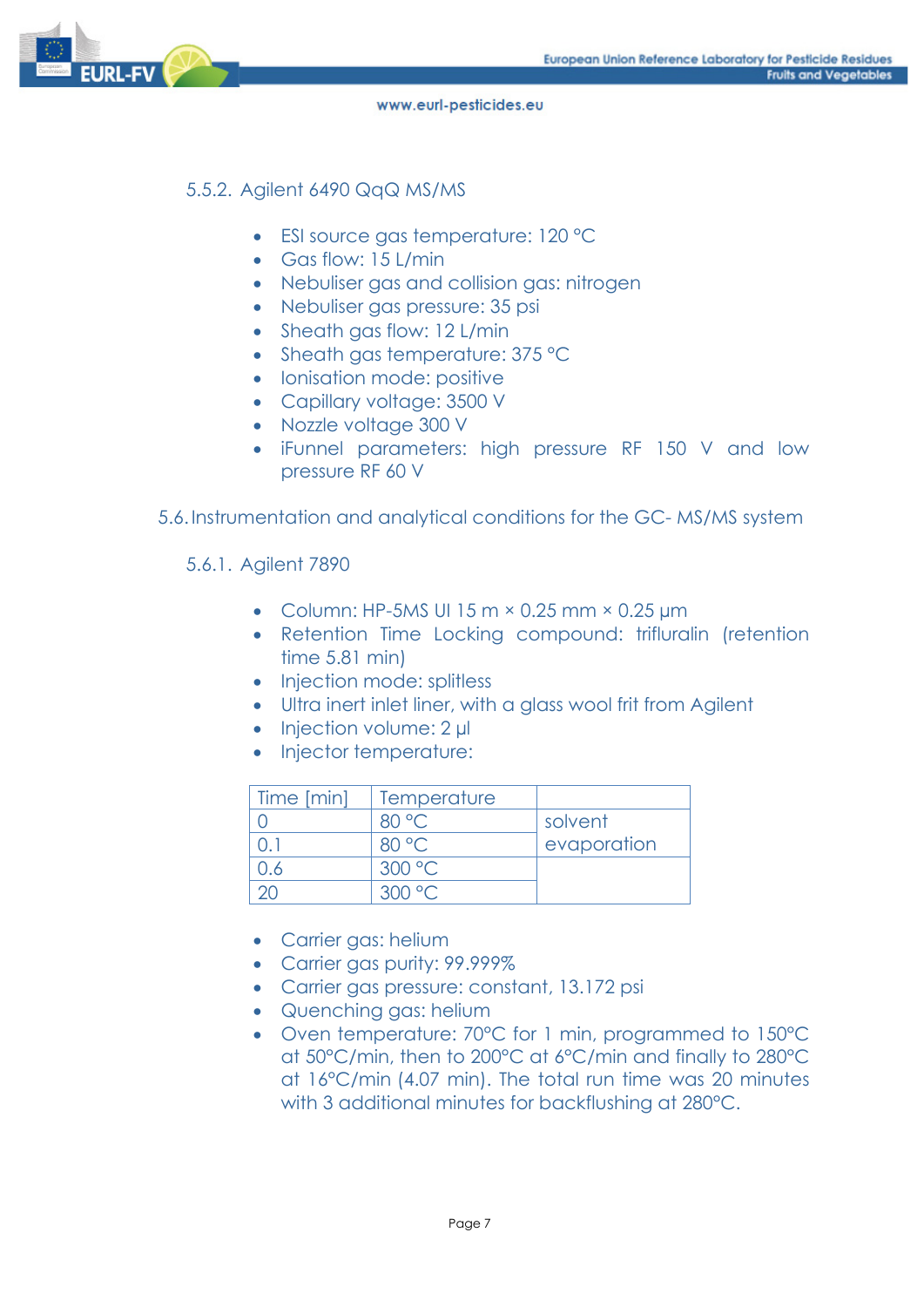

## 5.6.2. Agilent 7000 QqQ MS/MS

- Ionisation mode: electron impact ionisation
- Temperature of the transfer line: 280 °C
- Temperature of ion source: 280 °C
- Temperature of quadrupole 1 and 2: 150 °C
- Collision gas: nitrogen
- Collision gas purity: 99.999%
- Solvent delay: 2 minutes

## 6. Validation of the method

#### 6.1.Recoveries and within-laboratory reproducibility

The results corresponding to the mean recovery (n=5) and withinlaboratory reproducibility in terms of relative standard deviation (RSD) at both fortification levels are summarized in Appendix II.

#### 6.2. Limits of quantitation

SANCO/12571/2013 defines limit of quantitation as the lowest validated spike level meeting the method performance acceptability criteria.

Due to the high fat content in almond and low polarity of some of GC analysed pesticides and considering the good repeatability of the method, we accepted recoveries in the range 60–120%. In other cases accepted recoveries are in the range 70-120%. LOQs are summarized in Appendix II.

## 6.3. Linearity

Linearity of the (QqQ)MS systems was evaluated by assessing the signal responses of the target analytes from matrix-matched calibration solutions prepared by spiking blank extracts at seven concentration levels corresponding to concentrations from 1 to 500 µg/kg in the sample. Linearity ranges for all pesticides in all matrices are summarized in Appendix II.

#### 6.4.Matrix effects

Matrix effects were assessed by comparison of the slopes of sevenpoint matrix-matched calibration curves with the slopes of the calibration curves in solvent. Values of matrix effects are summarized in Appendix II.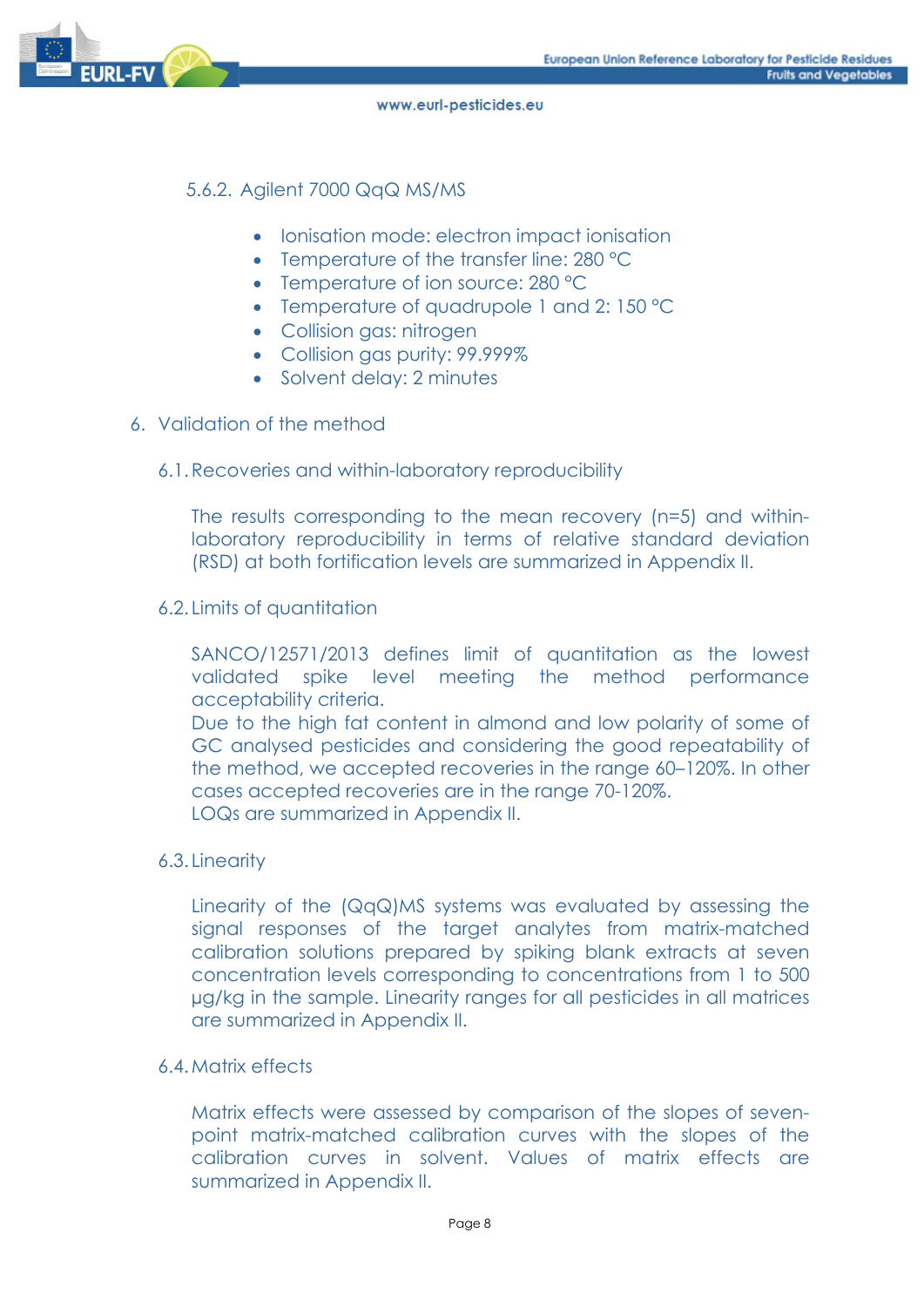

This report aims to provide information to laboratories that analyse pesticide residues in avocado and almond or are interested in it.

- 7. References
	- **Determination of pesticide residues in high oil vegetal commodities by using various multi-residue methods and cleanups followed by liquid chromatography tandem mass spectrometry.** *Łukasz Rajski, Ana Lozano, Ana Uclés, Carmen Ferrer, Amadeo R. Fernández-Alba. Journal of Chromatography A, 1304 (2013) 109– 120*
	- **Evaluation of zirconium dioxide-based sorbents to decrease the matrix effect in avocado and almond multiresidue pesticide analysis followed by gas chromatography tandem mass spectrometry.** *Ana Lozano, Łukasz Rajski, Samanta Uclés, Noelia Belmonte-Valles, Milagros Mezcua, Amadeo R. Fernández-Alba. Talanta. 118 (2014) 68-83*
	- **Guidance document on analytical quality control and validation procedures for pesticide residues analysis in food and feed.**  (SANCO/12571/2013)
	- **http://www.eurl-pesticides.eu**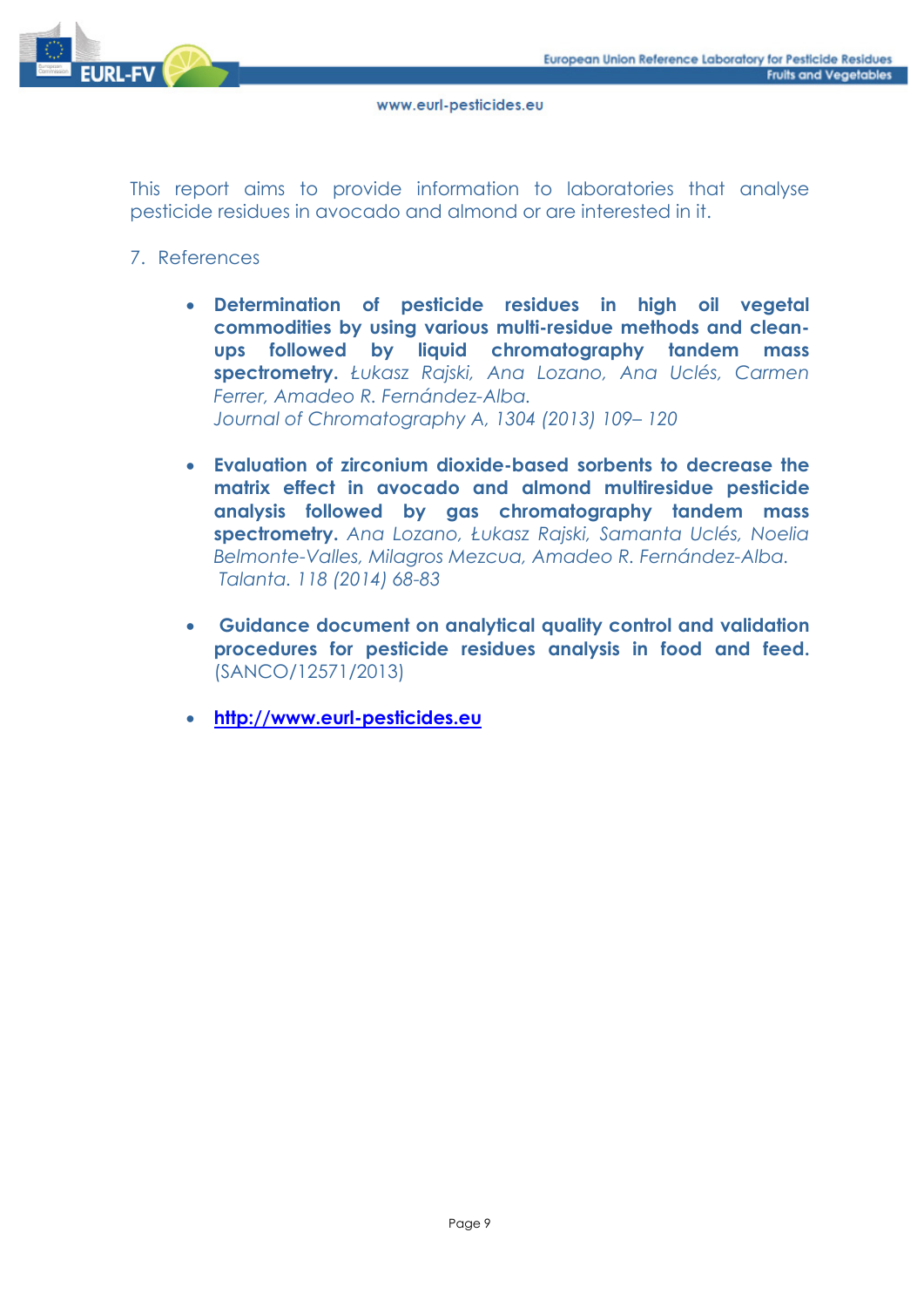

## **APPENDIX I: MASS TRANSITIONS**

## Table 1a. Acquisition parameters for the pesticides analysed by LC-MS/MS.

| No. | <b>Compound</b>          | $t_R$ (min)      | SRM <sub>1</sub> | <b>CE1 (V)</b> | SRM <sub>2</sub> | <b>CE2 (V)</b> |
|-----|--------------------------|------------------|------------------|----------------|------------------|----------------|
| 1   | Acephate                 | 3,11             | 184 / 143        | 5              | 184 / 125        | 15             |
| 2   | Acetamiprid              | 10,99            | 223 / 126        | 20             | 223/56           | 15             |
| 3   | Aldicarb                 | 13,58            | 213/89           | 15             | 213/116          | 10             |
| 4   | Azinphos-methyl          | 20,17            | 318 / 132        | 8              | 318 / 261        | 0              |
| 5   | Azoxystrobin             | 20,80            | 404 / 372        | 10             | 404 / 344        | 20             |
| 6   | <b>Bitertanol</b>        | 21,81            | 338 / 269        | 5              | 338 / 99         | 10             |
| 7   | <b>Boscalid</b>          | 21,06            | 343 / 307        | 16             | 343 / 272        | 32             |
| 8   | <b>Bromuconazole</b>     | $20,26$ ; 21, 28 | 378 / 159        | 20             | 378/70           | 20             |
| 9   | <b>Bupirimate</b>        | 19,25            | 317 / 166        | 20             | 317 / 272        | 20             |
| 10  | <b>Buprofezin</b>        | 24,59            | 306 / 201        | 10             | 306 / 116        | 15             |
| 11  | Carbaryl                 | 16,90            | 202 / 145        | 10             | 202 / 127        | 20             |
| 12  | Carbendazim              | 3,31             | 192 / 160        | 15             | 192 / 132        | 20             |
| 13  | Chlorantraniliprole      | 18,76            | 484 / 286        | 8              | 484 / 453        | 16             |
| 14  | Chlorpyriphos            | 28,07            | 350 / 198        | 20             | 350 / 97         | 20             |
| 15  | Chlorpyriphos-<br>methyl | 27,47            | 322 / 125        | 16             | 322 / 290        | 14             |
| 16  | Clofentezine             | 24,66            | 303 / 138        | 12             | 303 / 102        | 40             |
| 17  | Cymoxanil                | 12,47            | 199 / 128        | 4              | 199 / 111        | 12             |
| 18  | Cyproconazole            | 19,85            | 292/70           | 16             | 292 / 125        | 32             |
| 19  | Cyprodinil               | 18,71            | 226/93           | 40             | 226 / 77         | 40             |
| 20  | Cyromazine               | 2,28             | 167 / 85         | 20             | 167 / 125        | 15             |
| 21  | <b>Diazinon</b>          | 25,03            | 305 / 169        | 15             | 305/153          | 20             |
| 22  | <b>Dicrotophos</b>       | 5,53             | 238 / 112        | 8              | 238 / 72         | 28             |
| 23  | Diethofencarb            | 20,31            | 268 / 226        | 5              | 268 / 180        | 15             |
| 24  | Difenoconazole           | 23,45            | 406 / 251        | 20             | 406 / 337        | 15             |
| 25  | <b>Dimethoate</b>        | 10,89            | 230 / 199        | 5              | 230 / 171        | 10             |
| 26  | Dimethoate-d6            | 10,88            | 236 / 205        | 4              | 236 / 131        | 16             |
| 27  | Dimethomorph             | 18,56 : 18,99    | 388 / 301        | 20             | 388 / 165        | 20             |
| 28  | <b>Diniconazole</b>      | 22,74            | 326 / 70         | 28             | 326 / 159        | 28             |
| 29  | Diphenylamine            | 22,95            | 170 / 93         | 32             | 170 / 65         | 36             |
| 30  | <b>Dodine</b>            | 17,91            | 228 / 57         | 20             | 228/60           | 20             |
| 31  | <b>Ethion</b>            | 28,33            | 385 / 199        | 5              | 385 / 171        | 10             |
| 32  | <b>Ethirimol</b>         | 6,62             | 210 / 140        | 20             | 210/43           | 52             |
| 33  | <b>Ethoprophos</b>       | 21,57            | 243 / 131        | 15             | 243 / 97         | 30             |
| 34  | Fenamidone               | 21,18            | 312/92           | 28             | 312/65           | 56             |
| 35  | Fenamiphos               | 20,59            | 304 / 217        | 20             | 304 / 234        | 12             |
| 36  | Fenarimol                | 20,25            | 331 / 268        | 20             | 331 / 259        | 20             |
| 37  | Fenazaquin               | 27,47            | 307 / 161        | 15             | 307 / 147        | 15             |
| 38  | Fenbuconazole            | 21,81            | 337 / 70         | 33             | 337 / 125        | 40             |
|     |                          |                  | Page 10          |                |                  |                |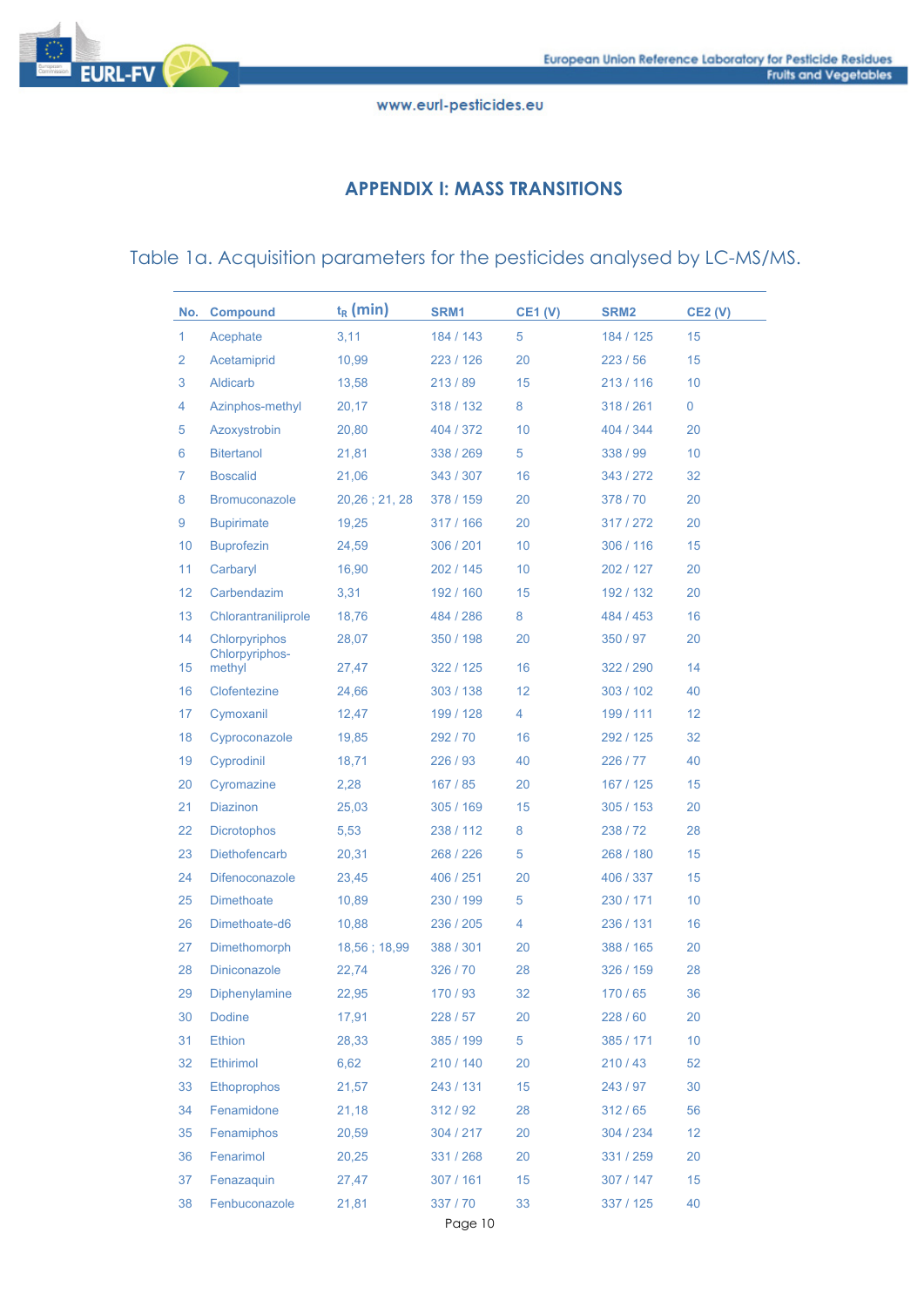

| 39 | Fenoxycarb           | 22,37 | 302/88    | 20          | 302 / 116 | 5  |
|----|----------------------|-------|-----------|-------------|-----------|----|
| 40 | Fenpropathrin        | 28,07 | 350 / 97  | 32          | 350 / 125 | 10 |
| 41 | Fenpropimorph        | 15,84 | 304 / 147 | 30          | 304 / 130 | 25 |
| 42 | Fenpyroximate        | 27,91 | 422 / 366 | 12          | 422 / 107 | 64 |
| 43 | Fenthion             | 24,36 | 279 / 247 | 8           | 279 / 169 | 12 |
| 44 | Fluazifop            | 20,09 | 328 / 282 | 15          | 328 / 254 | 20 |
| 45 | Flufenoxuron         | 27,28 | 489 / 158 | 20          | 489 / 141 | 56 |
| 46 | Fluquinconazole      | 21,22 | 376 / 307 | 24          | 376 / 108 | 56 |
| 47 | <b>Flusilazole</b>   | 21,76 | 316 / 247 | 12          | 316 / 165 | 24 |
| 48 | <b>Flutriafol</b>    | 16,72 | 302/70    | 16          | 302/95    | 56 |
| 49 | Formetanate          | 2,97  | 222/65    | 52          | 222 / 165 | 8  |
| 50 | Haloxyfop            | 22,18 | 362 / 316 | 12          | 362 / 288 | 24 |
| 51 | Hexythiazox          | 28,04 | 353 / 228 | 10          | 353 / 168 | 20 |
| 52 | Imazalil             | 13,69 | 297 / 159 | 20          | 297 / 255 | 15 |
| 53 | Imidacloprid         | 9,98  | 256 / 209 | 15          | 256 / 175 | 15 |
| 54 | Indoxacarb           | 25,94 | 528 / 203 | 45          | 528 / 150 | 20 |
| 55 | Iprovalicarb         | 20,79 | 321 / 119 | 16          | 321/203   | 0  |
| 56 | Isofenphos-Methyl    | 25,14 | 231 / 121 | 15          | 231 / 199 | 15 |
| 57 | <b>Isoprocarb</b>    | 18,45 | 194 / 95  | 15          | 194 / 152 | 5  |
| 58 | Kresoxim-methyl      | 23,91 | 314 / 267 | $\mathbf 0$ | 314 / 222 | 10 |
| 59 | Linuron              | 20,35 | 249 / 160 | 20          | 249 / 133 | 36 |
| 60 | <b>Malathion</b>     | 22,74 | 331 / 127 | 10          | 331 / 99  | 20 |
| 61 | Malathion-d10        | 22,76 | 341 / 132 | 12          | 341 / 100 | 24 |
| 62 | Mandipropamid        | 21,13 | 412/328   | 8           | 412 / 356 | 4  |
| 63 | Metalaxyl            | 17,25 | 280 / 220 | 5           | 280 / 192 | 10 |
| 64 | Metconazole          | 22,13 | 320/70    | 24          | 320 / 125 | 48 |
| 65 | <b>Methamidophos</b> | 3,07  | 142 / 94  | 10          | 142 / 125 | 10 |
| 66 | Methidathion         | 20,39 | 303 / 145 | 0           | 303/85    | 15 |
| 67 | <b>Methiocarb</b>    | 19,99 | 226 / 169 | 5           | 226 / 121 | 12 |
| 68 | Methoxyfenozide      | 22,11 | 369 / 149 | 15          | 369 / 133 | 20 |
| 69 | Metobromuron         | 18,26 | 259 / 170 | 15          | 259 / 148 | 10 |
| 70 | Monocrotophos        | 4,66  | 224 / 193 | 5           | 224 / 127 | 10 |
| 71 | Myclobutanil         | 20,93 | 289 / 70  | 15          | 289 / 125 | 20 |
| 72 | Nitenpyram           | 4,38  | 271 / 225 | 10          | 271/99    | 10 |
| 73 | Oxamyl               | 4,87  | 237/72    | 10          | 237 / 90  | 5  |
| 74 | Oxydemeton-methyl    | 3,97  | 247 / 109 | 24          | 247 / 169 | 8  |
| 75 | Paclobutrazole       | 19,42 | 294 / 70  | 16          | 294 / 125 | 36 |
| 76 | Pencycuron           | 25,15 | 329 / 125 | 24          | 329 / 89  | 60 |
| 77 | Pendimethalin        | 27,98 | 282 / 212 | 4           | 282 / 194 | 16 |
| 78 | Phenthoate           | 24,73 | 321 / 247 | 4           | 321/79    | 44 |
| 79 | Phosalone            | 25,47 | 368 / 182 | 8           | 368 / 111 | 44 |
| 80 | Phosmet              | 20,74 | 318 / 160 | 8           | 318 / 133 | 26 |
| 81 | Phoxim               | 25,59 | 299 / 129 | 4           | 299 / 77  | 24 |
| 82 | Pirimicarb           | 6,61  | 239 / 72  | 20          | 239 / 182 | 15 |
| 83 | Pirimiphos-methyl    | 25,04 | 306 / 164 | 20          | 306 / 108 | 20 |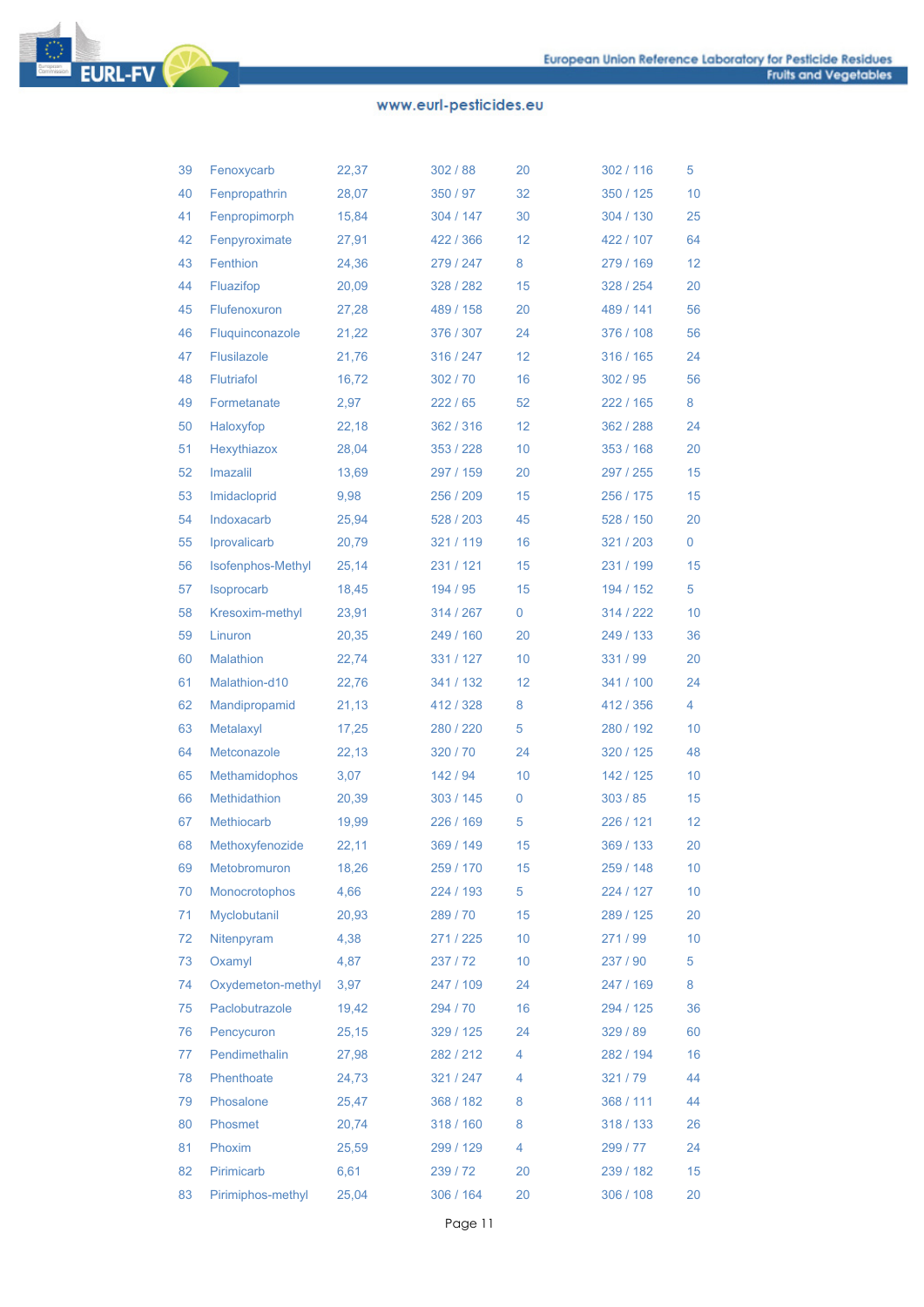

| 84  | Prochloraz         | 19,29 | 376 / 308 | 10 | 376 / 266 | 15              |
|-----|--------------------|-------|-----------|----|-----------|-----------------|
| 85  | <b>Profenofos</b>  | 25,95 | 375 / 305 | 15 | 375 / 347 | 5               |
| 86  | Propamocarb        | 3,07  | 189 / 102 | 15 | 189 / 144 | 10              |
| 87  | Propiconazole      | 22,81 | 342 / 159 | 32 | 342/69    | 16              |
| 88  | Propoxur           | 16,06 | 210 / 168 | 0  | 210 / 153 | 0               |
| 89  | Propyzamide        | 21,65 | 256 / 190 | 10 | 256 / 173 | 20              |
| 90  | Pymetrozine        | 2,36  | 218 / 105 | 20 | 218/51    | 60              |
| 91  | Pyraclostrobin     | 24,47 | 388 / 194 | 8  | 388 / 163 | 20              |
| 92  | <b>Pyrethrins</b>  | 29,14 | 329 / 161 | 5  | 329 / 143 | 20              |
| 93  | Pyridaben          | 29,34 | 365 / 309 | 10 | 365 / 147 | 20              |
| 94  | Pyrimethanil       | 15,33 | 200 / 107 | 20 | 200 / 183 | 20              |
| 95  | Pyriproxyfen       | 27,13 | 322 / 96  | 10 | 322 / 185 | 20              |
| 96  | Quinoxyfen         | 25,64 | 308 / 197 | 35 | 308 / 272 | 25              |
| 97  | Rotenone           | 22,30 | 395 / 213 | 20 | 395 / 192 | 20              |
| 98  | Spinosyn A         | 17,36 | 732 / 142 | 20 | 732 / 98  | 20              |
| 99  | Spinosyn D         | 18,16 | 746 / 142 | 20 | 746 / 98  | 20              |
| 100 | Spirodiclofen      | 30,19 | 411/71    | 15 | 411/313   | 5               |
| 101 | Spiromesifen       | 30,08 | 371/273   | 5  | 371 / 255 | 20              |
| 102 | Tebuconazole       | 21,41 | 308/70    | 20 | 308 / 125 | 20              |
| 103 | Tebufenozide       | 23,49 | 353 / 133 | 15 | 353 / 297 | 5               |
| 104 | Tebufenpyrad       | 26,03 | 344 / 145 | 20 | 344 / 171 | 20              |
| 105 | Tetraconazole      | 21,58 | 372 / 159 | 36 | 372/70    | 20              |
| 106 | <b>Trichlorfon</b> | 8,30  | 257/221   | 4  | 257/109   | 12              |
| 107 | Thiabendazole      | 3,50  | 202 / 175 | 30 | 202 / 131 | 40              |
| 108 | Thiacloprid        | 12,97 | 253 / 126 | 20 | 253 / 186 | 10              |
| 109 | Thiamethoxam       | 7,12  | 292/211   | 10 | 292 / 181 | 20              |
| 110 | Thiophanate-methyl | 15,30 | 343 / 151 | 20 | 343 / 93  | 56              |
| 111 | <b>TPP</b>         | 24,35 | 327/77    | 35 | 327 / 152 | 30              |
| 112 | Triadimefon        | 21,35 | 294 / 197 | 10 | 294 / 225 | 10              |
| 113 | <b>Triazophos</b>  | 22,57 | 314 / 162 | 20 | 314 / 286 | 10 <sup>1</sup> |
| 114 | <b>Triflumuron</b> | 23,82 | 359 / 156 | 8  | 359 / 139 | 32              |
| 115 | Triticonazole      | 19,55 | 318/70    | 33 | 318 / 125 | 41              |
| 116 | Zoxamide           | 24,65 | 336 / 187 | 16 | 336 / 159 | 44              |

## Table 1b. Acquisition parameters for the pesticides analysed by GC-MS/MS.

| No. | <b>Compound</b> | $t_{R}$ (min) | SRM <sub>1</sub> | <b>CE1 (V)</b> | SRM <sub>2</sub> | <b>CE2 (V)</b> | <b>Time</b><br>segment |
|-----|-----------------|---------------|------------------|----------------|------------------|----------------|------------------------|
| 1   | $2.4-DDE$       | 12,2          | 235>165          | 20             | 235>199          | 15             | 23                     |
| 2   | $2.4-DDT$       | 11,3          | 246>176          | 30             | 246>211          | 20             | 25                     |
| 3   | $4.4-DDD$       | 12.9          | 235>165          | 20             | 235>199          | 15             | 27                     |
| 4   | $4.4-DDE$       | 12,1          | 246>176          | 30             | 246>211          | 20             | 26                     |
| 5   | $4.4-DDT$       | 12,9          | 235 > 165        | 20             | 235>199          | 20             | 29                     |
| 6   | Acrinathrin     | 15,4          | 208>181          | 5              | 209 > 141        | 20             | 35                     |
|     | Alachlor        | 8,6           | 188>160          | 10             | 188>130          | 40             | 11                     |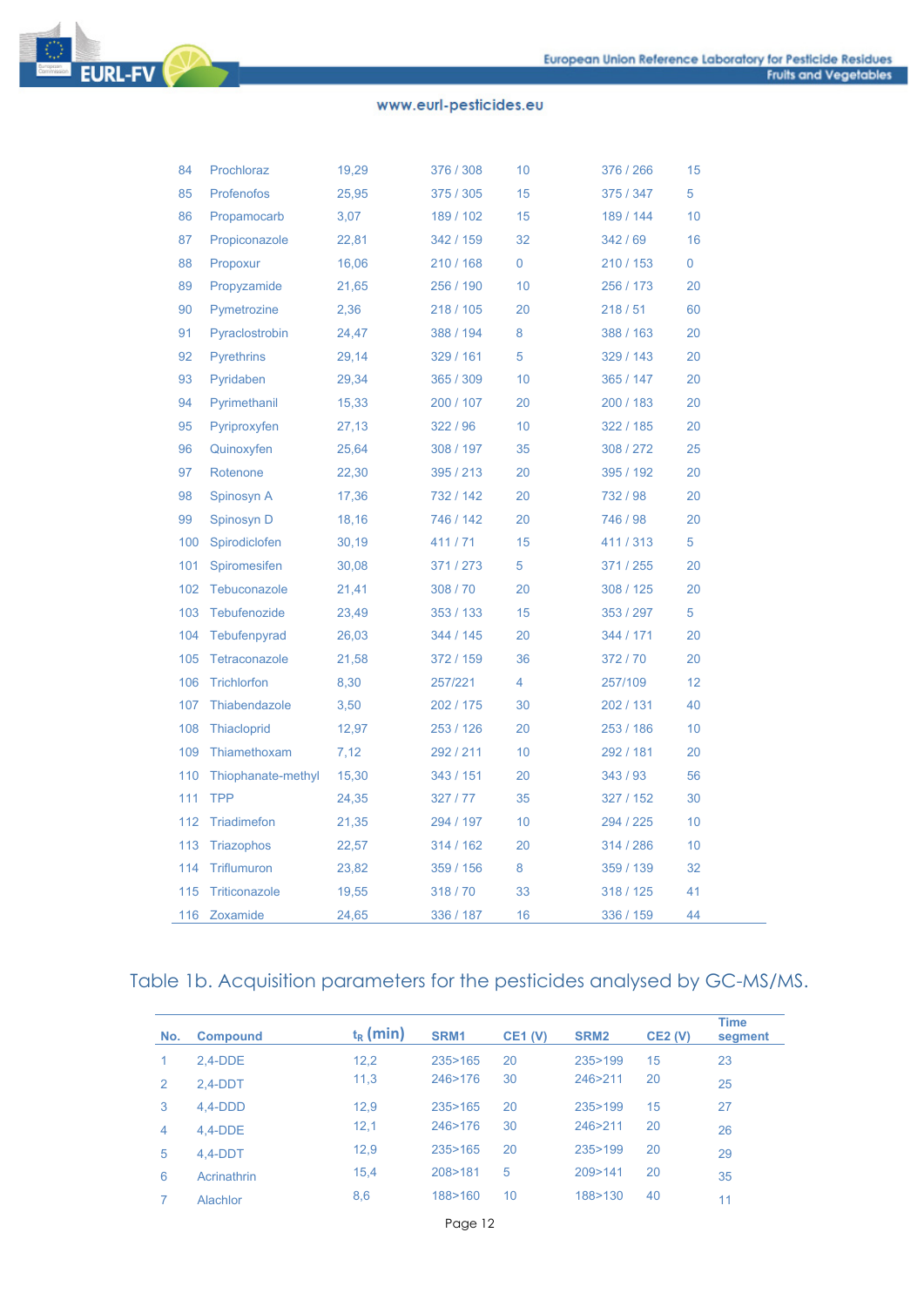**EURL-FV** 

| 8  | Ametryn                   | 8,7           | 227>185   | 5  | 227>212   | 8  | 13 |
|----|---------------------------|---------------|-----------|----|-----------|----|----|
| 9  | Azoxystrobin              | 18,5          | 344>329   | 10 | 344 > 156 | 40 | 39 |
| 10 | Benalaxyl                 | 13,5          | 148>105   | 20 | 204>176   | 2  | 28 |
| 11 | <b>Bifenox</b>            | 14,7          | 311 > 279 | 14 | 311 > 216 | 25 | 31 |
| 12 | <b>Bifenthrin</b>         | 14,4          | 181>166   | 10 | 181>115   | 50 | 32 |
| 13 | <b>Bixafen</b>            | 16,9          | 159>139   | 15 | 413>159   | 12 | 37 |
| 14 | <b>Boscalid</b>           | 16,5          | 140>112   | 10 | 140>76    | 25 | 37 |
| 15 | Bromopropylate            | 14,4          | 341 > 185 | 20 | 341 > 155 | 20 | 32 |
| 16 | <b>Bupirimate</b>         | 12,6          | 273>193   | 5  | 273>108   | 15 | 27 |
| 17 | <b>Buprofezin</b>         | 12,3          | 305>172   | 5  | 305>140   | 10 | 26 |
| 18 | <b>Butralin</b>           | 10,2          | 266>174   | 20 | 266>190   | 12 | 15 |
| 19 | <b>Butylate</b>           | 3,8           | 156>57    | 5  | 174>146   | 3  | 1  |
| 20 | Cadusafos                 | 5,9           | 159>97    | 10 | 213>73    | 10 | 6  |
| 21 | Carbophenothion           | 13,4          | 199>143   | 10 | 342>157   | 10 | 28 |
| 22 | Carbosulfan               | 3,2           | 164 > 149 | 12 | 164>122   | 12 | 1  |
| 23 | Chinomethionat            | 11,2          | 234>206   | 10 | 206>148   | 15 | 23 |
| 24 | Chlorbromuron             | 3,7           | 233>124   | 25 | 233>205   | 12 | 1  |
| 25 | Chlorfenapyr              | 12,7          | 247>227   | 15 | 247>200   | 25 | 27 |
| 26 | Chlorfenvinphos           | 10,9          | 267>159   | 20 | 267 > 81  | 40 | 22 |
| 27 | Chlorobenzilate           | 12,8          | 139>111   | 15 | 139>75    | 30 | 27 |
| 28 | Chlorothalonil            | 8,4           | 266>231   | 20 | 266>133   | 40 | 8  |
| 29 | Chlorpropham              | 5,6           | 213 > 171 | 5  | 213>127   | 5  | 4  |
| 30 | Chlorpyrifos              | 9,6           | 313>258   | 15 | 313>286   | 5  | 15 |
| 31 | Chlorpyrifos-methyl       | 8,3           | 288>93    | 26 | 286>271   | 16 | 10 |
| 32 | Chlorthal-dimethyl        | 9,7           | 330>299   | 12 | 330>221   | 35 | 14 |
| 33 | Chlozolinate              | 10,7          | 259>188   | 10 | 331 > 216 | 5  | 18 |
| 34 | Cyfluthrin                | 16,3          | 163>127   | 5  | 226>206   | 10 | 36 |
| 35 | Cypermethrin              | $16.5 - 16.6$ | 163>127   | 5  | 209>141   | 20 | 37 |
| 36 | Cyproconazole             | 12,6          | 139>111   | 14 | 222>125   | 18 | 27 |
| 37 | Cyprodinil                | 10,4          | 224>208   | 20 | 224>197   | 21 | 18 |
| 38 | Deltamethrin              | 18,1          | 253>93    | 20 | 253>172   | 5  | 39 |
| 39 | Diazinon                  | 7,2           | 304>179   | 15 | 304 > 137 | 30 | 8  |
| 40 | <b>Dichlorvos</b>         | 3,0           | 185>93    | 15 | 185>109   | 15 | 1  |
| 41 | Dichlorvos-d <sub>6</sub> | 2,9           | 191 > 99  | 15 | 191>115   | 20 | 1  |
| 42 | Diclobutrazol             | 12,3          | 270>159   | 15 | 270>201   | 8  | 27 |
| 43 | <b>Dicloran</b>           | 6,5           | 206>176   | 5  | 206>148   | 20 | 7  |
| 44 | Dimethenamid              | 8,0           | 230>154   | 10 | 154 > 111 | 10 | 8  |
| 45 | Diphenylamine             | 5,3           | 169>77    | 35 | 168>140   | 40 | 4  |
| 46 | Endosulfan alpha          | 11,3          | 239>204   | 15 | 241>206   | 25 | 24 |
| 47 | Endosulfan beta           | 12,7          | 241>206   | 14 | 239>204   | 15 | 27 |
| 48 | Endosulfan sulfate        | 13,4          | 387>289   | 5  | 387>206   | 40 | 29 |
| 49 | <b>EPN</b>                | 14,4          | 157 > 77  | 25 | 157>110   | 15 | 32 |
| 50 | Epoxiconazole             | $13.4 - 14.1$ | 192>138   | 10 | 192>111   | 35 | 29 |
| 51 | <b>Ethion</b>             | 13,1          | 231>129   | 25 | 231>175   | 5  | 27 |
| 52 | Ethofenprox               | 16,6          | 163>107   | 15 | 163>135   | 5  | 37 |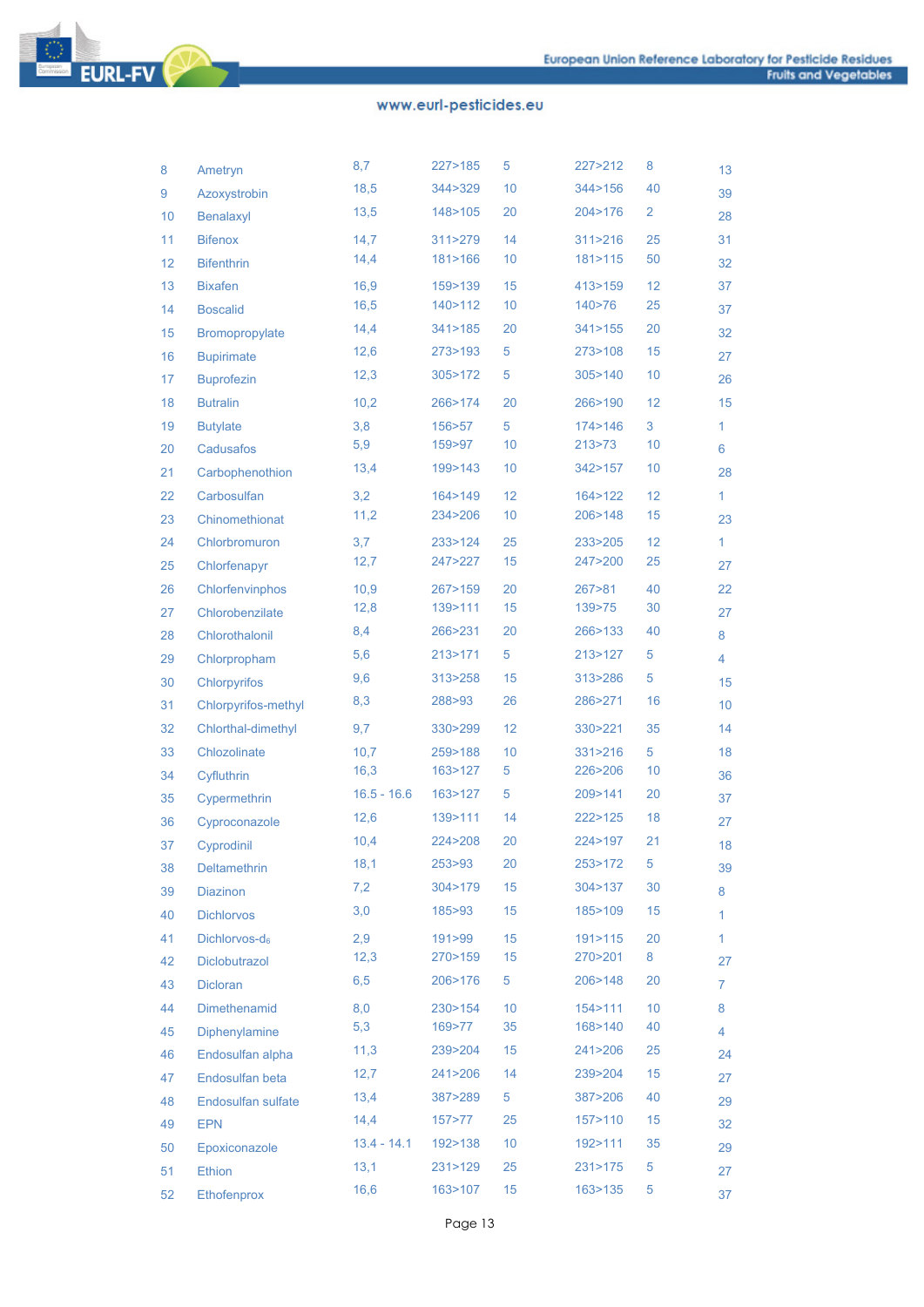

| 53 | <b>Ethofumesate</b>                       | 9,2           | 207>161   | 5  | 207>137   | 10 | 13 |
|----|-------------------------------------------|---------------|-----------|----|-----------|----|----|
| 54 | <b>Ethoprophos</b>                        | 5,4           | 158>97    | 15 | 158>114   | 5  | 4  |
| 55 | <b>Etrimfos</b>                           | 7,6           | 292>181   | 5  | 292>153   | 20 | 8  |
| 56 | Fenamidone                                | 14,6          | 268>180   | 20 | 238>103   | 20 | 32 |
| 57 | Fenarimol                                 | 15,3          | 139>111   | 15 | 219>107   | 10 | 34 |
| 58 | Fenazaquin                                | 14,6          | 160 > 145 | 5  | 160>117   | 20 | 31 |
| 59 | Fenbuconazole                             | 16,2          | 198>129   | 5  | 129>102   | 15 | 36 |
| 60 | Fenchlorphos                              | 8,7           | 285>270   | 18 | 285>240   | 30 | 13 |
| 61 | Fenhexamid                                | 13,6          | 177>78    | 20 | 177>113   | 10 | 29 |
| 62 | Fenitrothion                              | 9,1           | 277>260   | 5  | 277 > 109 | 20 | 13 |
| 63 | Fenpropathrin                             | 14,5          | 181>152   | 26 | 265>210   | 10 | 32 |
| 64 | Fenpropimorph                             | 9,6           | 128>70    | 12 | 128>110   | 10 | 14 |
| 65 | Fenthion                                  | 9,6           | 278>109   | 20 | 278>169   | 20 | 15 |
| 66 | Fenvalerate/Esfenvalerate<br><b>RR/SS</b> | 17.5          | 167>125   | 12 | 125>89    | 22 | 38 |
| 67 | Fenvalerate/Esfenvalerate<br><b>RS/SR</b> | 17,3          | 167>125   | 12 | 125>89    | 22 | 38 |
| 68 | Flamprop-isopropyl                        | 12,9          | 276>105   | 5  | 304 > 105 | 12 | 27 |
| 69 | Flamprop-methyl                           | 12,4          | 276>105   | 8  | 230>170   | 15 | 25 |
| 70 | Flonicamid                                | 5.52          | 174 > 146 | 15 | 174>126   | 25 | 4  |
| 71 | Fluacrypyrim                              | 13,4          | 145>102   | 30 | 145>115   | 15 | 28 |
| 72 | Fluazifop-P-butyl                         | 12,7          | 282>91    | 15 | 282>238   | 20 | 26 |
| 73 | Flucythrinate                             | $16.6 - 16.8$ | 199>157   | 5  | 157>107   | 15 | 37 |
| 74 | Fludioxonil                               | 12,4          | 248>127   | 30 | 248>154   | 25 | 26 |
| 75 | Fluquinconazole                           | 15,9          | 340>298   | 20 | 340>286   | 30 | 35 |
| 76 | <b>Flusilazole</b>                        | 12,5          | 233>165   | 20 | 233>152   | 20 | 27 |
| 77 | Flutolanil                                | 12,1          | 323>173   | 13 | 323>281   | 4  | 25 |
| 78 | <b>Flutriafol</b>                         | 11,9          | 219>123   | 12 | 219>95    | 20 | 25 |
| 79 | Fluvalinate-tau                           | 17,5          | 250 > 55  | 18 | 250>200   | 22 | 38 |
| 80 | Fonofos                                   | 6,9           | 137>109   | 5  | 246>137   | 5  | 8  |
| 81 | Formothion                                | 7,9           | 170>93    | 5  | 224>125   | 20 | 7  |
| 82 | Fosthiazate                               | 10,2          | 195>103   | 5  | 195>139   | 5  | 18 |
| 83 | Heptachlor                                | 8,4           | 272>237   | 10 | 272>143   | 40 | 10 |
| 84 | <b>Heptenophos</b>                        | 4,9           | 124 > 89  | 15 | 215>200   | 10 | 3  |
| 85 | Hexaconazole                              | 11,8          | 214 > 159 | 22 | 214>172   | 22 | 25 |
| 86 | Indoxacarb                                | 18,1          | 203>134   | 10 | 264>148   | 28 | 39 |
| 87 | Iprodione                                 | 14,4          | 314>245   | 10 | 314 > 56  | 20 | 32 |
| 88 | Iprovalicarb                              | 12,4          | 158>116   | 5  | 158>98    | 10 | 27 |
| 89 | Isazofos                                  | 7,5           | 161 > 119 | 5  | 257>162   | 5  | 8  |
| 90 | Isocarbophos                              | 9,9           | 136>108   | 14 | 230>212   | 8  | 16 |
| 91 | Isofenphos-ethyl                          | 10,9          | 213>121   | 15 | 213>185   | 3  | 18 |
| 92 | Isofenphos-methyl                         | 10,4          | 199>121   | 10 | 199>167   | 10 | 18 |
| 93 | Kresoxim-methyl                           | 12,5          | 206>116   | 5  | 206>131   | 10 | 27 |
| 94 | Lambda-cyhalothrin                        | 15,2          | 197>141   | 10 | 197>161   | 5  | 34 |
| 95 | Lindane                                   | 6,8           | 219>183   | 5  | 181 > 145 | 12 | 7  |
| 96 | Lindane- $d_6$                            | 6,7           | 224>187   | 5  | 224>150   | 20 | 7. |
| 97 | Malathion                                 | 9,4           | 173>99    | 15 | 158>125   | 8  | 14 |
|    |                                           |               |           |    |           |    |    |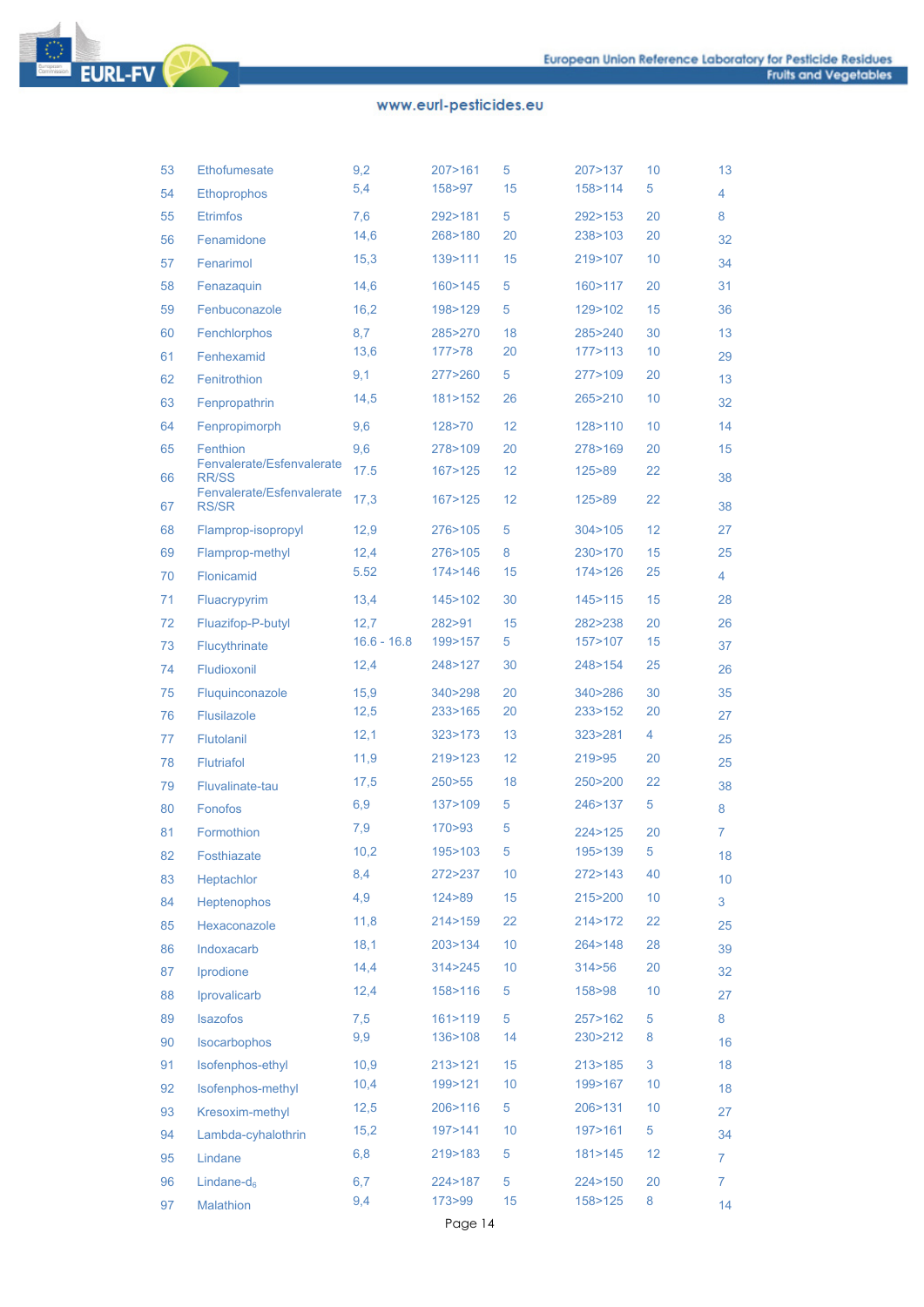# **EURL-FV**

| 98  | Malathion-d <sub>10</sub> | 9,3           | 183>132  | 5    | 183>151   | 3               | 13             |
|-----|---------------------------|---------------|----------|------|-----------|-----------------|----------------|
| 99  | Mecarbam                  | 10,9          | 159>131  | 5    | 329>160   | 3               | 21             |
| 100 | <b>Merphos</b>            | 12,1          | 169>57   | 8    | 169>113   | 3               | 26             |
| 101 | Metalaxyl                 | 8,7           | 206>132  | 20   | 266>162   | 8               | 13             |
| 102 | Metazachlor               | 10,5          | 209>133  | 10   | 133>117   | 25              | 19             |
| 103 | Metconazole               | 14,8          | 125>89   | 20   | 125>99    | 20              | 32             |
| 104 | Methamidophos             | 3,1           | 141 > 95 | 6    | 141 > 79  | 18              | 1              |
| 105 | Methidathion              | 11,3          | 145>85   | 5    | 145>58    | 15              | 24             |
| 106 | <b>Methiocarb</b>         | 9,2           | 168>153  | 10   | 153>109   | 10              | 13             |
| 107 | Methoxychlor              | 13,9          | 227>169  | 25   | 227 > 115 | 40              | 30             |
| 108 | Metolachlor               | 9,5           | 238>162  | 8    | 162>133   | 12              | 15             |
| 109 | <b>Mevinphos</b>          | 3,8           | 127>109  | 10   | 127 > 95  | 15              | $\overline{2}$ |
| 110 | Myclobutanyl              | 12,4          | 179>125  | 10   | 179>152   | 5               | 27             |
| 111 | Napropamide               | 11,8          | 128>72   | 3    | 271 > 128 | $\sqrt{3}$      | 24             |
| 112 | <b>Nuarimol</b>           | 13,8          | 203>107  | 10   | 235>139   | 12              | 28             |
| 113 | Ofurace                   | 13,4          | 232>158  | 20   | 232>186   | 5               | 28             |
| 114 | o-Phenylphenol            | 4,5           | 170>141  | 30   | 170 > 115 | 40              | 3              |
| 115 | Oxadixyl                  | 13,1          | 163>132  | 15   | 163>117   | 25              | 27             |
| 116 | Paclobutrazol             | 11,4          | 236>125  | 10   | 236>167   | 20              | 24             |
| 117 | Parathion-ethyl           | 9,7           | 291>109  | 10   | 291 > 81  | 10              | 16             |
| 118 | Parathion-methyl          | 8,4           | 263>109  | 10   | 233>124   | 10              | 10             |
| 119 | Pebulate                  | 4,0           | 128>57   | 5    | 161 > 128 | 3               | 1              |
| 120 | Penconazole               | 10,6          | 248>157  | 25   | 248>192   | 15              | 19             |
| 121 | Pendimethalin             | 10,5          | 252>162  | 10   | 252>191   | 10              | 20             |
| 122 | Permethrin                | $15.7 - 15.9$ | 163>127  | 5    | 183>153   | 15              | 35             |
| 123 | Phenothrin                | $14.7 - 14.8$ | 123 > 81 | 8    | 183>153   | 15              | 32             |
| 124 | Phenthoate                | 10,9          | 274>121  | 10   | 274>246   | 5               | 21             |
| 125 | Phorate                   | 6,0           | 231>129  | 20   | 231>175   | 20              | 6              |
| 126 | Phosmet                   | 14,4          | 160>77   | 30   | 160>133   | 15              | 32             |
| 127 | Picolinafen               | 14,8          | 238>145  | 25   | 376>238   | 25              | 31             |
| 128 | Picoxystrobin             | 11,9          | 335>173  | 10   | 303>157   | 15              | 24             |
| 129 | Pirimicarb                | 7,8           | 238>166  | $10$ | 166>96    | 20              | 9              |
| 130 | Pirimiphos-methyl         | 9,1           | 290>151  | 15   | 305>180   | 5               | 12             |
| 131 | Procymidone               | 11,0          | 283>96   | 8    | 283>255   | 8               | 20             |
| 132 | Profenofos                | 12,0          | 337>267  | 16   | 337>309   | 6               | 25             |
| 133 | Prometon                  | 6,6           | 225>183  | 3    | 225>168   | 10              | 6              |
| 134 | Prometryn                 | 8,7           | 241>184  | 12   | 241>226   | $\bf 8$         | 12             |
| 135 | Propaphos                 | 11,4          | 220>140  | 12   | 220>125   | 25              | 24             |
| 136 | Propazine                 | 6,8           | 214>172  | 8    | 229>187   | $\sqrt{3}$      | 6              |
| 137 | Propiconazole             | $13.5 - 13.7$ | 259>173  | $10$ | 259>191   | 8               | 29             |
| 138 | Propyzamide               | 7,0           | 173>145  | 16   | 173>109   | 32              | 8              |
| 139 | Prosulfocarb              | 8,7           | 128>86   | 3    | 251 > 128 | $\sqrt{5}$      | 12             |
| 140 | Prothiofos                | 11,9          | 309>239  | 15   | 309>221   | 25              | 25             |
| 141 | Pyrazophos                | 15,4          | 221>193  | 10   | 221 > 149 | 15              | 35             |
| 142 | Pyridaben                 | 15,8          | 147>117  | 20   | 147>132   | 10 <sup>°</sup> | 35             |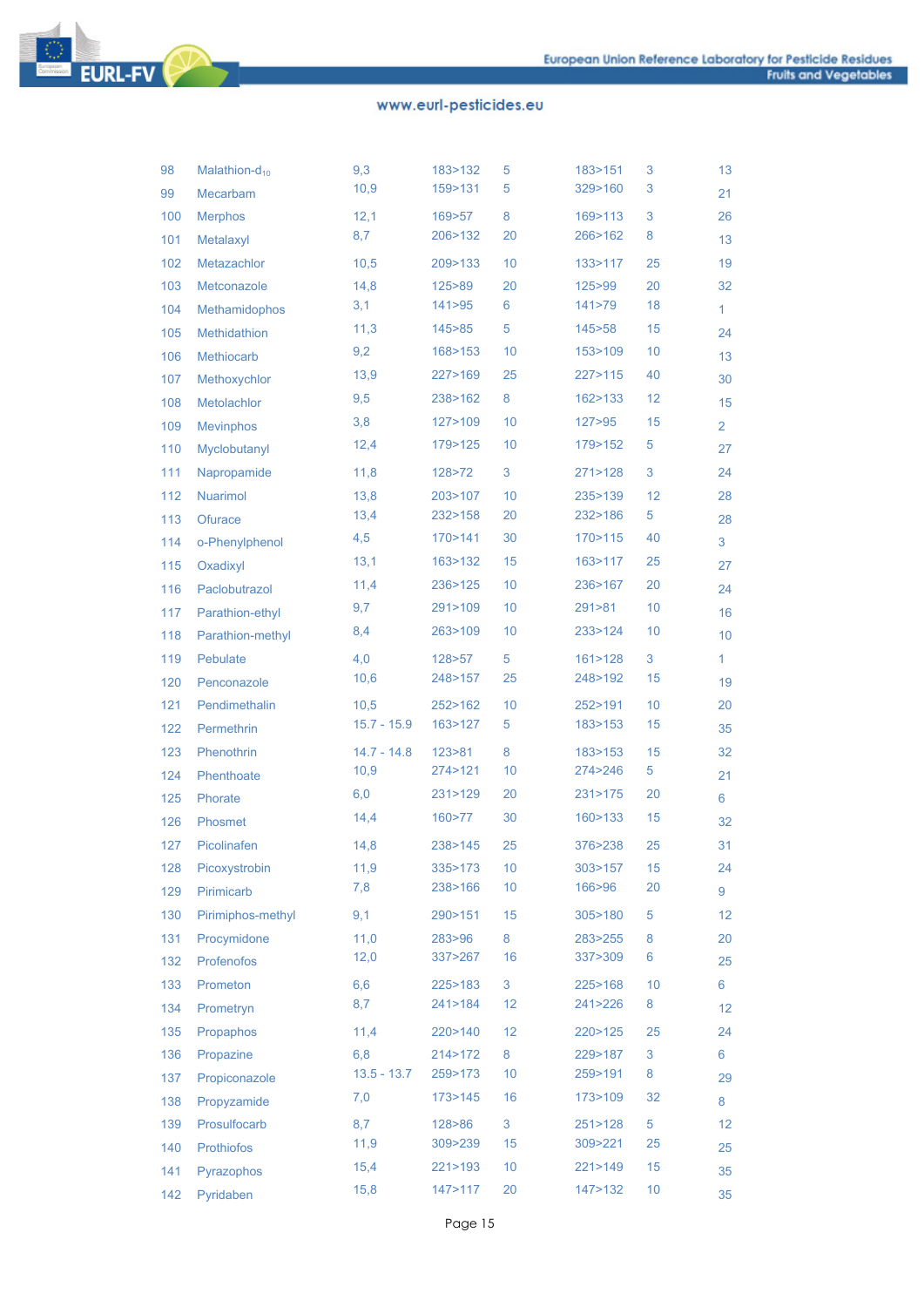

| 143 | Pyrimethanil       | 7,1  | 198>118   | 25 | 198>156   | 25 | 8              |
|-----|--------------------|------|-----------|----|-----------|----|----------------|
| 144 | Pyriproxyfen       | 15,0 | 136>78    | 18 | 136>96    | 8  | 34             |
| 145 | Quinalphos         | 10,9 | 146>91    | 30 | 157>129   | 15 | 22             |
| 146 | Quinoxyfen         | 13,5 | 307>272   | 5  | 307>237   | 25 | 29             |
| 147 | Quintozene         | 6,9  | 295>237   | 15 | 295>265   | 10 | $\overline{7}$ |
| 148 | Spirodiclofen      | 15,7 | 312>259   | 10 | 312>109   | 20 | 35             |
| 149 | Spiroxamine I      | 8,2  | 100 > 58  | 10 | 100>72    | 10 | 9              |
| 150 | Spiroxamine II     | 8,9  | 100 > 72  | 10 | 100 > 58  | 10 | 13             |
| 151 | <b>Sulprofos</b>   | 13,2 | 156>141   | 15 | 322>156   | 10 | 28             |
| 152 | Tebuconazole       | 13,8 | 250>125   | 20 | 250 > 153 | 12 | 29             |
| 153 | Tebufenpyrad       | 14,6 | 333>171   | 20 | 333>276   | 5  | 31             |
| 154 | Tecnazene          | 5,2  | 215>179   | 12 | 203>143   | 20 | 3              |
| 155 | <b>Tefluthrin</b>  | 7,5  | 177>127   | 15 | 177>137   | 15 | 9              |
| 156 | <b>Terbufos</b>    | 6,9  | 231>129   | 25 | 231>175   | 10 | 8              |
| 157 | Terbumeton         | 6, 8 | 169>154   | 5  | 225>169   | 3  | 6              |
| 158 | Terbutryn          | 9,1  | 241 > 185 | 3  | 241>170   | 10 | 13             |
| 159 | Tetrachlorvinphos  | 11,5 | 329>109   | 25 | 329>79    | 35 | 24             |
| 160 | Tetraconazole      | 10,1 | 336>204   | 30 | 336>218   | 30 | 18             |
| 161 | <b>Tetradifon</b>  | 14,8 | 356>159   | 10 | 356>229   | 10 | 33             |
| 162 | Tetramethrin       | 14,4 | 164 > 77  | 30 | 164>107   | 15 | 32             |
| 163 | Tolclofos-methyl   | 8,5  | 265>250   | 15 | 265>220   | 25 | 11             |
| 164 | Tolylfluanid       | 10,7 | 137>91    | 20 | 238>137   | 10 | 20             |
| 165 | <b>TPP</b>         | 13,9 | 326>233   | 10 | 326>169   | 35 | 30             |
| 166 | Triadimefon        | 9,7  | 208>181   | 5  | 208>127   | 15 | 15             |
| 167 | <b>Triazophos</b>  | 13.3 | 161 > 134 | 5  | 161 > 106 | 10 | 28             |
| 168 | Trifloxystrobin    | 13,7 | 222>190   | 3  | 222>130   | 15 | 29             |
| 169 | <b>Trifluralin</b> | 5,8  | 306>264   | 10 | 264>160   | 15 | $\overline{4}$ |
| 170 | Vinclozolin        | 8,3  | 212>172   | 15 | 212>109   | 40 | 10             |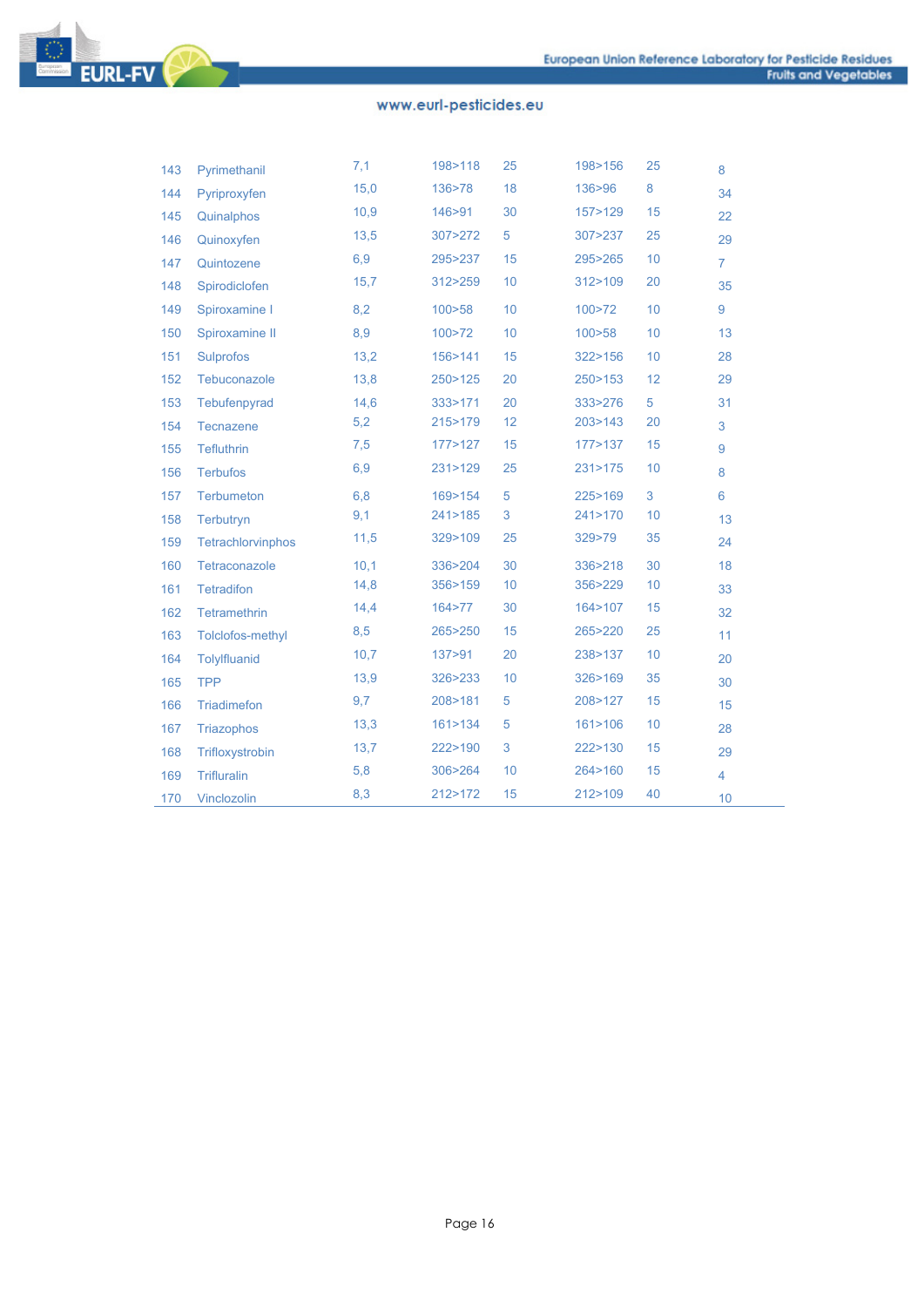

#### **APPENDIX II: VALIDATION RESULTS**

Table 2a. Recoveries % (RSD) at 10 and 50 µg/kg (n=5). LC analysed pesticides.

|              |                      | <b>Avocado</b> |                |              |                | <b>Almonds</b> |                |              |                |  |
|--------------|----------------------|----------------|----------------|--------------|----------------|----------------|----------------|--------------|----------------|--|
| No.          | <b>Compound</b>      |                | 10 µg/Kg       |              | 50 µg/Kg       |                | 10 µg/Kg       |              | 50 µg/Kg       |  |
|              |                      | Rec,<br>$\%$   | RSD,<br>$\%$   | Rec,<br>$\%$ | RSD,<br>$\%$   | Rec,<br>$\%$   | RSD,<br>$\%$   | Rec,<br>$\%$ | RSD,<br>%      |  |
| $\mathbf{1}$ | Acephate             | 79             | $\overline{7}$ | 76           | $\overline{7}$ | 73             | $\overline{7}$ | 78           | 4              |  |
| 2            | Acetamiprid          | 107            | 2              | 101          | 1              | 93             | 1              | 99           | 1              |  |
| 3            | <b>Aldicarb</b>      | 103            | 3              | 94           | 2              | 88             | 1              | 95           | 4              |  |
| 4            | Azinphos-methyl      | 114            | 3              | 99           | 4              | 83             | $\overline{2}$ | 92           | 3              |  |
| 5            | Azoxystrobin         | 95             | 3              | 92           | 4              | 79             | 5              | 102          | 2              |  |
| 6            | <b>Bitertanol</b>    | 92             | 3              | 89           | $\overline{2}$ | 82             | $\overline{2}$ | 97           | 1              |  |
| 7            | <b>Boscalid</b>      | 104            | 5              | 89           | 4              | 83             | 3              | 91           | 1              |  |
| 8            | <b>Bromuconazole</b> | 98             | 5              | 87           | 2              | 76             | 4              | 94           | 1              |  |
| 9            | <b>Bupirimate</b>    | 97             | 1              | 86           | 4              | 74             | 3              | 87           | 2              |  |
| 10           | <b>Buprofezin</b>    | 91             | 1              | 94           | 3              | 48             | 3              | 61           | 3              |  |
| 11           | Carbaryl             | 102            | 2              | 90           | 2              | 74             | 3              | 94           | 1              |  |
| 12           | Carbendazim          | 93             | 4              | 91           | 6              | 83             | 1              | 87           | 4              |  |
| 13           | Chlorantraniliprole  | 98             | 1              | 92           | 3              | 95             | 2              | 102          | 2              |  |
| 14           | Chlorpyriphos        | 107            | 5              | 72           | 4              | 58             | 8              | 55           | 7              |  |
| 15           | Chlorpyriphos-methyl | 97             | 3              | 75           | 3              | 74             | 8              | 72           | 4              |  |
| 16           | Clofentezine         | 88             | 15             | 86           | 5              | 71             | 4              | 73           | 3              |  |
| 17           | Cymoxanil            | 104            | 3              | 100          | 1              | 88             | 1              | 104          | 2              |  |
| 18           | Cyproconazole        | 98             | 3              | 91           | $\overline{2}$ | 79             | 3              | 92           | 3              |  |
| 19           | Cyprodinil           | 80             | 5              | 75           | $\overline{2}$ | 47             | 3              | 60           | 1              |  |
| 20           | Cyromazine           | 48             | 1              | 44           | 10             | 69             | 1              | 71           | 14             |  |
| 21           | <b>Diazinon</b>      | 93             | 4              | 87           | 3              | 83             | 1              | 81           | 2              |  |
| 22           | <b>Dicrotophos</b>   | 97             | 1              | 88           | $\overline{2}$ | 78             | 3              | 94           | 2              |  |
| 23           | Diethofencarb        | 106            | 4              | 92           | $\overline{2}$ | 81             | 1              | 98           | 3              |  |
| 24           | Difenoconazole       | 90             | 4              | 86           | 1              | 70             | 1              | 88           | 1              |  |
| 25           | <b>Dimethoate</b>    | 107            | 2              | 99           | 1              | 70             | $\overline{2}$ | 99           | 1              |  |
| 26           | Dimethomorph         | 94             | $\overline{2}$ | 92           | 1              | 83             | 5              | 103          | 3              |  |
| 27           | <b>Diniconazole</b>  | 95             | 2              | 81           | 3              | 70             | 2              | 86           | 1              |  |
| 28           | Diphenylamine        | 87             | $\overline{2}$ | 74           | 3              | 70             | 1              | 70           | 2              |  |
| 29           | <b>Dodine</b>        | 112            | 4              | 106          | 8              | 72             | 3              | 85           | 4              |  |
| 30           | <b>Ethion</b>        | 119            | 5              | 84           | $\overline{2}$ | 56             | 5              | 67           | 6              |  |
| 31           | Ethirimol            | 54             | 6              | 55           | 3              | 75             | 1              | 71           | 4              |  |
| 32           | <b>Ethoprophos</b>   | 95             | 3              | 84           | $\overline{2}$ | 77             | 3              | 87           | 2              |  |
| 33           | Fenamidone           | 105            | 4              | 92           | 1              | 82             | $\overline{2}$ | 98           | $\overline{2}$ |  |
| 34           | Fenamiphos           | 95             | $\overline{2}$ | 80           | $\sqrt{3}$     | 83             | $\overline{2}$ | 98           | $\overline{2}$ |  |
| 35           | Fenarimol            | 95             | 3              | 84           | 2              | 72             | $\overline{7}$ | 86           | 3              |  |
| 36           | Fenazaquin           | 70             | $\overline{4}$ | 72           | 1              | 26             | $\overline{2}$ | 42           | 4              |  |
| 37           | Fenbuconazole        | 98             | $\sqrt{5}$     | 92           | $\sqrt{3}$     | 87             | $\overline{2}$ | 104          | 1              |  |
| 38           | Fenoxycarb           | 105            | 5              | 102          | $\overline{2}$ | 80             | 1              | 93           | 4              |  |
| 39           | Fenpropathrin        | 100            | 4              | 76           | 3              | 53             | 8              | 60           | 4              |  |
| 40           | Fenpropimorph        | 94             | 5              | 86           | $\overline{2}$ | 59             | 5              | 57           | 8              |  |
| 41           | Fenpyroximate        | 87             | $\overline{4}$ | 77           | $\mathbf{3}$   | 50             | 1              | 67           | 4              |  |
|              |                      |                |                |              |                |                |                |              |                |  |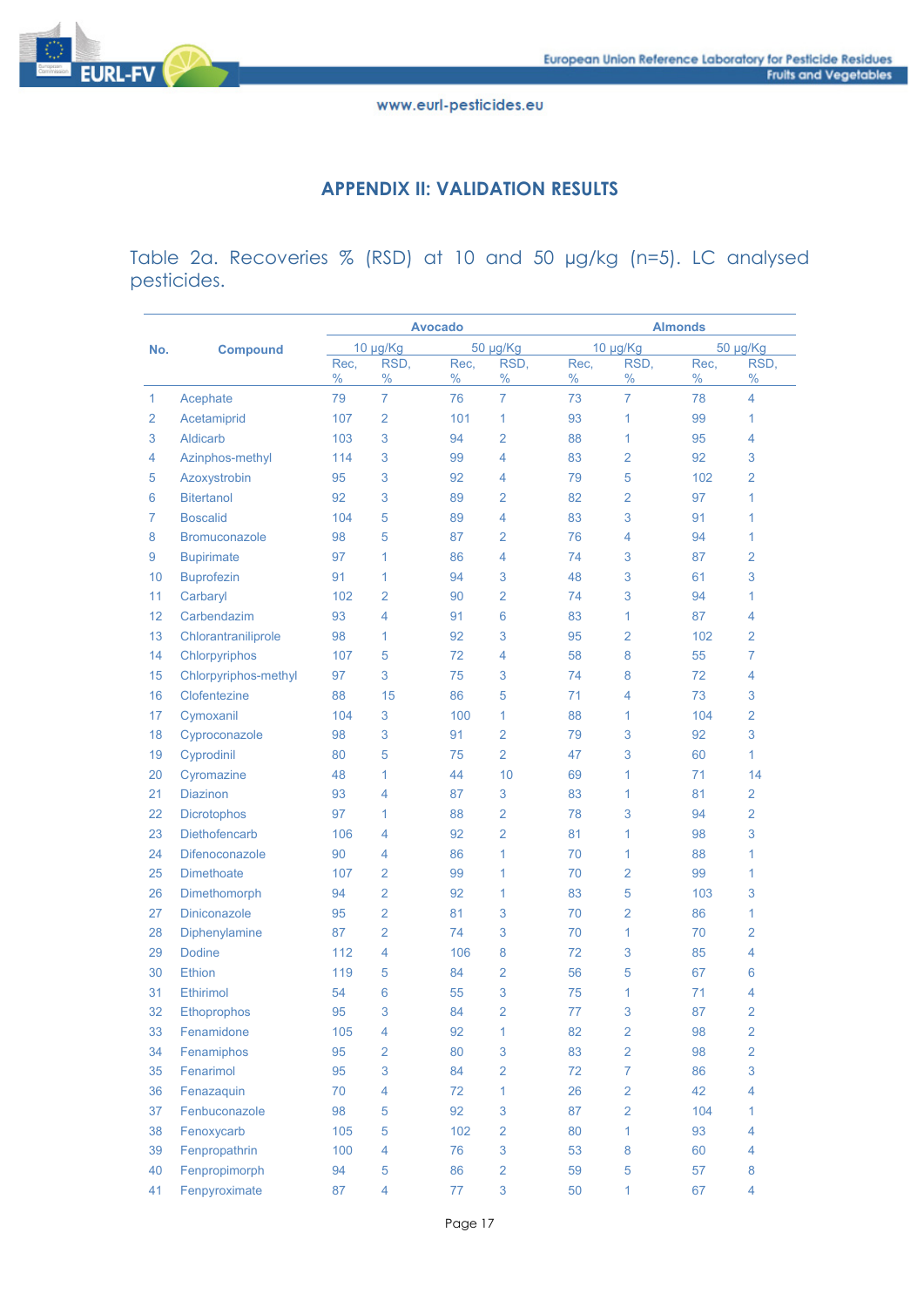

| 42 | Fenthion          | 109 | 2               | 106 | 8              | 75 | 2              | 80  | 3              |
|----|-------------------|-----|-----------------|-----|----------------|----|----------------|-----|----------------|
| 43 | Fluazifop         | 89  | 3               | 83  | $\overline{2}$ | 36 | $\overline{2}$ | 38  | 5              |
| 44 | Flufenoxuron      | 103 | 5               | 98  | 12             | 61 | 7              | 71  | 4              |
| 45 | Fluquinconazole   | 115 | 1               | 91  | 4              | 74 | 7              | 91  | 1              |
| 46 | Flusilazole       | 98  | 3               | 92  | 2              | 77 | 5              | 100 | $\mathbf{1}$   |
| 47 | <b>Flutriafol</b> | 102 | 1               | 94  | $\overline{2}$ | 82 | 1              | 99  | $\overline{2}$ |
| 48 | Formetanate       | 92  | $\overline{2}$  | 86  | 3              | 82 | 2              | 80  | $\overline{2}$ |
| 49 | Haloxyfop         | 85  | 4               | 85  | 5              | 37 | 4              | 40  | 3              |
| 50 | Hexythiazox       | 95  | 3               | 89  | 6              | 41 | 5              | 49  | 5              |
| 51 | Imazalil          | 78  | $\overline{2}$  | 78  | $\overline{2}$ | 88 | 3              | 84  | 3              |
| 52 | Imidacloprid      | 98  | 1               | 101 | 1              | 80 | 1              | 100 | $\overline{2}$ |
| 53 | Indoxacarb        | 99  | 6               | 92  | $\overline{2}$ | 77 | 2              | 95  | $\overline{2}$ |
| 54 | Iprovalicarb      | 73  | 4               | 91  | 2              | 82 | $\overline{2}$ | 104 | 1              |
| 55 | Isofenphos-Methyl | 105 | 1               | 98  | 4              | 76 | $\overline{2}$ | 88  | $\overline{2}$ |
| 56 | Isoprocarb        | 92  | $\overline{2}$  | 91  | 1              | 87 | 1              | 98  | 1              |
| 57 | Kresoxim-methyl   | 99  | 1               | 91  | 3              | 79 | 2              | 97  | 3              |
| 58 | Linuron           | 94  | 3               | 90  | $\overline{2}$ | 82 | $\overline{7}$ | 91  | $\overline{2}$ |
| 59 | <b>Malathion</b>  | 96  | 3               | 93  | $\overline{2}$ | 88 | 2              | 99  | 3              |
| 60 | Mandipropamid     | 107 | 3               | 94  | $\overline{2}$ | 96 | 8              | 110 | $\overline{2}$ |
| 61 | Metalaxyl         | 98  | $\overline{2}$  | 95  | 1              | 92 | 2              | 104 | $\overline{2}$ |
| 62 | Metconazole       | 95  | 4               | 88  | 2              | 79 | $\overline{2}$ | 92  | 1              |
| 63 | Methamidophos     | 78  | 3               | 72  | 6              | 46 | 1              | 63  | 1              |
| 64 | Methidathion      | 78  | 3               | 95  | 1              | 86 | 3              | 94  | $\overline{2}$ |
| 65 | <b>Methiocarb</b> | 106 | $\overline{2}$  | 92  | 2              | 85 | 3              | 90  | $\overline{2}$ |
| 66 | Methoxyfenozide   | 99  | $\overline{2}$  | 99  | $\overline{2}$ | 97 | 4              | 104 | 4              |
| 67 | Metobromuron      | 94  | 3               | 92  | $\overline{2}$ | 89 | 1              | 94  | $\overline{2}$ |
| 68 | Monocrotophos     | 91  | 1               | 91  | $\overline{2}$ | 83 | 1              | 96  | $\mathbf{1}$   |
| 69 | Myclobutanil      | 101 | 4               | 93  | 1              | 91 | 2              | 100 | $\overline{2}$ |
| 70 | Nitenpyram        | 34  | 1               | 33  | 8              | 61 | 6              | 57  | 9              |
| 71 | Oxamyl            | 81  | 13              | 94  | 5              | 84 | 8              | 100 | $\overline{2}$ |
| 72 | Oxydemeton-methyl | 91  | $\overline{2}$  | 89  | $\overline{2}$ | 87 | 2              | 88  | 1              |
| 73 | Paclobutrazole    | 96  | 3               | 94  | 1              | 90 | 1              | 98  | 1              |
| 74 | Pencycuron        | 96  | 1               | 95  | 3              | 75 | 2              | 80  | 4              |
| 75 | Pendimethalin     | 105 | 4               | 73  | 7              | 47 | 2              | 53  | 6              |
| 76 | Phenthoate        | 92  | 2               | 94  | 6              | 80 | 4              | 90  | $\overline{2}$ |
| 77 | Phosalone         | 106 | 11              | 105 | 7              | 83 | 1              | 81  | $\overline{2}$ |
| 78 | Phosmet           | 103 | 4               | 93  | $\overline{2}$ | 84 | 1              | 89  | 3              |
| 79 | Phoxim            | 99  | 4               | 101 | 3              | 82 | 9              | 87  | 4              |
| 80 | Pirimicarb        | 84  | 4               | 88  | 3              | 86 | $\overline{2}$ | 94  | 1              |
| 81 | Pirimiphos-methyl | 95  | 3               | 83  | $\overline{2}$ | 77 | 2              | 76  | $\overline{2}$ |
| 82 | Prochloraz        | 85  | $\overline{2}$  | 80  | 3              | 77 | 1              | 91  | 4              |
| 83 | Profenofos        | 90  | 1               | 85  | 4              | 76 | 3              | 75  | $\mathbf{1}$   |
| 84 | Propamocarb       | 79  | 3               | 78  | 2              | 71 | 1              | 76  | $\mathbf{1}$   |
| 85 | Propiconazole     | 95  | 3               | 87  | 3              | 82 | 1              | 89  | $\overline{2}$ |
| 86 | Propoxur          | 93  | $\overline{2}$  | 96  | 3              | 90 | 2              | 101 | 1              |
| 87 | Propyzamide       | 93  | $\overline{2}$  | 93  | 3              | 84 | 1              | 91  | 3              |
| 88 | Pymetrozine       | 39  | $6\phantom{1}6$ | 46  | $\overline{7}$ | 37 | 1              | 67  | $\overline{4}$ |
| 89 | Pyraclostrobin    | 103 | 1               | 82  | $\overline{2}$ | 78 | 1              | 88  | 4              |
| 90 | <b>Pyrethrins</b> | 99  | $\overline{7}$  | 96  | $\overline{4}$ | 48 | 14             | 61  | 8              |
| 91 | Pyridaben         | 81  | 4               | 79  | 10             | 38 | 3              | 48  | $\overline{7}$ |
| 92 | Pyrimethanil      | 90  | 3               | 85  | $\overline{2}$ | 71 | $\overline{2}$ | 73  | 1              |
| 93 | Pyriproxyfen      | 91  | 1               | 88  | 4              | 55 | 4              | 58  | 6              |
| 94 | Quinoxyfen        | 68  | 4               | 46  | $\mathbf{1}$   | 41 | $\overline{2}$ | 45  | 3              |
|    |                   |     |                 |     |                |    |                |     |                |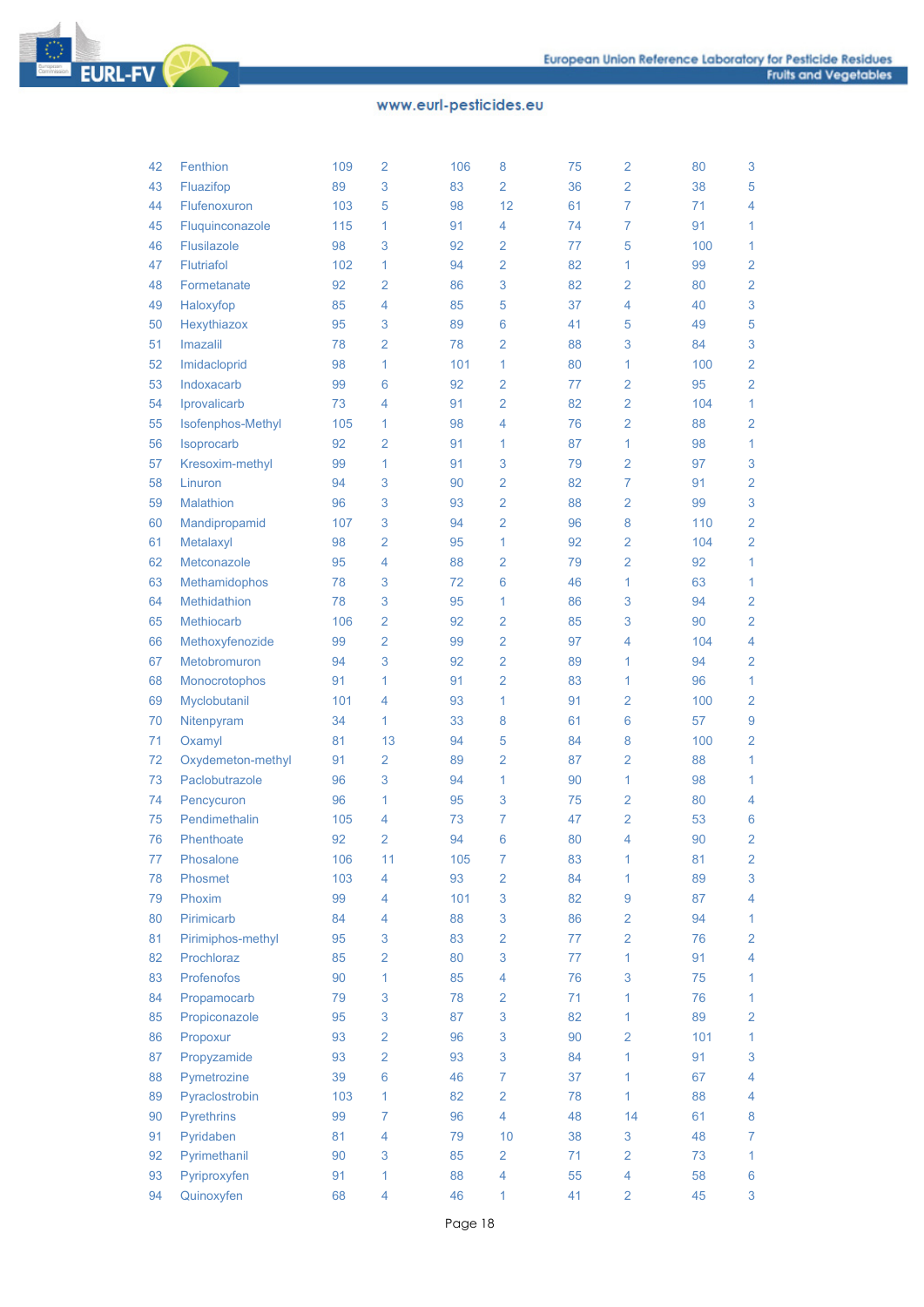

| 95  | Rotenone             | 93  | 3              | 92  | 4            | 81  | 3              | 96  | 3              |
|-----|----------------------|-----|----------------|-----|--------------|-----|----------------|-----|----------------|
| 96  | Spinosyn A           | 96  | 3              | 98  | 1            | 78  | 1              | 95  | 2              |
| 97  | Spinosyn D           | 94  | 3              | 100 | $\mathbf{1}$ | 75  | 5              | 92  | $\overline{2}$ |
| 98  | Spirodiclofen        | 104 | 6              | 115 | 1            | 71  | 1              | 74  | 2              |
| 99  | Spiromesifen         | 116 | 6              | 97  | 5            | 72  | 6              | 76  | 3              |
| 100 | Tebuconazole         | 96  | 3              | 93  | 1            | 82  | 3              | 93  | 2              |
| 101 | <b>Tebufenozide</b>  | 98  | 4              | 102 | 1            | 89  | 1              | 101 | $\overline{2}$ |
| 102 | Tebufenpyrad         | 87  | 3              | 82  | 2            | 75  | 4              | 70  | $\overline{2}$ |
| 103 | <b>Tetraconazole</b> | 93  | 3              | 95  | 4            | 97  | 1              | 111 | 2              |
| 104 | <b>Thiabendazole</b> | 79  | $\overline{2}$ | 77  | 2            | 94  | 9              | 85  | 7              |
| 105 | <b>Thiacloprid</b>   | 108 | 2              | 107 | 1            | 85  | 2              | 101 | 2              |
| 106 | Thiamethoxam         | 113 | 2              | 109 | $\mathbf{1}$ | 79  | 2              | 98  |                |
| 107 | Thiophanate-methyl   | 11  | 28             | 21  | 3            | 107 | 5              | 94  | 4              |
| 108 | <b>Triadimefon</b>   | 99  | 3              | 94  | 2            | 92  | 4              | 96  | $\overline{2}$ |
| 109 | <b>Triazophos</b>    | 95  | 3              | 94  | 1            | 89  | 2              | 98  | 2              |
| 110 | <b>Trichlorfon</b>   | 99  | 2              | 100 | 2            | 91  | 1              | 95  | $\overline{2}$ |
| 111 | <b>Triflumuron</b>   | 101 | 6              | 86  | 4            | 77  | 8              | 91  | $\overline{2}$ |
| 112 | <b>Triticonazole</b> | 96  | $\overline{2}$ | 91  | 1            | 86  | $\overline{2}$ | 98  | 1              |
| 113 | Zoxamide             | 95  | 4              | 96  | 3            | 81  | 3              | 89  | 1              |

## Table 2b. Recoveries % (RSD) at 10 and 50 µg/kg (n=5). GC analysed pesticides.

|                |                   |                       | <b>Avocado</b> |              |                 | <b>Almond</b>            |                |              |                 |  |
|----------------|-------------------|-----------------------|----------------|--------------|-----------------|--------------------------|----------------|--------------|-----------------|--|
| No.            | <b>Compound</b>   |                       | 10 µg/Kg       |              | 50 µg/Kg        | 10 µg/Kg                 |                | 50 µg/Kg     |                 |  |
|                |                   | Rec.<br>$\frac{0}{0}$ | RSD.<br>$\%$   | Rec,<br>$\%$ | RSD.<br>$\%$    | Rec.<br>$\%$             | RSD.<br>$\%$   | Rec.<br>$\%$ | RSD,<br>$\%$    |  |
| 1              | $2,4-DDE$         | 66                    | 6              | 67           | $\overline{4}$  | 34                       | $\overline{2}$ | 32           | 6               |  |
| $\overline{2}$ | $2,4-DDT$         | 62                    | 3              | 61           | 7               | 34                       | 7              | 31           | 9               |  |
| 3              | $4,4-DDD$         | 71                    | 5              | 67           | 3               | 42                       | $\overline{2}$ | 40           | 2               |  |
| 4              | $4,4-DDE$         | 65                    | 3              | 60           | 4               | ÷.                       | ÷,             | 28           | 5               |  |
| 5              | $4,4-DDT$         | 71                    | 5              | 67           | 3               | 42                       | $\overline{2}$ | 40           | $\overline{2}$  |  |
| 6              | Acrinathrin       | 93                    | 8              | 91           | 3               | 63                       | 14             | 62           | 6               |  |
| 7              | Alachlor          | 86                    | $\overline{2}$ | 84           | $\overline{2}$  | 77                       | 10             | 75           | $\overline{2}$  |  |
| 8              | Ametryn           | 93                    | 3              | 91           | 1               | 72                       | 5              | 75           | 2               |  |
| 9              | Azoxystrobin      | 89                    | $\overline{7}$ | 93           | $\overline{2}$  |                          | ÷,             | 88           | 4               |  |
| 10             | Benalaxyl         | 90                    | 4              | 83           | 7               | ÷,                       | ÷,             | 86           | $\overline{2}$  |  |
| 11             | <b>Bifenox</b>    | 92                    | 8              | 83           | 6               | 78                       | 5              | 72           | 3               |  |
| 12             | <b>Bifenthrin</b> | 72                    | 5              | 72           | 3               | 46                       | 2              | 41           | 6               |  |
| 13             | <b>Bixafen</b>    | 92                    | $\overline{7}$ | 90           | $\overline{2}$  | 99                       | 4              | 86           | 3               |  |
| 14             | <b>Boscalid</b>   | 89                    | 4              | 93           | 3               | 92                       | 3              | 79           | 3               |  |
| 15             | Bromopropylate    | 73                    | 9              | 76           | 4               | 59                       | 3              | 54           | 3               |  |
| 16             | <b>Bupirimate</b> | 91                    | 10             | 84           | 3               | 81                       | 9              | 79           | 6               |  |
| 17             | <b>Buprofezin</b> | 83                    | 18             | 80           | 12              | u.                       |                | 57           | 4               |  |
| 18             | <b>Butralin</b>   | 81                    | 16             | 78           | $6\phantom{1}6$ | 53                       | 26             | 45           | $\overline{7}$  |  |
| 19             | <b>Butylate</b>   | 75                    | 8              | 72           | 3               | 60                       | 4              | 42           | 20              |  |
| 20             | Cadusafos         | 87                    | 3              | 84           | 3               | 72                       | 4              | 67           | 3               |  |
| 21             | Carbophenothion   | 83                    | 15             | 86           | 4               | 55                       | 8              | 51           | $\overline{2}$  |  |
| 22             | Carbosulfan       | $\overline{a}$        | ÷,             | 107          | 6               | $\overline{\phantom{a}}$ | ÷,             | 71           | $6\phantom{1}6$ |  |
| 23             | Chinomethionat    | 70                    | 5              | 96           | 3               | 30                       | $\overline{2}$ | 37           | 7               |  |
| 24             | Chlorbromuron     | 112                   | 5              | 107          | 3               | 84                       | 18             | 79           | $\overline{2}$  |  |
| 25             | Chlorfenapyr      |                       |                | 81           | 10              | $\overline{a}$           | ÷,             | 55           | 18              |  |
|                |                   |                       |                |              |                 |                          |                |              |                 |  |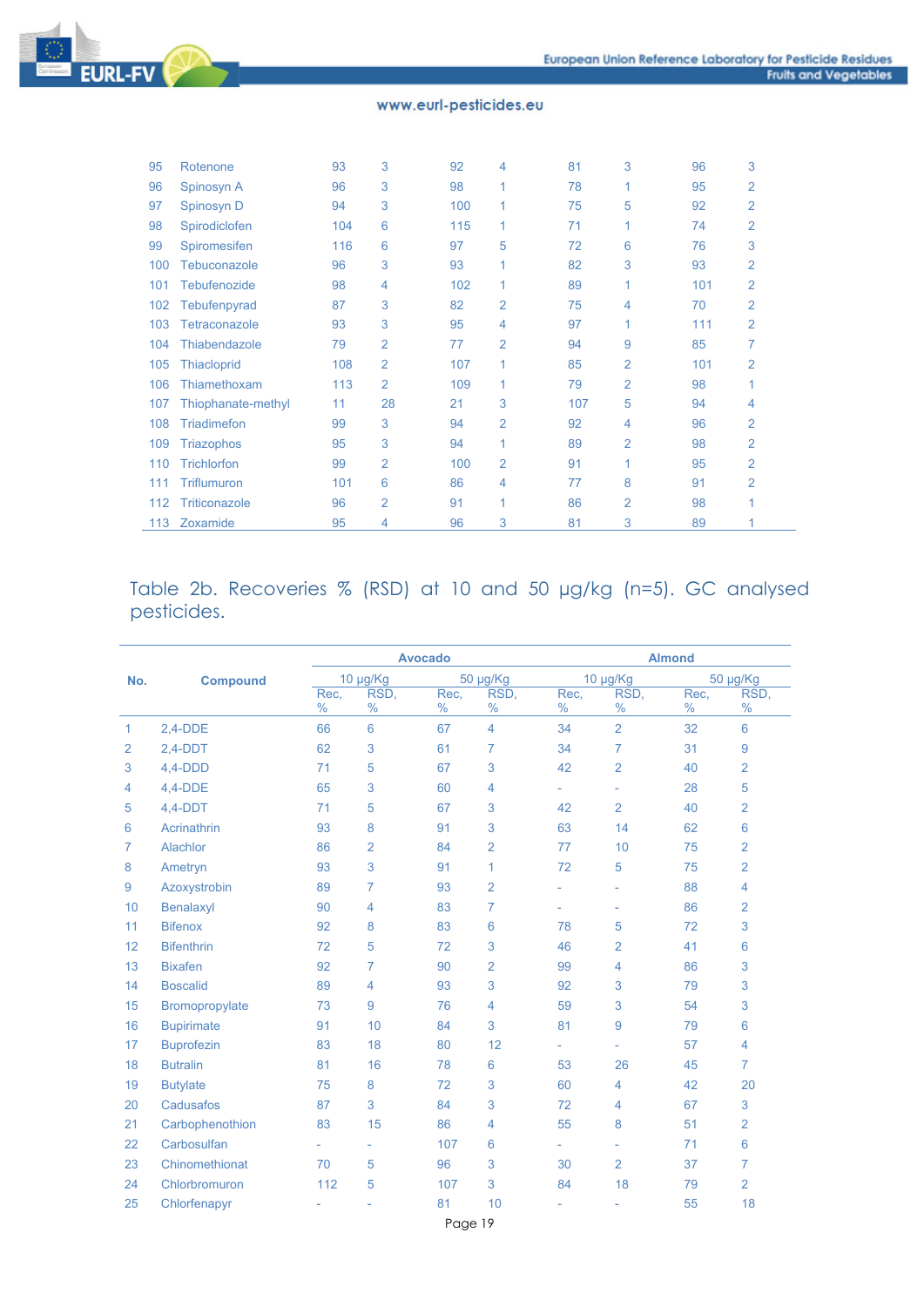

**EURL-FV** 

| 26 | Chlorfenvinphos                           | 90                       | $\overline{7}$ | 88  | 1               | 73 | 4  | 74 | 4                |
|----|-------------------------------------------|--------------------------|----------------|-----|-----------------|----|----|----|------------------|
| 27 | Chlorobenzilate                           | 85                       | 5              | 82  | 6               | 72 | 1  | 70 | $\overline{2}$   |
| 28 | Chlorpropham                              | 86                       | 6              | 82  | 4               | 67 | 3  | 79 | 8                |
| 29 | Chlorpyrifos                              | 79                       | 6              | 77  | 6               | 54 | 4  | 60 | 5                |
| 30 | Chlorpyrifos-methyl                       | 95                       | 6              | 77  | 3               | 69 | 4  | 60 | $\overline{2}$   |
| 31 | Chlorothalonil                            | 85                       | 17             | 85  | 5               |    |    | 25 | 27               |
| 32 | Chlozolinate                              | 82                       | 9              | 86  | 4               | L, | L, | 74 | 3                |
| 33 | Cyfluthrin                                | 90                       | 3              | 92  | 4               | 64 | 3  | 62 | $\overline{4}$   |
| 34 | Cypermethrin                              | $\overline{\phantom{0}}$ | L,             | 81  | 4               | 62 | 3  | 50 | $\overline{2}$   |
| 35 | Chlorthal-dimethyl                        | 79                       | 3              | 83  | 7               | 71 | 10 | 65 | 5                |
| 36 | Cyproconazole                             | 85                       | 10             | 87  | 4               | 73 | 2  | 70 | $\overline{4}$   |
| 37 | Cyprodinil                                | 87                       | 1              | 76  | 2               |    | ٠  | 52 | 3                |
| 38 | Deltamethrin                              | 82                       | 10             | 82  | $\overline{2}$  | 75 | 22 | 55 | 4                |
| 39 | <b>Diazinon</b>                           | 82                       | 6              | 84  | 4               |    | ÷, | 67 | $\mathbf{1}$     |
| 40 | <b>Dichlorvos</b>                         | 81                       | 13             | 83  | 3               | 73 | 7  | 77 | 4                |
| 41 | Diclobutrazol                             | 88                       | 8              | 87  | $\overline{2}$  | 80 | 1  | 77 | $6\phantom{1}$   |
| 42 | <b>Dicloran</b>                           | 87                       | 10             | 81  | 6               |    |    | 76 | 8                |
| 43 | Dimethenamid                              | 93                       | 6              | 86  | 4               | 79 | 3  | 78 | $\overline{2}$   |
|    | Diphenylamine                             |                          |                | 76  |                 |    |    | 57 | 3                |
| 44 |                                           | 97                       | 7              |     | 5               | 56 | 2  |    |                  |
| 45 | Endosulfan alpha                          |                          | u,             | 65  | 8               |    |    | 39 | 3                |
| 46 | Endosulfan beta                           |                          | ÷,             | 83  | 4               |    |    | 55 | 3                |
| 47 | Endosulfan sulfate                        | ٠                        | ÷,             | 90  | 6               | ÷, | ÷, | 75 | 5                |
| 48 | <b>EPN</b>                                | 84                       | 6              | 90  | 3               | 64 | 8  | 70 | $\overline{4}$   |
| 49 | Epoxiconazole                             | 89                       | 5              | 91  | 3               | 84 | 1  | 82 | $6\phantom{1}$   |
| 50 | <b>Ethion</b>                             | 83                       | 4              | 83  | 6               | 67 | 4  | 62 | 5                |
| 51 | Ethofenprox                               | 85                       | 4              | 74  | 3               | 50 | 4  | 44 | $6\phantom{1}$   |
| 52 | Ethofumesate                              | 91                       | 9              | 97  | 4               | 86 | 3  | 82 | 6                |
| 53 | Ethoprophos                               | 88                       | 6              | 85  | 2               | 75 | 2  | 76 | 3                |
| 54 | <b>Etrimfos</b>                           | 93                       | 5              | 85  | 4               | 66 | 3  | 67 | 5                |
| 55 | Fenvalerate/Esfenvalerate<br><b>RR/SS</b> | 77                       | 5              | 81  | 4               | 71 | 5  | 52 | $\overline{7}$   |
|    | Fenvalerate/Esfenvalerate                 |                          |                |     |                 |    |    |    |                  |
| 56 | <b>RS/SR</b>                              | 76                       | 6              | 83  | 5               | 66 | 6  | 53 | 6                |
| 57 | Fenamidone                                | 86                       | 11             | 84  | 5               | 96 | 5  | 84 | 3                |
| 58 | Fenarimol                                 | 94                       | 6              | 101 | $\overline{2}$  | 83 | 5  | 74 | $\mathbf{1}$     |
| 59 | Fenazaquin                                | 70                       | 8              | 72  | 3               | 44 | 5  | 44 | 3                |
| 60 | Fenbuconazole                             | 91                       | $\overline{c}$ | 91  | 3               | 90 | 5  | 86 | $\overline{2}$   |
| 61 | Fenchlorphos                              | 77                       | $\overline{7}$ | 74  | 4               | 54 | 6  | 48 | $\overline{2}$   |
| 62 | Fenhexamid                                | 91                       | 5              | 88  | 2               | 70 | 6  | 79 | $\overline{2}$   |
| 63 | Fenitrothion                              | 86                       | 14             | 85  | 3               | 81 | 12 | 66 | $\mathbf{1}$     |
| 64 | Fenpropathrin                             | 101                      | 18             | 84  | 5               | 61 | 11 | 61 | 6                |
| 65 | Fenpropimorph                             | 109                      | 3              | 104 | 5               | 64 | 12 | 61 | $\sqrt{5}$       |
| 66 | Fenthion                                  | 78                       | 7              | 82  | 5               | 73 | 4  | 79 | $\sqrt{5}$       |
| 67 | Flamprop-isopropyl                        | 90                       | 1              | 90  | 3               | 89 | 7  | 83 | $\overline{2}$   |
| 68 | Flamprop-methyl                           | 94                       | 5              | 92  | $6\phantom{1}6$ | 84 | 6  | 79 | $\overline{4}$   |
| 69 | Flonicamid                                | 86                       | 2              | 95  | 2               | 84 | 4  | 86 | 11               |
| 70 | Fluacrypyrim                              | ÷.                       | ÷,             | 89  | 6               | 95 | 5  | 81 | $\overline{2}$   |
| 71 | Fluazifop-P-butyl                         | 83                       | 8              | 90  | 4               | 91 | 7  | 72 | 6                |
| 72 | Flucythrinate                             | 79                       | 8              | 92  | 5               | 86 | 4  | 69 | 6                |
| 73 | Fludioxonil                               | 86                       | 9              | 91  | 7               | ä, |    | 83 | $\boldsymbol{6}$ |
| 74 | Fluquinconazole                           | 90                       | 4              | 85  | 1               | 78 | 3  | 76 | $\overline{2}$   |
| 75 | Flusilazole                               | 88                       | 7              | 87  | 3               | 78 | 5  | 83 | $\mathbf{3}$     |
| 76 | Flutolanil                                | 96                       | 5              | 90  | 3               | 83 | 1  | 80 | 1                |
| 77 | Flutriafol                                |                          |                | 94  | 4               |    |    | 91 | 5                |
|    |                                           |                          |                |     |                 |    |    |    |                  |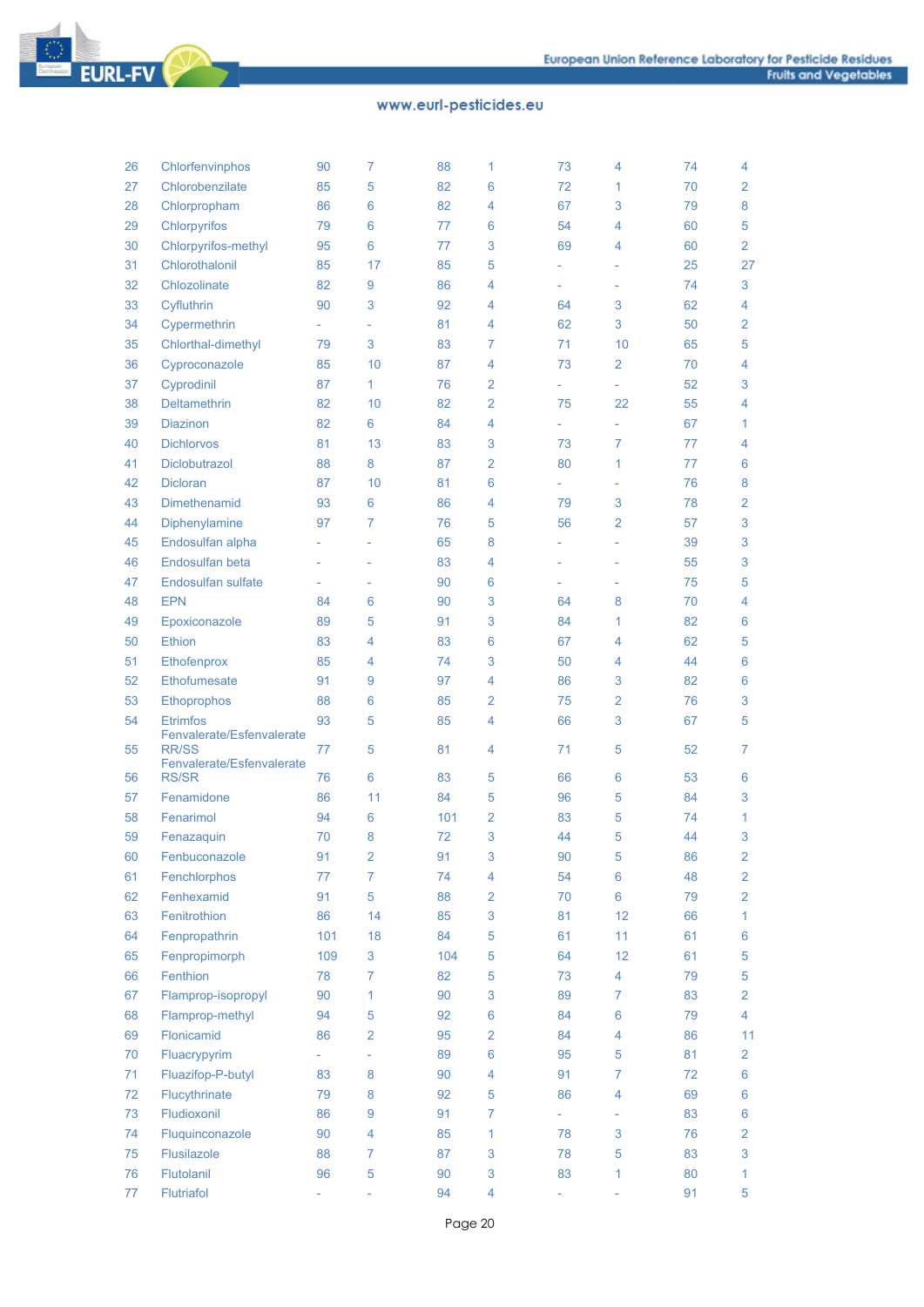

**EURL-FV** 

| 78  | Fluvalinate-tau    | 86  | $\overline{2}$      | 82  | 3                       | 59  | 11                       | 54  | 3               |
|-----|--------------------|-----|---------------------|-----|-------------------------|-----|--------------------------|-----|-----------------|
| 79  | Fonofos            | 88  | 6                   | 85  | 1                       | 70  | 8                        | 62  | 7               |
| 80  | Formothion         | 82  | 13                  | 86  | 6                       | L,  | L,                       | 51  | 12              |
| 81  | Fosthiazate        | 91  | 4                   | 86  | $\overline{2}$          | 83  | 15                       | 88  | 9               |
| 82  | Heptachlor         | 60  | $\overline{2}$      | 61  | 5                       | ÷.  | L,                       | 36  | 7               |
| 83  | Heptenophos        | 89  | $\overline{7}$      | 87  | 1                       | 83  | 12                       | 87  | 4               |
| 84  | Hexaconazole       | 83  | 4                   | 86  | 3                       | ÷.  | ÷,                       | 88  | 10              |
| 85  | Indoxacarb         | 89  | $\overline{2}$      | 91  | 3                       | 80  | 9                        | 85  | 4               |
| 86  | Iprodione          | 93  | $\overline{2}$      | 88  | $6\phantom{1}6$         | 76  | 5                        | 80  | 5               |
| 87  | Iprovalicarb       | 89  | 12                  | 80  | $\overline{7}$          | 77  | 15                       | 94  | 1               |
| 88  | Isazofos           | 85  | 3                   | 87  | 5                       | 99  | 3                        | 80  | 4               |
| 89  | Isocarbophos       | 102 | 8                   | 109 | $\overline{2}$          | 83  | 11                       | 84  | 5               |
| 90  | Isofenphos-ethyl   | 86  | 5                   | 98  | 4                       | 74  | 2                        | 78  | 3               |
| 91  | Isofenphos-methyl  | 93  | 6                   | 94  | 3                       | 79  | 2                        | 75  | 3               |
| 92  |                    |     | 9                   |     | 3                       | 79  |                          |     |                 |
|     | Kresoxim-methyl    | 94  |                     | 91  |                         |     | 5                        | 85  | 4               |
| 93  | Lambda-cyhalothrin | 84  | 12                  | 87  | $\overline{2}$          | 62  | 4                        | 61  | 8               |
| 94  | Lindane            | 76  | 11                  | 77  | 5                       | 60  | 6                        | 53  | 4               |
| 95  | Malathion          | 83  | 7                   | 86  | 4                       | 89  | 8                        | 88  | 3               |
| 96  | Mecarbam           | ÷.  | $\bar{\phantom{a}}$ | 86  | 5                       | ÷,  | ÷                        | 119 | 3               |
| 97  | <b>Merphos</b>     | 73  | 5                   | 71  | 1                       | ÷,  | ÷,                       |     |                 |
| 98  | Metalaxyl          | 84  | 13                  | 87  | $\overline{2}$          | 91  | 9                        | 95  | 5               |
| 99  | Methamidophos      | 78  | $\overline{7}$      | 77  | 5                       | L,  | ÷,                       | 74  | 9               |
| 100 | Metazachlor        | 83  | 12                  | 87  | 3                       | 95  | 9                        | 82  | 3               |
| 101 | Metconazole        | 93  | 9                   | 89  | 3                       | 81  | 8                        | 74  | 5               |
| 102 | Methidathion       | 85  | $\overline{7}$      | 85  | $\overline{2}$          | 75  | 7                        | 82  | 6               |
| 103 | Methiocarb         | 111 | 17                  | 115 | 5                       | 78  | 13                       | 74  | 9               |
| 104 | Metolachlor        | 97  | $\overline{2}$      | 91  | 3                       | 77  | 3                        | 75  | 1               |
| 105 | Methoxychlor       | 82  | 10                  | 81  | $\overline{7}$          | 73  | 6                        | 61  | 1               |
| 106 | <b>Mevinphos</b>   | 74  | 14                  | 77  | $\overline{2}$          | 57  | 12                       | 67  | 12              |
| 107 | Myclobutanyl       | 100 | 4                   | 90  | 3                       | 81  | 8                        | 81  | $\overline{2}$  |
| 108 | Napropamide        | 79  | $\overline{7}$      | 96  | 4                       | 86  | 1                        | 84  | 6               |
| 109 | Nuarimol           | 84  | 4                   | 84  | 3                       | 84  | 9                        | 81  | 1               |
| 110 | o-Phenylphenol     | 79  | $\overline{7}$      | 83  | 4                       | 82  | 2                        | 77  | 4               |
| 111 | Ofurace            | 91  | 9                   | 96  | 3                       | 88  | 4                        | 80  | 6               |
| 112 | Oxadixyl           | 102 | 9                   | 91  | 5                       | 88  | 8                        | 90  | 3               |
| 113 | Paclobutrazol      | 91  | 6                   | 92  | $\overline{\mathbf{c}}$ | ۰   |                          | 83  | 8               |
| 114 | Parathion-ethyl    | 88  | 5                   | 87  | 3                       |     |                          | 72  | 1               |
| 115 | Parathion-methyl   | 97  | $6\phantom{a}$      | 90  | $\overline{4}$          |     | ÷,                       | 77  | 9               |
| 116 | Pebulate           | 71  | 5                   | 76  | 3                       | 67  | 5                        | 48  | 13              |
| 117 | Penconazole        | 85  | 10                  | 82  | 3                       | 73  | $\overline{2}$           | 73  | 4               |
| 118 | Pendimethalin      | 84  | 12                  | 85  | $\overline{4}$          | ÷,  | ÷.                       | 48  | 2               |
| 119 | Permethrin         | 80  | 5                   | 73  | 3                       | 60  | $\overline{7}$           | 47  | 4               |
| 120 | Phenothrin         | 78  | 8                   | 73  | 5                       | ÷.  | $\overline{\phantom{a}}$ | 53  | 9               |
| 121 | Phenthoate         | 87  | $\overline{2}$      | 85  | $\overline{2}$          | 73  | $6\phantom{1}6$          | 75  | 2               |
| 122 | Phorate            | 73  | $\overline{7}$      | 85  | $\overline{4}$          | ÷.  | $\overline{\phantom{a}}$ | 72  | 8               |
| 123 | Phosmet            | 82  | 10                  | 86  | 5                       | 78  | 8                        | 82  | 3               |
| 124 | Picolinafen        | 82  | $\overline{4}$      | 83  | $\mathbf{1}$            | 71  | 4                        | 65  | 6               |
|     |                    |     |                     |     |                         |     |                          |     |                 |
| 125 | Picoxystrobin      | ÷.  | $\equiv$<br>14      | 91  | 5<br>5                  | 103 | 8                        | 78  | 10              |
| 126 | Pyrimethanil       | 71  |                     | 75  |                         |     | ÷                        | 61  | 3               |
| 127 | Pirimicarb         | 83  | 7                   | 81  | $\overline{2}$          | 78  | 3                        | 78  | 5               |
| 128 | Pirimiphos-methyl  | 83  | 9                   | 85  | 3                       | 70  | 9                        | 66  | 2               |
| 129 | Procymidone        | 86  | 8                   | 79  | 4                       | 77  | $\overline{2}$           | 77  | $\mathbf{1}$    |
| 130 | Profenofos         | 84  | 5                   | 78  | $\overline{7}$          | ÷,  | $\overline{\phantom{a}}$ | 55  | 10 <sup>°</sup> |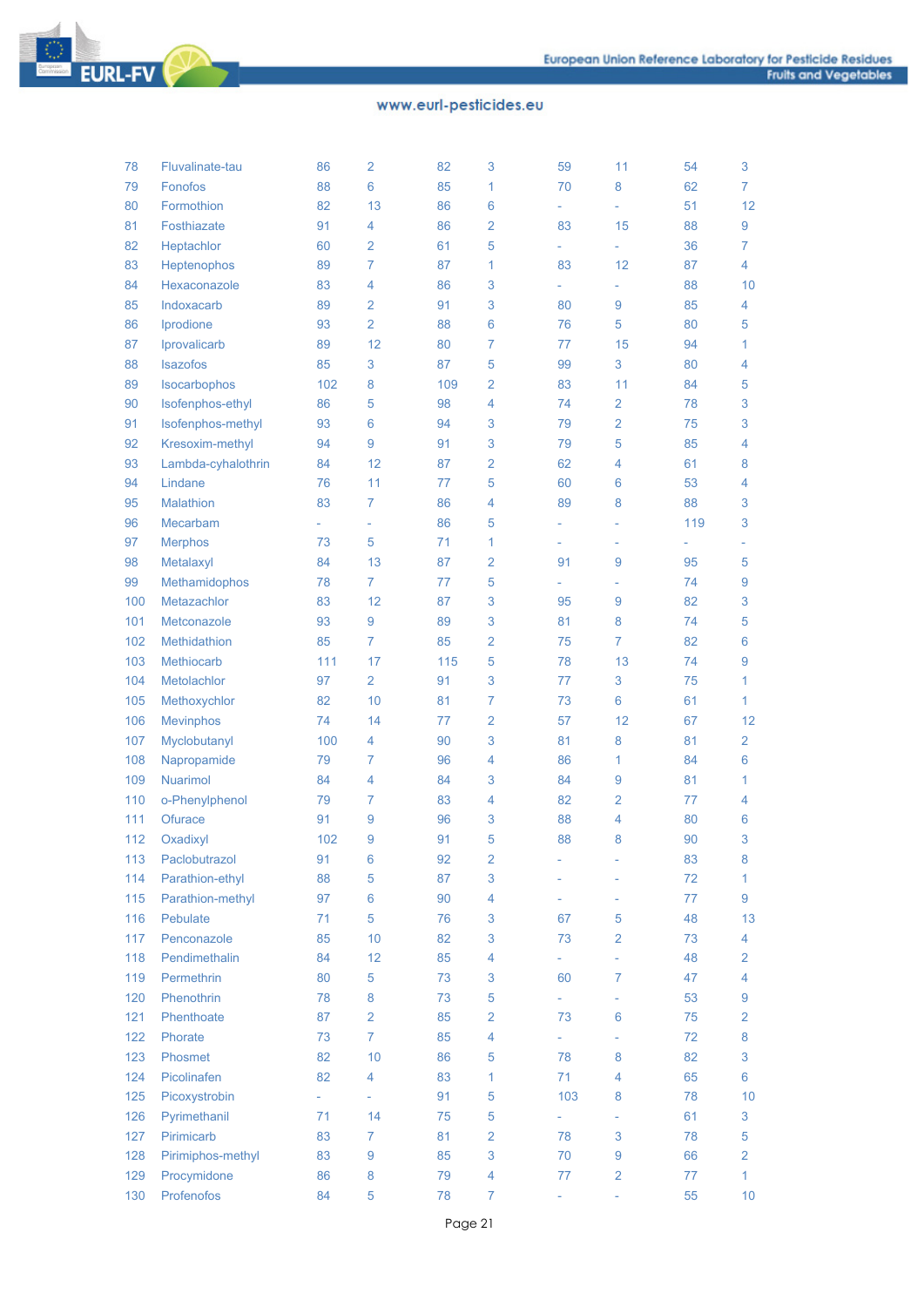

| 131 | Prometon            | 89  | 5                        | 85  | 3               | 91  | 3              | 77  | $\overline{2}$ |
|-----|---------------------|-----|--------------------------|-----|-----------------|-----|----------------|-----|----------------|
| 132 | Prometryn           | 90  | 6                        | 93  | $\overline{2}$  |     |                | 68  | $\overline{2}$ |
| 133 | Propaphos           | 105 | 9                        | 108 | $\overline{2}$  | 117 | 3              | 97  | 3              |
| 134 | Propazine           | 79  | 3                        | 90  | 5               | 80  | 6              | 76  | 4              |
| 135 | Propiconazole       | 79  | 6                        | 85  | $\overline{2}$  | 77  | 6              | 76  | 5              |
| 136 | Propyzamide         | 94  | 7                        | 88  | 1               | 71  | 1              | 82  | 5              |
| 137 | Prosulfocarb        | 72  | 8                        | 77  | 9               | 69  | 8              | 62  | 4              |
| 138 | <b>Prothiofos</b>   | 75  | 4                        | 72  | 3               | 38  | 14             | 37  | 6              |
| 139 | Pyrazophos          | 92  | 7                        | 87  | 4               | 81  | 10             | 76  | $\overline{2}$ |
| 140 | Pyridaben           | 73  | 10                       | 77  | 4               | 52  | $\overline{2}$ | 46  | 5              |
| 141 | Pyriproxyfen        | 90  | 6                        | 85  | $6\phantom{1}6$ | 58  | 5              | 53  | 1              |
| 142 | Quinalphos          |     | L,                       | 87  | $\overline{2}$  |     | ÷,             | 63  | $\overline{2}$ |
| 143 | Quinoxyfen          | 66  | 9                        | 66  | 4               | 45  | 3              | 40  | 5              |
| 144 | Quintozene          | 66  | 18                       | 63  | 5               |     | $\overline{a}$ | 33  | 2              |
| 145 | Spirodiclofen       | 78  | 11                       | 75  | 6               | 64  | 8              | 54  | $\overline{2}$ |
| 146 | Spiroxamine I       |     | L,                       | 105 | 5               | 154 | 12             | 159 | 5              |
| 147 | Spiroxamine II      |     | $\overline{\phantom{0}}$ | 78  | 3               | 89  | 9              | 116 | 3              |
| 148 | <b>Sulprofos</b>    | 82  | $\overline{2}$           | 84  | 3               | 75  | 6              | 63  | 4              |
| 149 | Tebuconazole        | 95  | 4                        | 88  | 4               | 76  | 5              | 85  | 1              |
| 150 | Tebufenpyrad        | 79  | 9                        | 78  | 3               | 66  | 6              | 62  | 5              |
| 151 | <b>Tecnazene</b>    | 61  | 5                        | 71  | 7               | 49  | 6              | 41  | 6              |
| 152 | <b>Tefluthrin</b>   | 78  | 7                        | 76  | 4               | 57  | 5              | 51  | 1              |
| 153 | <b>Terbufos</b>     | 93  | 8                        | 89  | 5               | 72  | 8              | 71  | $\overline{7}$ |
| 154 | <b>Terbumeton</b>   | 84  | 13                       | 87  | 7               | 91  | 3              | 75  | $\overline{2}$ |
| 155 | Terbutryn           | 94  | 7                        | 89  | 3               | 77  | 10             | 67  | $\overline{2}$ |
| 156 | Tetrachlorvinphos   | 86  | 2                        | 84  | 7               | 75  | 16             | 81  | 6              |
| 157 | Tetraconazole       | 82  | 1                        | 98  | 1               | 78  | 16             | 80  | 4              |
| 158 | <b>Tetradifon</b>   | 73  | 9                        | 76  | $\overline{2}$  | 43  | 7              | 45  | 4              |
| 159 | <b>Tetramethrin</b> | 74  | 11                       | 80  | 3               | 82  | 3              | 70  | 3              |
| 160 | Tolclofos-methyl    | 92  | 1                        | 90  | 4               | 67  | 5              | 62  | 4              |
| 161 | Tolylfluanid        | 84  | 17                       | 100 | 7               | L,  |                | 16  | 6              |
| 162 | <b>Triadimefon</b>  | 91  | 10                       | 86  | 6               | 86  | 1              | 79  | 6              |
| 163 | Triazophos          | 85  | 4                        | 88  | 6               | 75  | $\mathbf{1}$   | 87  | $\overline{2}$ |
| 164 | Trifloxystrobin     | 86  | 1                        | 91  | 3               | 81  | 10             | 80  | $\overline{2}$ |
| 165 | <b>Trifluralin</b>  | 80  | 6                        | 77  | 1               | 57  | 6              | 56  | 5              |
| 166 | Vinclozolin         | 85  | 11                       | 87  | 5               | 65  | 5              | 69  | 5              |

Table 3a. Limits of quantitation, coefficients of determination (r2) concentration ranges and matrix effects for LC analysed pesticides. Negative values of matrix effects mean suppression of the signal, and positives values, enhancement.

| No. | <b>Compound</b>   |                 | $LOQ$ ( $\mu$ g/kg) | $R^2$   |        | <b>Instrumental</b><br>concentration range<br>(µg/L) |            | $ME(\%)=(slope)$<br>matrix/slope<br>solvent)-1) $\times$ 100 |        |
|-----|-------------------|-----------------|---------------------|---------|--------|------------------------------------------------------|------------|--------------------------------------------------------------|--------|
|     |                   | Avocado         | Almond              | Avocado | Almond | Avocado                                              | Almond     | Avocado                                                      | Almond |
|     | Acephate          | 10              | 10                  | 0.9971  | 0.9973 | $10 - 500$                                           | $10 - 500$ | $-26$                                                        | $-29$  |
| 2   | Acetamiprid       | 10 <sup>1</sup> | 10                  | 0.9979  | 0.9943 | $-500$                                               | $1 - 500$  | $-17$                                                        | $-13$  |
| 3   | Aldicarb          | 10 <sup>°</sup> | 10                  | 0.9966  | 0.9909 | $1 - 500$                                            | $1 - 500$  | $-60$                                                        | $-48$  |
| 4   | Azinphos-methyl   | 10 <sup>°</sup> | 10                  | 0.9988  | 0.9995 | $2 - 500$                                            | $1 - 500$  | $-20$                                                        | $-3$   |
| 5   | Azoxystrobin      | 10 <sup>°</sup> | 10                  | 0.9997  | 0.9973 | $1 - 500$                                            | $1 - 500$  | $-2$                                                         | $-6$   |
| 6   | <b>Bitertanol</b> | 10              | 10                  | 0.9980  | 0.9984 | $-500$                                               | $1 - 500$  | $-12$                                                        | $-3$   |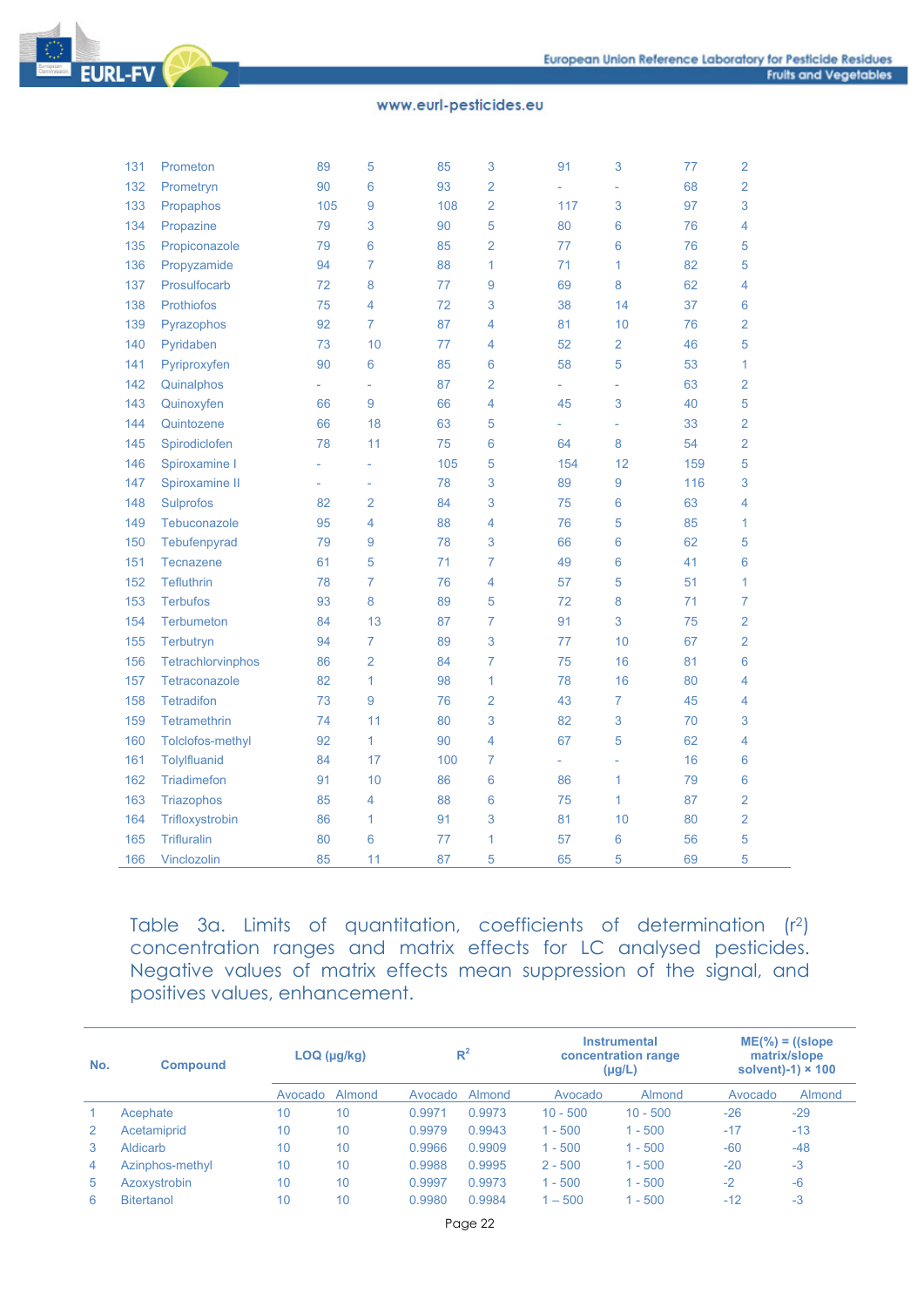

| 7  | <b>Boscalid</b>      | 10 | 10                          | 0.9970 | 0.9971           | $1 - 500$               | $1 - 500$ | $-40$        | $-4$           |
|----|----------------------|----|-----------------------------|--------|------------------|-------------------------|-----------|--------------|----------------|
| 8  | Bromuconazole        | 10 | 10                          | 0.9979 | 0.9997           | $2 - 500$               | $1 - 500$ | $-4$         | $\overline{2}$ |
| 9  | <b>Bupirimate</b>    | 10 | 10                          | 0.9909 | 0.9929           | $1 - 500$               | $1 - 500$ | $-1$         | $-1$           |
| 10 | <b>Buprofezin</b>    | 10 | ÷.                          | 0.9970 | 0.9966           | $1 - 500$               | $1 - 500$ | $-59$        | $-2$           |
| 11 | Carbaryl             | 10 | 10                          | 0.9927 | 0.9993           | $2 - 500$               | $2 - 500$ | $-19$        | $-14$          |
| 12 | Carbendazim          | 10 | 10                          | 0.9923 | 0.9970           | $1 - 500$               | $1 - 500$ | $-43$        | $-48$          |
| 13 | Chlorantraniliprole  | 10 | 10                          | 0.9983 | 0.9994           | $1 - 500$               | $1 - 500$ | $-7$         | $-2$           |
| 14 | Chlorpyriphos        | 10 | ÷.                          | 0.9996 | 0.9997           | $2 - 500$               | $1 - 500$ | $-80$        | $-3$           |
| 15 | Chlorpyriphos-methyl | 10 | 10                          | 0.9993 | 0.9994           | $2 - 500$               | $1 - 500$ | $-48$        | $-7$           |
| 16 | Clofentezine         | 10 | 10                          | 0.9990 | 0.9997           | $2 - 500$               | $1 - 500$ | $-43$        | $-1$           |
| 17 | Cymoxanil            | 10 | 10                          | 0.9997 | 0.9997           | $2 - 500$               | $1 - 500$ | $-4$         | $-4$           |
| 18 | Cyproconazole        | 10 | 10                          | 0.9982 | 0.9951           | $1 - 500$               | $1 - 500$ | $-15$        | $-8$           |
| 19 | Cyprodinil           | 10 | $\mathcal{L}^{\mathcal{A}}$ | 0.9944 | 0.9956           | $1 - 500$               | $1 - 500$ | $-20$        | $-6$           |
| 20 | Cyromazine           | ÷. | 50                          | 0.9950 | 0.9914           | $2 - 500$               | $1 - 500$ | $-74$        | $-49$          |
| 21 | <b>Diazinon</b>      | 10 | 10                          | 0.9967 | 0.9978           | $1 - 500$               | $1 - 500$ | $-30$        | $\mathbf 0$    |
| 22 | Dicrotophos          | 10 | 10                          | 0.9937 | 0.9987           | $1 - 500$               | $1 - 500$ | $-11$        | $-14$          |
| 23 | Diethofencarb        | 10 | 10                          | 0.9964 | 0.9999           | $1 - 500$               | $1 - 500$ | $-16$        | $-1$           |
| 24 | Difenoconazole       | 10 | 10                          | 0.9946 | 0.9995           | $1 - 500$               | $1 - 500$ | $-23$        | $\mathbf{1}$   |
| 25 | <b>Dimethoate</b>    | 10 | 10                          | 0.9960 | 0.9964           | $1 - 500$               | $1 - 500$ | $-11$        | $-19$          |
| 26 | Dimethomorph         | 10 | 10                          | 0.9975 | 0.9995           | $1 - 500$               | $1 - 500$ | $-5$         | $-9$           |
| 27 | <b>Diniconazole</b>  | 10 | 10                          | 0.9909 | 0.9979           | $1 - 500$               | $1 - 500$ | $-9$         | $-2$           |
| 28 |                      | 10 | 10                          | 0.9921 | 0.9967           | $1 - 500$               | $1 - 500$ | $-13$        | $-1$           |
|    | Diphenylamine        | 10 | 10                          |        |                  |                         | $1 - 500$ | $-34$        | $-14$          |
| 29 | <b>Dodine</b>        | 10 |                             | 0.9968 | 0.9994<br>0.9954 | $10 - 500$<br>$1 - 500$ |           |              |                |
| 30 | <b>Ethion</b>        |    | $\mathcal{L}_{\mathcal{A}}$ | 0.9986 |                  |                         | $1 - 500$ | $-76$        | $-8$           |
| 31 | <b>Ethirimol</b>     | a. | 10                          | 0.9964 | 0.9981           | $1 - 500$               | $1 - 500$ | $-15$        | $-16$          |
| 32 | Ethoprophos          | 10 | 10                          | 0.9904 | 0.9943           | $2 - 500$               | $1 - 500$ | $-30$        | $-6$           |
| 33 | Fenamidone           | 10 | 10                          | 0.9918 | 0.9938           | $2 - 500$               | $1 - 500$ | $-37$        | $\mathbf 0$    |
| 34 | Fenamiphos           | 10 | 10                          | 0.9908 | 0.9965           | $2 - 500$               | $1 - 500$ | $-7$         | $\overline{2}$ |
| 35 | Fenarimol            | 10 | 10                          | 0.9992 | 1.0000           | $1 - 500$               | $1 - 500$ | $-8$         | $-1$           |
| 36 | Fenazaquin           | 10 | ÷.                          | 0.9947 | 0.9938           | $1 - 500$               | $1 - 500$ | $-57$        | 1              |
| 37 | Fenbuconazole        | 10 | 10                          | 0.9983 | 0.9964           | $1 - 500$               | $1 - 500$ | $-10$        | 1              |
| 38 | Fenoxycarb           | 10 | 10                          | 0.9980 | 0.9985           | $1 - 500$               | $1 - 500$ | $-30$        | $\overline{2}$ |
| 39 | Fenpropathrin        | 10 | L                           | 0.9991 | 0.9997           | $1 - 500$               | $1 - 500$ | $-79$        | $\overline{2}$ |
| 40 | Fenpropimorph        | 10 |                             | 0.9964 | 0.9910           | $1 - 500$               | $1 - 500$ | $-20$        | $-5$           |
| 41 | Fenpyroximate        | 10 | u,                          | 0.9992 | 0.9904           | $1 - 200$               | $1 - 500$ | $-28$        | $-32$          |
| 42 | Fenthion             | 10 | 10                          | 0.9967 | 0.9999           | $1 - 500$               | $1 - 500$ | $-52$        | $-5$           |
| 43 | Fluazifop            | 10 | $\equiv$                    | 0.9991 | 0.9976           | $1 - 500$               | $1 - 500$ | $-19$        | 1              |
| 44 | Flufenoxuron         | 10 | 50                          | 0.9949 | 0.9985           | $1 - 500$               | $1 - 500$ | $-72$        | 1              |
| 45 | Fluquinconazole      | 10 | 10                          | 0.9984 | 0.9993           | $1 - 500$               | $1 - 500$ | $-23$        | $-1$           |
| 46 | Flusilazole          | 10 | 10                          | 0.9975 | 0.9916           | $1 - 500$               | $1 - 500$ | $-9$         | $-1$           |
| 47 | Flutriafol           | 10 | 10                          | 0.9978 | 0.9959           | $1 - 500$               | $1 - 500$ | $-3$         | $\pmb{0}$      |
| 48 | Formetanate          | 10 | 10                          | 0.9984 | 0.9907           | $1 - 200$               | $1 - 500$ | $-9$         | $-34$          |
| 49 | Haloxyfop            | 10 | L,                          | 0.9953 | 0.9966           | $1 - 500$               | $1 - 500$ | $-15$        | $-4$           |
| 50 | Hexythiazox          | 10 | ä,                          | 0.9957 | 0.9956           | $2 - 500$               | $1 - 500$ | $-66$        | $-10$          |
| 51 | Imazalil             | 10 | 10                          | 0.9998 | 0.9994           | $2 - 500$               | $2 - 500$ | $-23$        | $-11$          |
| 52 | Imidacloprid         | 10 | 10                          | 0.9997 | 0.9995           | $1 - 500$               | $1 - 500$ | $-13$        | $-9$           |
| 53 | Indoxacarb           | 10 | 10                          | 0.9990 | 0.9990           | $1 - 500$               | $1 - 500$ | $-44$        | $-2$           |
| 54 | Iprovalicarb         | 10 | 10                          | 0.9956 | 0.9995           | $2 - 500$               | $1 - 500$ | 1            | 17             |
| 55 | Isofenphos-Methyl    | 10 | 10                          | 0.9994 | 0.9960           | $1 - 500$               | $1 - 500$ | $\mathbf{3}$ | $\overline{2}$ |
| 56 | Isoprocarb           | 10 | 10                          | 0.9971 | 0.9989           | $1 - 500$               | $1 - 500$ | $-7$         | $-6$           |
| 57 | Kresoxim-methyl      | 10 | 10                          | 0.9994 | 0.9993           | $1 - 500$               | $1 - 500$ | $-27$        | $-5$           |
| 58 | Linuron              | 10 | 10                          | 0.9991 | 0.9998           | $1 - 500$               | $1 - 500$ | $-18$        | $-2$           |
| 59 | Malathion            | 10 | 10                          | 0.9969 | 0.9992           | $1 - 500$               | $1 - 500$ | $-13$        | $-6$           |
| 60 | Mandipropamid        | 10 | 10                          | 0.9937 | 0.9976           | $1 - 500$               | $1 - 500$ | $-34$        | $\mathbf{3}$   |
| 61 | Metalaxyl            | 10 | 10                          | 0.9998 | 0.9969           | $1 - 200$               | $1 - 500$ | 4            | $-1$           |
| 62 | Metconazole          | 10 | 10                          | 0.9938 | 0.9999           | $1 - 500$               | $1 - 500$ | $-19$        | 27             |
| 63 | Methamidophos        | 10 |                             | 0.9986 | 1.0000           | $2 - 500$               | $1 - 500$ | $-17$        | $-10$          |
| 64 | Methidathion         | 10 | 10                          | 0.9985 | 0.9995           | $1 - 500$               | $1 - 500$ | $-22$        | $\overline{0}$ |
| 65 | Methiocarb           | 10 | 10                          | 0.9999 | 0.9991           | $1 - 500$               | $1 - 500$ | $-32$        | $-4$           |
| 66 | Methoxyfenozide      | 10 | 10                          | 0.9959 | 0.9950           | $2 - 500$               | $1 - 500$ | $-7$         | $-1$           |
|    |                      |    |                             |        |                  |                         |           |              |                |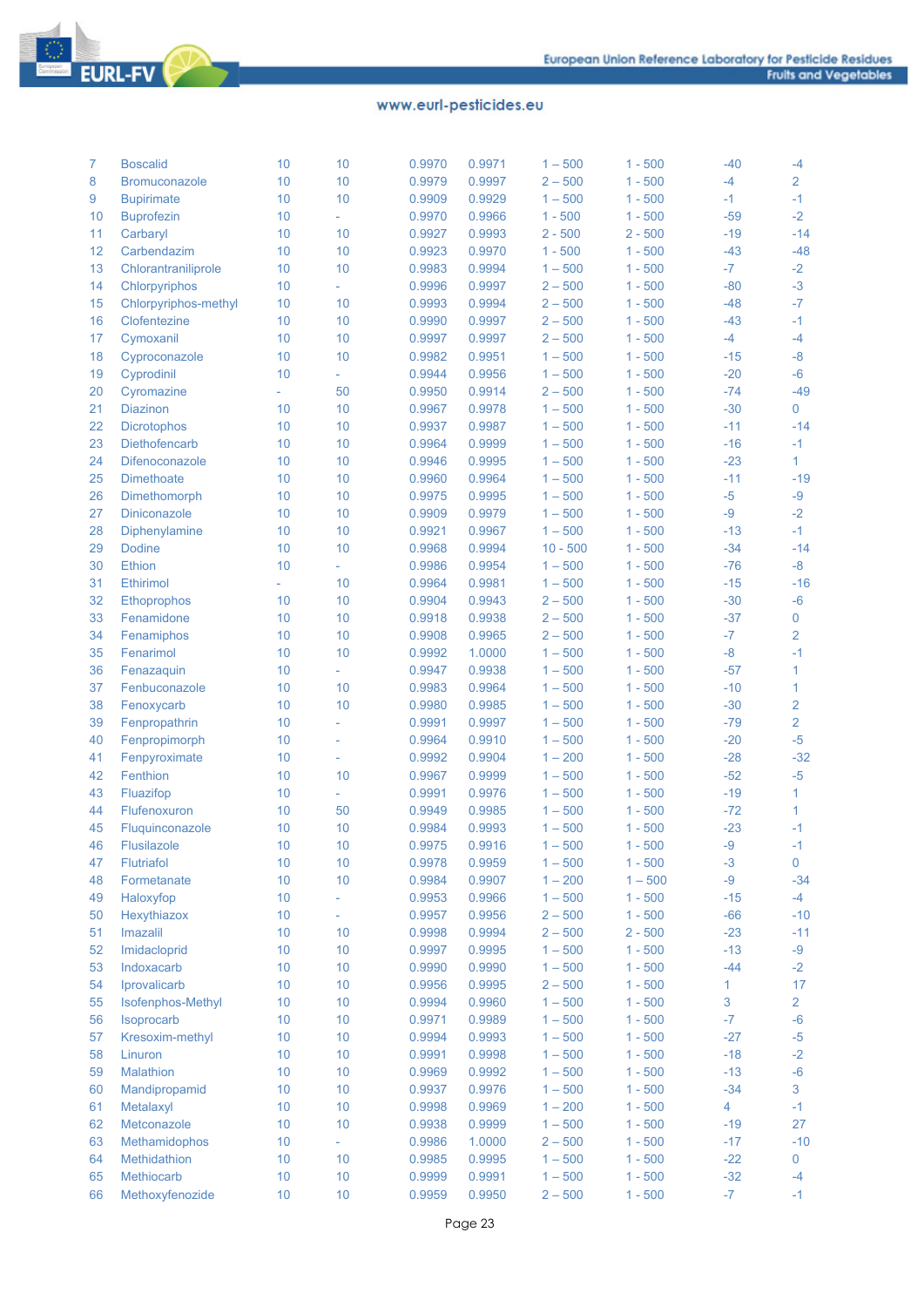| 67  | Metobromuron           | 10 | 10                          | 0.9995 | 0.9997 | $2 - 500$  | $1 - 500$  | $-6$  | $-4$                |
|-----|------------------------|----|-----------------------------|--------|--------|------------|------------|-------|---------------------|
| 68  | Monocrotophos          | 10 | 10                          | 0.9901 | 0.9960 | $2 - 500$  | $1 - 500$  | $-6$  | $-15$               |
| 69  | Myclobutanil           | 10 | 10                          | 0.9907 | 0.9966 | $2 - 500$  | $1 - 500$  | $-10$ | $-4$                |
| 70  | Nitenpyram             | ÷, | $\mathcal{L}_{\mathcal{A}}$ | 0.9928 | 0.9959 | $2 - 500$  | $1 - 500$  | $-30$ | $\overline{2}$      |
| 71  | Oxamyl                 | 10 | 10                          | 0.9945 | 0.9998 | $10 - 500$ | $10 - 500$ | $-17$ | $-49$               |
| 72  | Oxydemeton-methyl      | 10 | 10                          | 0.9974 | 0.9990 | $1 - 500$  | $1 - 500$  | $-6$  | $-6$                |
| 73  | Paclobutrazole         | 10 | 10                          | 0.9972 | 0.9958 | $1 - 500$  | $1 - 500$  | $-6$  | $-1$                |
| 74  | Pencycuron             | 10 | 10                          | 0.9915 | 0.9973 | $1 - 200$  | $1 - 500$  | $-49$ | $-4$                |
| 75  | Pendimethalin          | 10 | ÷.                          | 0.9981 | 0.9975 | $2 - 500$  | $1 - 500$  | $-65$ | $-7$                |
| 76  | Phenthoate             | 10 | 10                          | 0.9981 | 0.9985 | $10 - 500$ | $1 - 500$  | $-26$ | $-8$                |
| 77  | Phosalone              | 10 | 10                          | 0.9927 | 0.9992 | $2 - 500$  | $1 - 500$  | $-58$ | $-5$                |
| 78  | Phosmet                | 10 | 10                          | 0.9999 | 0.9978 | $1 - 500$  | $1 - 500$  | $-46$ | $-7$                |
| 79  | Phoxim                 | 10 | 10                          | 0.9996 | 0.9999 | $2 - 500$  | $2 - 500$  | $-41$ | $-2$                |
| 80  | Pirimicarb             | 10 | 10                          | 0.9902 | 0.9976 | $1 - 500$  | $1 - 500$  | $-4$  | $-8-$               |
| 81  | Pirimiphos-methyl      | 10 | 10                          | 0.9998 | 0.9952 | $1 - 500$  | $1 - 500$  | $-39$ | $-2$                |
| 82  | Prochloraz             | 10 | 10                          | 0.9902 | 0.9986 | $1 - 500$  | $1 - 500$  | $-13$ | $-6$                |
| 83  | Profenofos             | 10 | 10                          | 0.9964 | 0.9996 | $1 - 500$  | $1 - 500$  | $-34$ | $-2$                |
| 84  | Propamocarb            | 10 | 10                          | 0.9985 | 0.9922 | $1 - 200$  | $1 - 500$  | $-11$ | $-18$               |
| 85  | Propiconazole          | 10 | 10                          | 0.9988 | 1.0000 | $1 - 500$  | $2 - 500$  | $-14$ | $\mathsf{O}\xspace$ |
| 86  | Propoxur               | 10 | 10                          | 0.9947 | 0.9976 | $1 - 500$  | $1 - 500$  | $-16$ | $-13$               |
| 87  | Propyzamide            | 10 | 10                          | 0.9984 | 0.9987 | $1 - 200$  | $1 - 500$  | $-15$ | $-2$                |
| 88  | Pymetrozine            | ÷, | $\mathcal{L}_{\mathcal{A}}$ | 0.9993 | 0.9986 | $1 - 50$   | $1 - 200$  | $-49$ | $-57$               |
| 89  | Pyraclostrobin         | 10 | 10                          | 0.9969 | 0.9921 | $1 - 200$  | $1 - 500$  | $-22$ | $-3$                |
| 90  | <b>Pyrethrins</b>      | 10 | L.                          | 0.9976 | 0.9998 | $10 - 500$ | $2 - 500$  | $-71$ | $-16$               |
| 91  | Pyridaben              | 10 | L,                          | 0.9910 | 0.9990 | $1 - 200$  | $1 - 500$  | $-79$ | $-5$                |
| 92  | Pyrimethanil           | 10 | 10                          | 0.9941 | 0.9983 | $1 - 500$  | $1 - 500$  | $-35$ | $-7$                |
| 93  | Pyriproxyfen           | 10 | $\bar{\phantom{a}}$         | 0.9966 | 0.9996 | $1 - 500$  | $1 - 500$  | $-66$ | $\mathbf{1}$        |
| 94  | Quinoxyfen             | ÷. | $\equiv$                    | 0.9944 | 0.9922 | $1 - 500$  | $1 - 500$  | $-30$ | $-1$                |
| 95  | Rotenone               | 10 | 10                          | 0.9981 | 0.9986 | $1 - 500$  | $1 - 500$  | $-24$ | $-7$                |
| 96  | Spinosyn A             | 10 | 10                          | 0.9974 | 0.9903 | $1 - 200$  | $1 - 500$  | $-19$ | $-35$               |
| 97  | Spinosyn D             | 10 | 10                          | 0.9993 | 0.9981 | $1 - 500$  | $1 - 500$  | $-28$ | $-20$               |
| 98  | Spirodiclofen          | 10 | $10$                        | 0.9980 | 0.9909 | $10 - 500$ | $1 - 500$  | $-84$ | $-12$               |
| 99  | Spiromesifen           | 10 | $10$                        | 0.9995 | 0.9940 | $2 - 500$  | $1 - 500$  | $-84$ | $-28$               |
| 100 | Tebuconazole           | 10 | 10                          | 0.9968 | 0.9928 | $1 - 500$  | $1 - 500$  | $-15$ | $-23$               |
| 101 | Tebufenozide           | 10 | 10                          | 0.9954 | 0.9944 | $1 - 500$  | $1 - 500$  | $-8$  | $-1$                |
| 102 | Tebufenpyrad           | 10 | 10                          | 0.9966 | 0.9951 | $1 - 500$  | $1 - 500$  | $-37$ | $-3$                |
| 103 | Tetraconazole          | 10 | 10                          | 0.9968 | 0.9934 | $1 - 500$  | $1 - 500$  | $-11$ | $-2$                |
| 104 | Thiabendazole          | 10 | 10                          | 0.9990 | 0.9925 | $1 - 500$  | $1 - 500$  | $-26$ | $-28$               |
| 105 | Thiacloprid            | 10 | 10                          | 0.9981 | 0.9936 | $1 - 500$  | $1 - 500$  | $-43$ | $-12$               |
| 106 | Thiamethoxam           | 10 | 10                          | 0.9983 | 0.9902 | $1 - 500$  | $1 - 500$  | $-17$ | $-13$               |
|     | 107 Thiophanate-methyl |    | 10                          | 0.9939 | 0.9941 | $2 - 500$  | $1 - 500$  | $-40$ | $-6$                |
| 108 | Triadimefon            | 10 | 10                          | 0.9925 | 0.9975 | $1 - 500$  | $1 - 500$  | $-9$  | $-2$                |
| 109 | Triazophos             | 10 | 10                          | 0.9999 | 0.9988 | $1 - 500$  | $1 - 500$  | $-9$  | $\mathbf{1}$        |
| 110 | Trichlorfon            | 10 | 10                          | 0.9999 | 0.9997 | $1 - 500$  | $1 - 500$  | 3     | 19                  |
| 111 | Triflumuron            | 10 | 10                          | 0.9997 | 0.9976 | $2 - 500$  | $1 - 500$  | $-68$ | $-4$                |
| 112 | Triticonazole          | 10 | 10                          | 0.9986 | 0.9952 | $1 - 500$  | $1 - 500$  | $-7$  | $-2$                |
|     | 113 Zoxamide           | 10 | 10                          | 0.9951 | 0.9987 | $2 - 500$  | $1 - 500$  | $-23$ | $-3$                |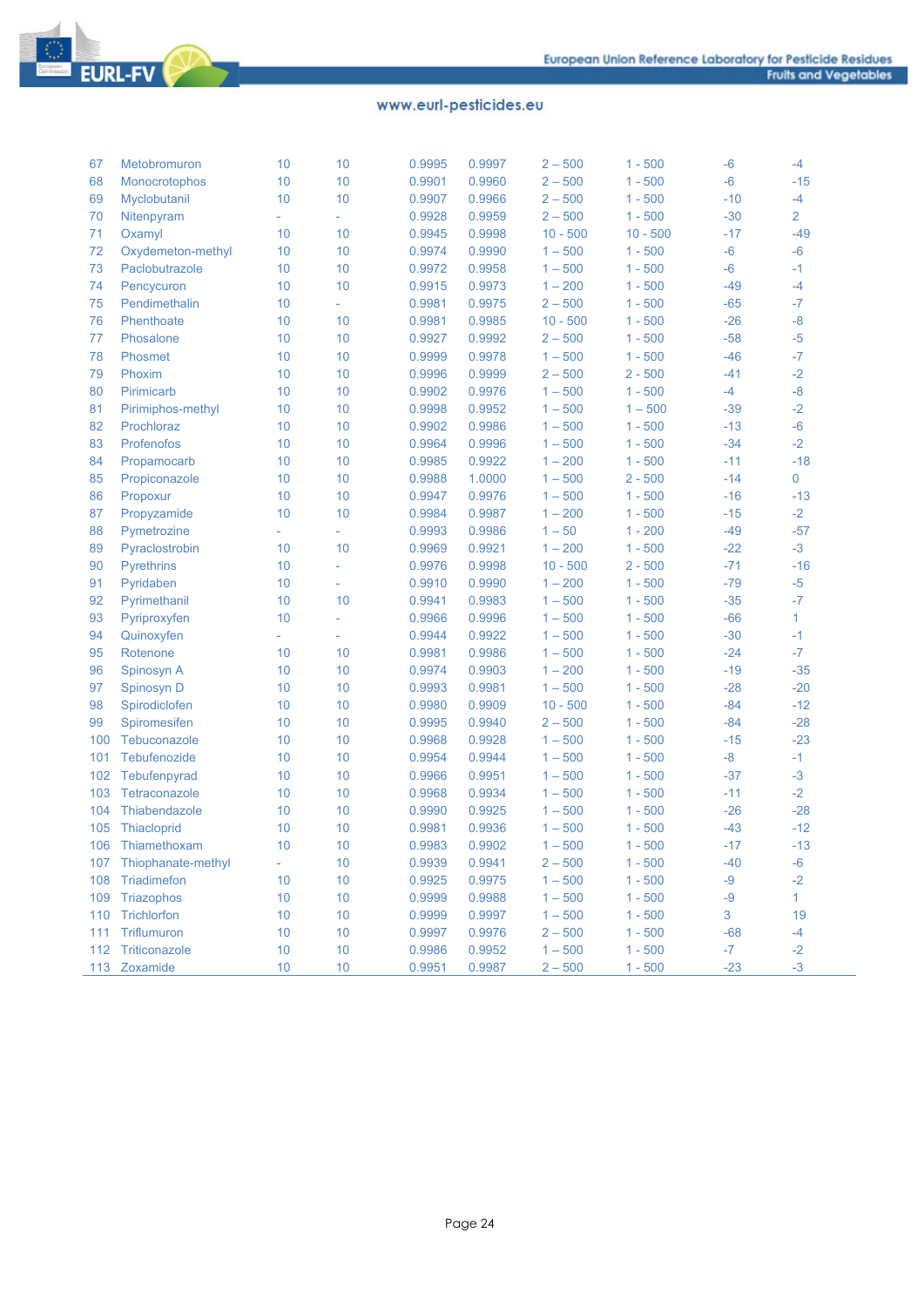

Table 3b. Limits of quantification, coefficients of determination concentration ranges and matrix effects for GC analysed pesticides. Negative values of matrix effects mean suppression of the signal, and positives values, enhancement.

| No.            | <b>Compound</b>     | LOQ (µg/kg)     |                          |         | R <sup>2</sup> |            | <b>Instrumental</b><br>concentration range<br>$(\mu g/L)$ | $ME(\%)=(slope)$<br>matrix/slope<br>solvent)-1) $\times$ 100 |        |  |
|----------------|---------------------|-----------------|--------------------------|---------|----------------|------------|-----------------------------------------------------------|--------------------------------------------------------------|--------|--|
|                |                     | Avocado         | Almond                   | Avocado | Almond         | Avocado    | Almond                                                    | Avocado                                                      | Almond |  |
| 1              | $2,4-DDE$           | 10              | ÷,                       | 0,997   | 1,000          | $10 - 500$ | $10 - 500$                                                | 25                                                           | 3      |  |
| $\overline{2}$ | $2,4-DDT$           | 10              | L,                       | 1,000   | 0,999          | $10 - 500$ | $10 - 500$                                                | 76                                                           | 27     |  |
| 3              | $4,4-DDD$           | 10              |                          | 0,996   | 0,999          | $1 - 500$  | $10 - 500$                                                | 58                                                           | 36     |  |
| 4              | $4,4-DDE$           | 10              | L,                       | 0,996   | 1,000          | $10 - 500$ | $10 - 500$                                                | 36                                                           | 8      |  |
| 5              | $4,4-DDT$           | 10              | $\bar{\phantom{a}}$      | 0,996   | 0,999          | $1 - 500$  | $10 - 500$                                                | 57                                                           | 36     |  |
| 6              | Acrinathrin         | 10 <sup>°</sup> | 10                       | 0,994   | 0,992          | $10 - 500$ | $10 - 500$                                                | 300<                                                         | 139    |  |
| 7              | Alachlor            | 10 <sup>°</sup> | 10                       | 0,996   | 0,996          | $10 - 500$ | $10 - 500$                                                | 49                                                           | 31     |  |
| 8              | Ametryn             | 10              | 10                       | 0,996   | 0,998          | $10 - 500$ | $10 - 500$                                                | 76                                                           | 51     |  |
| 9              | Azoxystrobin        | 10 <sup>°</sup> | 50                       | 0,994   | 0,998          | $10 - 500$ | $10 - 500$                                                | 300<                                                         | 169    |  |
| 10             | Benalaxyl           | 10 <sup>°</sup> | 50                       | 0,995   | 0,999          | $20 - 500$ | $10 - 500$                                                | 61                                                           | 38     |  |
| 11             | <b>Bifenox</b>      | 10              | 10                       | 0,990   | 0,991          | $10 - 500$ | $10 - 500$                                                | 35                                                           | 37     |  |
| 12             | <b>Bifenthrin</b>   | 10              | ÷.                       | 0,996   | 0,998          | $10 - 500$ | $10 - 500$                                                | 64                                                           | 35     |  |
| 13             | <b>Bixafen</b>      | 10              | 10                       | 0,996   | 0,999          | $1 - 500$  | $10 - 500$                                                | 300<                                                         | 99     |  |
| 14             | <b>Boscalid</b>     | 10              | 10                       | 0,996   | 0,998          | $1 - 500$  | $10 - 500$                                                | 227                                                          | 69     |  |
| 15             | Bromopropylate      | 10              | ÷.                       | 0,997   | 0,999          | $2 - 500$  | $10 - 500$                                                | 164                                                          | 118    |  |
| 16             | <b>Bupirimate</b>   | 10 <sup>°</sup> | 10                       | 0,998   | 0,997          | $2 - 500$  | $10 - 500$                                                | 46                                                           | 44     |  |
| 17             | <b>Buprofezin</b>   | 10 <sup>°</sup> | L                        | 0,991   | 1,000          | $10 - 500$ | $50 - 500$                                                | 41                                                           | 28     |  |
| 18             | <b>Butralin</b>     | 10 <sup>°</sup> | $\bar{\phantom{a}}$      | 0,995   | 0,992          | $10 - 500$ | $10 - 500$                                                | 121                                                          | 59     |  |
| 19             | <b>Butylate</b>     | 10              | L,                       | 0,997   | 0,999          | $1 - 500$  | $10 - 500$                                                | 39                                                           | 25     |  |
| 20             | Cadusafos           | 10              | 10                       | 0,995   | 0,999          | $10 - 500$ | $10 - 500$                                                | 91                                                           | 58     |  |
| 21             | Carbophenothion     | 10              | $\overline{\phantom{a}}$ | 0,994   | 0,999          | $10 - 500$ | $10 - 500$                                                | 172                                                          | 67     |  |
| 22             | Carbosulfan         | 50              | 50                       | 0,999   | 0,990          | $50 - 500$ | $50 - 500$                                                | $-65$                                                        | $-57$  |  |
| 23             | Chinomethionat      | 10              | ÷.                       | 0,994   | 0,999          | $2 - 500$  | $10 - 500$                                                | 71                                                           | 42     |  |
| 24             | Chlorbromuron       | 10              | 10                       | 0,997   | 0,999          | $2 - 500$  | $10 - 500$                                                | 19                                                           | $-13$  |  |
| 25             | Chlorfenapyr        | 50              | ÷.                       | 0,996   | 0,996          | $50 - 500$ | $50 - 500$                                                | 61                                                           | 25     |  |
| 26             | Chlorfenvinphos     | 10 <sup>°</sup> | 10                       | 0,997   | 0,998          | $10 - 500$ | $10 - 500$                                                | 156                                                          | 42     |  |
| 27             | Chlorobenzilate     | 10              | 10                       | 0,997   | 0,999          | $10 - 500$ | $10 - 500$                                                | 69                                                           | 48     |  |
| 28             | Chlorpropham        | 10              | 10                       | 0,996   | 0,999          | $1 - 500$  | $10 - 500$                                                | 154                                                          | 41     |  |
| 29             | Chlorpyrifos        | 10 <sup>°</sup> | 50                       | 0,996   | 0,999          | $2 - 500$  | $10 - 500$                                                | 42                                                           | 29     |  |
| 30             | Chlorpyrifos-methyl | 10              | 10                       | 0,996   | 0,996          | $2 - 500$  | $10 - 500$                                                | 104                                                          | 55     |  |
| 31             | Chlorothalonil      | 10 <sup>1</sup> | ÷.                       | 0,993   | 0,996          | $2 - 500$  | $10 - 500$                                                | 223                                                          | 77     |  |
| 32             | Chlozolinate        | 10 <sup>1</sup> | 50                       | 0,997   | 0,998          | $10 - 500$ | $10 - 500$                                                | 41                                                           | 25     |  |
| 33             | Cyfluthrin          | 10              | 10                       | 0,995   | 0,996          | $10 - 500$ | $10 - 500$                                                | 297                                                          | 76     |  |
| 34             | Cypermethrin        | 50              | ÷.                       | 0,997   | 0,997          | $20 - 500$ | $10 - 500$                                                | 205                                                          | 63     |  |
| 35             | Chlorthal-dimethyl  | 10              | 10                       | 0,996   | 0,999          | $10 - 500$ | $10 - 500$                                                | 14                                                           | 34     |  |
| 36             | Cyproconazole       | 10              | 10                       | 0,996   | 0,993          | $10 - 500$ | $10 - 500$                                                | 63                                                           | 84     |  |
| 37             | Cyprodinil          | 10              |                          | 0,996   | 0,999          | $1 - 500$  | $10 - 500$                                                | 60                                                           | 22     |  |
| 38             | Deltamethrin        | 10              |                          | 0,998   | 0,998          | $2 - 500$  | $10 - 500$                                                | 300<                                                         | 123    |  |
| 39             | <b>Diazinon</b>     | 10              | 50                       | 0,996   | 0,999          | $10 - 500$ | $50 - 500$                                                | ÷.                                                           | ÷.     |  |
| 40             | <b>Dichlorvos</b>   | 10              | 10                       | 0,997   | 0,999          | $1 - 500$  | $10 - 500$                                                | 62                                                           | 65     |  |
| 41             | Diclobutrazol       | 10              | $10$                     | 0,996   | 0,999          | $10 - 500$ | $10 - 500$                                                | 198                                                          | 148    |  |
| 42             | Dicloran            | 10              | 50                       | 0,992   | 0,993          | $2 - 500$  | $10 - 500$                                                | 117                                                          | 30     |  |
| 43             | Dimethenamid        | 10              | 10                       | 0,996   | 0,998          | $2 - 500$  | $10 - 500$                                                | 73                                                           | 28     |  |
| 44             | Diphenylamine       | 10              |                          | 0,996   | 0,999          | $10 - 500$ | $10 - 500$                                                | 39                                                           | 14     |  |
| 45             | Endosulfan alpha    | 50              |                          | 0,994   | 0,999          | $20 - 500$ | $50 - 500$                                                | 23                                                           | 11     |  |
| 46             | Endosulfan beta     | 50              |                          | 0,997   | 0,998          | $20 - 500$ | $50 - 500$                                                | 24                                                           | 4      |  |
| 47             | Endosulfan sulfate  | 50              | 50                       | 0,995   | 1,000          | $20 - 500$ | $50 - 500$                                                |                                                              | ÷.     |  |
| 48             | <b>EPN</b>          | 10              | 10                       | 0,993   | 0,992          | $10 - 500$ | $10 - 500$                                                | 253                                                          | 70     |  |
| 49             | Epoxiconazole       | 10              | $10$                     | 0,997   | 0,997          | $2 - 500$  | $10 - 500$                                                | 176                                                          | 79     |  |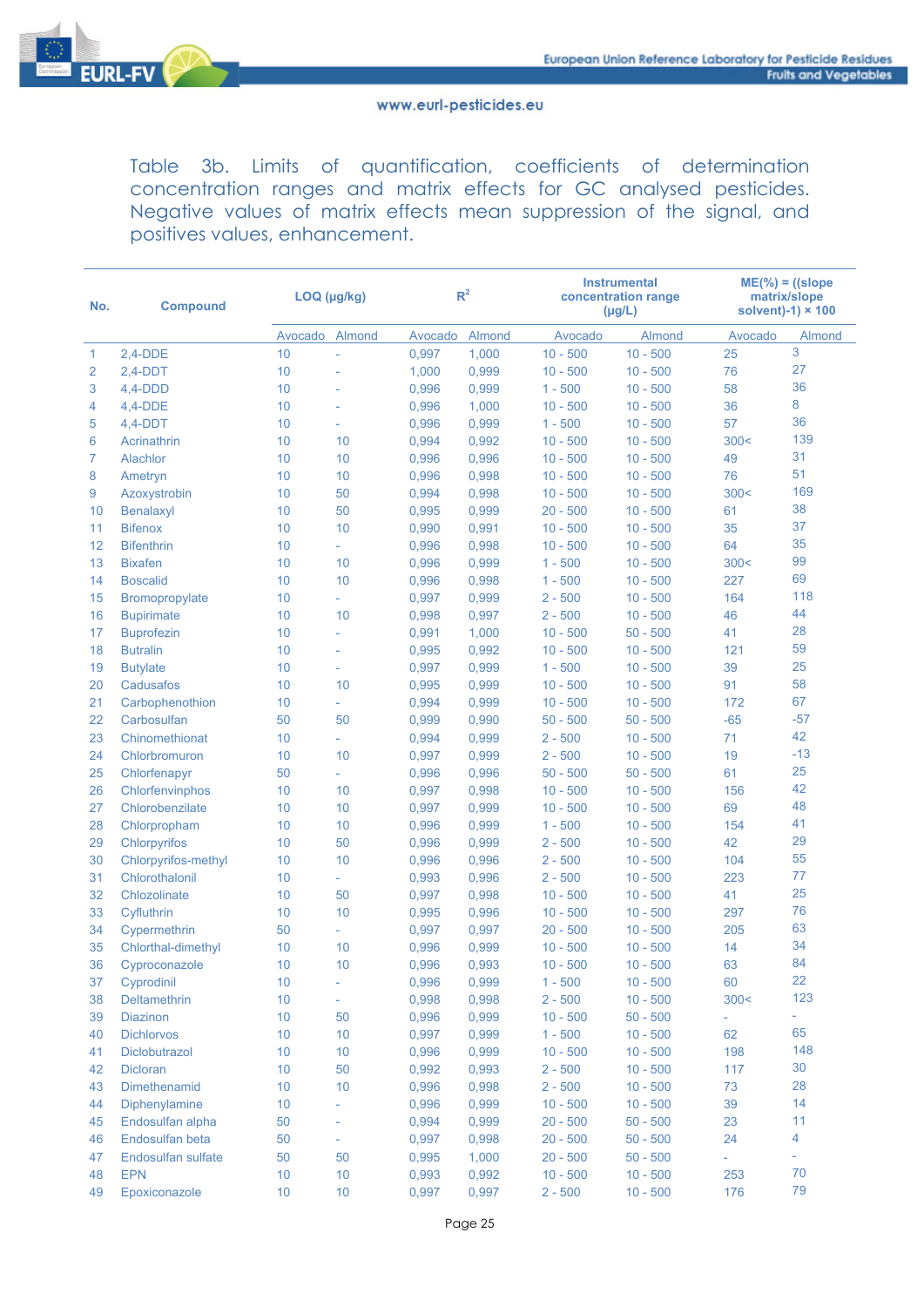| 50  | <b>Ethion</b>                             | 10 | 10             | 0,995 | 0,998 | $2 - 500$  | $10 - 500$ | 132                         | 62                       |
|-----|-------------------------------------------|----|----------------|-------|-------|------------|------------|-----------------------------|--------------------------|
| 51  | Ethofenprox                               | 10 | $\overline{a}$ | 0,996 | 0,999 | $10 - 500$ | $10 - 500$ | 151                         | 44                       |
| 52  | Ethofumesate                              | 10 | 10             | 0,998 | 0,998 | $10 - 500$ | $10 - 500$ | 40                          | 50                       |
| 53  | Ethoprophos                               | 10 | 10             | 0,995 | 0,998 | $1 - 500$  | $10 - 500$ | 166                         | 70                       |
| 54  | <b>Etrimfos</b>                           | 10 | 10             | 0,995 | 0.998 | $10 - 500$ | $10 - 500$ | 79                          | 52                       |
| 55  | Fenvalerate/Esfenvalerate<br><b>RR/SS</b> | 10 |                | 0,993 | 0,994 | $1 - 500$  | $10 - 500$ | 300<                        | 84                       |
|     | Fenvalerate/Esfenvalerate                 |    |                |       |       |            |            |                             | 93                       |
| 56  | <b>RS/SR</b>                              | 10 | L              | 0,994 | 0,994 | $1 - 500$  | $10 - 500$ | 300<                        |                          |
| 57  | Fenamidone                                | 10 | 10             | 0,997 | 0,999 | $2 - 500$  | $10 - 500$ | 74                          | 26                       |
| 58  | Fenarimol                                 | 10 | 10             | 0,997 | 0,999 | $10 - 500$ | $10 - 500$ | 98                          | 54                       |
| 59  | Fenazaquin                                | 10 | L,             | 0,997 | 0,999 | $10 - 500$ | $10 - 500$ | 80                          | 37                       |
| 60  | Fenbuconazole                             | 10 | 10             | 0,995 | 0,999 | $10 - 500$ | $10 - 500$ | 262                         | 58                       |
| 61  | Fenchlorphos                              | 10 | L,             | 0,995 | 0,999 | $2 - 500$  | $10 - 500$ | 77                          | 61                       |
| 62  | Fenhexamid                                | 10 | 10             | 0,996 | 1,000 | $10 - 500$ | $10 - 500$ | 300<                        | 248                      |
| 63  | Fenitrothion                              | 10 | 10             | 0,992 | 0,988 | $10 - 500$ | $10 - 500$ | 243                         | 131                      |
| 64  | Fenpropathrin                             | 10 | 10             | 0,996 | 0,999 | $10 - 500$ | $10 - 500$ | 63                          | 46                       |
| 65  | Fenpropimorph                             | 10 | 10             | 0,996 | 0,998 | $2 - 500$  | $10 - 500$ | 56                          | 53                       |
| 66  | Fenthion                                  | 10 | 10             | 0,995 | 0,998 | $10 - 500$ | $10 - 500$ | 203                         | 300<                     |
| 67  | Flamprop-isopropyl                        | 10 | 10             | 0,997 | 0,999 | $10 - 500$ | $10 - 500$ | 55                          | 43                       |
| 68  | Flamprop-methyl                           | 10 | 10             | 0,997 | 1,000 | $10 - 500$ | $10 - 500$ | 33                          | 24                       |
| 69  | Flonicamid                                | 10 | 10             | 0,997 | 1,000 | $2 - 500$  | $10 - 500$ | 185                         | 3                        |
| 70  | Fluacrypyrim                              | 50 | 10             | 0,996 | 0,999 | $20 - 500$ | $10 - 500$ | 58                          | 35                       |
| 71  | Fluazifop-P-butyl                         | 10 | 10             | 0,996 | 0,999 | $10 - 500$ | $10 - 500$ | 97                          | 52                       |
| 72  | Flucythrinate                             | 10 | 10             | 0,994 | 0,992 | $10 - 500$ | $10 - 500$ | 300<                        | 145                      |
| 73  | Fludioxonil                               | 10 | 50             | 0,997 | 0,999 | $10 - 500$ | $50 - 500$ | 100                         | 53                       |
| 74  | Fluquinconazole                           | 10 | 10             | 0,996 | 0,998 | $1 - 500$  | $10 - 500$ | 108                         | 54                       |
| 75  | <b>Flusilazole</b>                        | 10 | 10             | 0,995 | 0,999 | $10 - 500$ | $10 - 500$ | 48                          | 37                       |
| 76  | Flutolanil                                | 10 | 10             | 0,993 | 0,999 | $10 - 500$ | $10 - 500$ | 98                          | 61                       |
| 77  | <b>Flutriafol</b>                         | 50 | 50             | 0,995 | 0,999 | $20 - 500$ | $10 - 500$ | 106                         | 79                       |
| 78  | Fluvalinate-tau                           | 10 | L,             | 0,990 | 0,990 | $2 - 500$  | $10 - 500$ | 300<                        | 149                      |
| 79  | Fonofos                                   | 10 | 10             | 0,996 | 0,998 | $10 - 500$ | $10 - 500$ | 77                          | 77                       |
| 80  | Formothion                                | 10 | L,             | 0,994 | 0,994 | $10 - 500$ | $50 - 500$ | $\mathcal{L}_{\mathcal{A}}$ | $\overline{\phantom{a}}$ |
| 81  | Fosthiazate                               | 10 | 10             | 0,994 | 0,994 | $10 - 500$ | $10 - 500$ | $\equiv$                    |                          |
| 82  | Heptachlor                                | 10 | L,             | 0,993 | 0,997 | $10 - 500$ | $50 - 500$ | 62                          | 23                       |
| 83  | Heptenophos                               | 10 | 10             | 0,996 | 1.000 | $10 - 500$ | $10 - 500$ | 300<                        | 97                       |
| 84  | Hexaconazole                              | 10 | 50             | 0,997 | 0,998 | $10 - 500$ | $10 - 500$ | 74                          | 55                       |
| 85  | Indoxacarb                                | 10 | 10             | 0,997 | 1,000 | $2 - 500$  | $10 - 500$ | 115                         | 43                       |
| 86  | Iprodione                                 | 10 | 10             | 0,996 | 0,998 | $2 - 500$  | $10 - 500$ | 300<                        | 135                      |
| 87  | Iprovalicarb                              | 10 | 10             | 0,997 | 0,999 | $10 - 500$ | $10 - 500$ | 242                         | 115                      |
| 88  | Isazofos                                  | 10 | 10             | 0,995 | 0,997 | $10 - 500$ | $10 - 500$ | 65                          | 45                       |
| 89  | Isocarbophos                              | 10 | 10             | 0,997 | 0,995 | $10 - 500$ | $10 - 500$ | 178                         | 106                      |
| 90  | Isofenphos-ethyl                          | 10 | 10             | 0,997 | 0,997 | $1 - 500$  | $10 - 500$ | 68                          | 44                       |
| 91  | Isofenphos-methyl                         | 10 | 10             | 0,995 | 0,998 | $2 - 500$  | $10 - 500$ | 75                          | 43                       |
| 92  | Kresoxim-methyl                           | 10 | 10             | 0,996 | 1,000 | $10 - 500$ | $10 - 500$ | 49                          | 35                       |
| 93  | Lambda-cyhalothrin                        | 10 | 10             | 0,996 | 0,996 | $10 - 500$ | $10 - 500$ | 220                         | 71                       |
|     |                                           |    |                |       |       |            |            |                             | 28                       |
| 94  | Lindane                                   | 10 |                | 0,996 | 0,999 | $2 - 500$  | $10 - 500$ | 37                          | 66                       |
| 95  | Malathion                                 | 10 | 10             | 0,994 | 0,998 | $2 - 500$  | $10 - 500$ | 131                         |                          |
| 96  | Mecarbam                                  | 50 | 50             | 0,997 | 0,999 | $20 - 500$ | $50 - 500$ | 59                          | 31                       |
| 97  | <b>Merphos</b>                            | 10 | ÷,             | 0,997 | 0,999 | $10 - 500$ | $10 - 500$ | 65                          | 45                       |
| 98  | Metalaxyl                                 | 10 | 10             | 0,996 | 0,999 | $10 - 500$ | $10 - 500$ | 37                          | 30                       |
| 99  | Methamidophos                             | 10 | 50             | 0,997 | 0,998 | $10 - 500$ | $50 - 500$ | 300<                        | 44                       |
| 100 | Metazachlor                               | 10 | 10             | 0,995 | 0,996 | $10 - 500$ | $10 - 500$ | 94                          | 49                       |
| 101 | Metconazole                               | 10 | 10             | 0,996 | 0,999 | $10 - 500$ | $10 - 500$ | 83                          | 50                       |
| 102 | Methidathion                              | 10 | 10             | 0,994 | 0,995 | $2 - 500$  | $10 - 500$ | 300<                        | 66                       |
| 103 | <b>Methiocarb</b>                         | 10 | 10             | 0,996 | 0,993 | $10 - 500$ | $10 - 500$ | 300<                        | 159                      |
| 104 | Metolachlor                               | 10 | 10             | 0,996 | 0,999 | $10 - 500$ | $10 - 500$ | 62                          | 38                       |
| 105 | Methoxychlor                              | 10 | 10             | 0,999 | 0,997 | $10 - 500$ | $10 - 500$ | 181                         | 5                        |
| 106 | <b>Mevinphos</b>                          | 10 | 50             | 0,995 | 0,999 | $1 - 500$  | $10 - 500$ | 300<                        | 173                      |
| 107 | Myclobutanyl                              | 10 | 10             | 0,997 | 0,998 | $2 - 500$  | $10 - 500$ | 58                          | 30                       |
| 108 | Napropamide                               | 10 | 10             | 0,996 | 1,000 | $10 - 500$ | $10 - 500$ | 76                          | 67                       |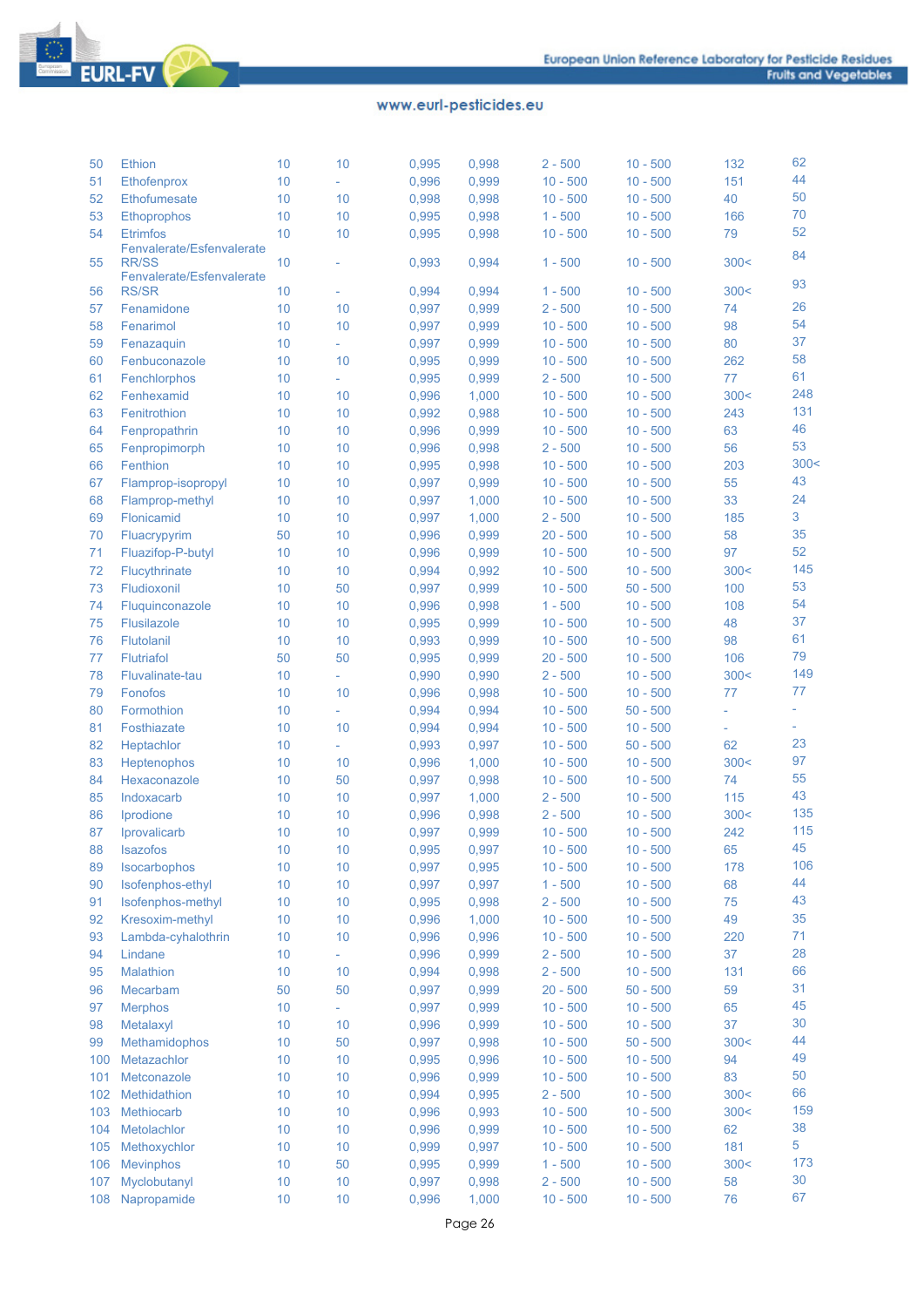

| 109 | <b>Nuarimol</b>          | 10 | 10                       | 0,997 | 0,999 | $10 - 500$ | $10 - 500$ | 79   | 42   |
|-----|--------------------------|----|--------------------------|-------|-------|------------|------------|------|------|
| 110 | o-Phenylphenol           | 10 | 10                       | 0,997 | 1,000 | $1 - 500$  | $10 - 500$ | 166  | 61   |
| 111 | <b>Ofurace</b>           | 10 | 10                       | 0,995 | 1,000 | $2 - 500$  | $10 - 500$ | 133  | 53   |
| 112 | Oxadixyl                 | 10 | 10                       | 0,997 | 1,000 | $10 - 500$ | $10 - 500$ | 71   | 29   |
| 113 | Paclobutrazol            | 10 | 50                       | 0,996 | 0,998 | $10 - 500$ | $50 - 500$ |      | ÷,   |
| 114 | Parathion-ethyl          | 10 | 50                       | 0,990 | 0,992 | $10 - 500$ | $50 - 500$ |      | ٠    |
| 115 | Parathion-methyl         | 10 | 50                       | 0,998 | 0,990 | $10 - 500$ | $10 - 500$ | 300< | 135  |
| 116 | Pebulate                 | 10 | L,                       | 0,997 | 1,000 | $2 - 500$  | $10 - 500$ | 50   | 28   |
| 117 | Penconazole              | 10 | 10                       | 0,996 | 0,996 | $10 - 500$ | $10 - 500$ | 60   | 42   |
| 118 | Pendimethalin            | 10 | L,                       | 0,989 | 0,997 | $2 - 500$  | $10 - 500$ | 102  | 44   |
| 119 | Permethrin               | 10 | L                        | 0,996 | 0,999 | $2 - 500$  | $10 - 500$ | 138  | 52   |
| 120 | Phenothrin               | 10 | $\overline{\phantom{a}}$ | 0,995 | 0,999 | $10 - 500$ | $10 - 500$ | 149  | 43   |
| 121 | Phenthoate               | 10 | 10                       | 0,994 | 0,993 | $10 - 500$ | $10 - 500$ | 108  | 48   |
| 122 | Phorate                  | 10 | 50                       | 0,994 | 0,997 | $10 - 500$ | $50 - 500$ | 300< | 300< |
| 123 | Phosmet                  | 10 | 10                       | 0,993 | 0,996 | $2 - 500$  | $10 - 500$ | 300< | 201  |
| 124 | Picolinafen              | 10 | 10                       | 0,997 | 1,000 | $2 - 500$  | $10 - 500$ | 94   | 43   |
| 125 | Picoxystrobin            | 50 | 10                       | 0,996 | 0,999 | $10 - 500$ | $10 - 500$ | 55   | 52   |
| 126 | Pyrimethanil             | 10 | 50                       | 0,996 | 0,997 | $10 - 500$ | $10 - 500$ | 83   | 50   |
| 127 | Pirimicarb               | 10 | 10                       | 0,995 | 0,997 | $2 - 500$  | $10 - 500$ | 57   | 34   |
| 128 | Pirimiphos-methyl        | 10 | 10                       | 0,997 | 0,998 | $10 - 500$ | $10 - 500$ | 51   | 41   |
| 129 | Procymidone              | 10 | 10                       | 0,997 | 0,999 | $10 - 500$ | $10 - 500$ | 29   | 22   |
| 130 | Profenofos               | 10 | L,                       | 0,996 | 1,000 | $10 - 500$ | $50 - 500$ | 164  | 85   |
| 131 | Prometon                 | 10 | 10                       | 0,996 | 0,999 | $10 - 500$ | $10 - 500$ | 74   | 35   |
| 132 | Prometryn                | 10 | 50                       | 0,995 | 0,998 | $10 - 500$ | $10 - 500$ | 44   | 36   |
| 133 | Propaphos                | 10 | 10                       | 0,994 | 0,997 | $2 - 500$  | $10 - 500$ | 300< | 300< |
| 134 | Propazine                | 10 | 10                       | 0,997 | 0,998 | $2 - 500$  | $10 - 500$ | 66   | 51   |
| 135 | Propiconazole            | 10 | 10                       | 0,997 | 1,000 | $2 - 500$  | $10 - 500$ | 80   | 51   |
| 136 | Propyzamide              | 10 | 10                       | 0,995 | 0,999 | $2 - 500$  | $10 - 500$ | 72   | 39   |
| 137 | Prosulfocarb             | 10 | 10                       | 0,996 | 0,999 | $10 - 500$ | $10 - 500$ | 49   | 47   |
| 138 | Prothiofos               | 10 | ÷.                       | 0,997 | 0,999 | $10 - 500$ | $10 - 500$ | 61   | 50   |
| 139 | Pyrazophos               | 10 | 10                       | 0,995 | 0,996 | $10 - 500$ | $10 - 500$ | 300< | 117  |
| 140 | Pyridaben                | 10 | L,                       | 0,996 | 0,997 | $10 - 500$ | $10 - 500$ | 170  | 61   |
| 141 |                          | 10 | L,                       | 0,997 | 0,999 | $10 - 500$ | $10 - 500$ | 128  | 44   |
| 142 | Pyriproxyfen             | 50 | 50                       | 0,996 | 0,998 | $20 - 500$ | $10 - 500$ | 70   | 23   |
|     | Quinalphos<br>Quinoxyfen |    | $\bar{\phantom{a}}$      |       |       |            | $10 - 500$ | 52   | 38   |
| 143 |                          | 10 | L                        | 0,997 | 0,999 | $1 - 500$  | $20 - 500$ | 87   | 49   |
| 144 | Quintozene               | 10 |                          | 0,993 | 0,993 | $10 - 500$ |            |      | 89   |
| 145 | Spirodiclofen            | 10 | ÷,                       | 0,997 | 0,998 | $10 - 500$ | $10 - 500$ | 114  | 68   |
| 146 | Spiroxamine I            | 50 |                          | 0,996 | 0,998 | $10 - 500$ | $10 - 500$ | 120  | 45   |
| 147 | Spiroxamine II           | 50 | 10                       | 0,996 | 0,998 | $20 - 500$ | $10 - 500$ | 65   | 300< |
| 148 | Sulprofos                | 10 | 10                       | 0,996 | 0,998 | $10 - 500$ | $10 - 500$ | 258  |      |
| 149 | Tebuconazole             | 10 | 10                       | 0,997 | 0,997 | $10 - 500$ | $10 - 500$ | 144  | 86   |
| 150 | Tebufenpyrad             | 10 | 10                       | 0,997 | 0,999 | $1 - 500$  | $10 - 500$ | 79   | 36   |
| 151 | Tecnazene                | 10 | L,                       | 0,995 | 0,998 | $2 - 500$  | $10 - 500$ | 121  | 53   |
| 152 | Tefluthrin               | 10 | ÷,                       | 0,996 | 0,997 | $1 - 500$  | $10 - 500$ | 35   | 21   |
| 153 | <b>Terbufos</b>          | 10 | 10                       | 0,995 | 0,997 | $2 - 500$  | $10 - 500$ | 300< | 300< |
| 154 | Terbumeton               | 10 | 10                       | 0,997 | 0,998 | $2 - 500$  | $10 - 500$ | 63   | 44   |
| 155 | Terbutryn                | 10 | 10                       | 0,997 | 0,999 | $10 - 500$ | $10 - 500$ | 69   | 43   |
| 156 | Tetrachlorvinphos        | 10 | 10                       | 0,995 | 0,994 | $10 - 500$ | $10 - 500$ |      | ÷    |
| 157 | Tetraconazole            | 10 | 10                       | 0,994 | 0,999 | $10 - 500$ | $10 - 500$ | 48   | 13   |
| 158 | <b>Tetradifon</b>        | 10 | ÷,                       | 0,996 | 0,999 | $2 - 500$  | $10 - 500$ | 48   | 30   |
| 159 | Tetramethrin             | 10 | 10                       | 0,996 | 0,999 | $10 - 500$ | $10 - 500$ | 151  | 60   |
| 160 | Tolclofos-methyl         | 10 | 10                       | 0,996 | 0,998 | $10 - 500$ | $10 - 500$ | 65   | 33   |
| 161 | Tolylfluanid             | 10 | ÷,                       | 0,990 | 0,995 | $10 - 500$ | $10 - 500$ | 150  | 40   |
| 162 | Triadimefon              | 10 | 10                       | 0,997 | 0,999 | $2 - 500$  | $10 - 500$ | 57   | 43   |
| 163 | Triazophos               | 10 | 10                       | 0,996 | 0,998 | $2 - 500$  | $10 - 500$ | 300< | 96   |
| 164 | Trifloxystrobin          | 10 | 10                       | 0,997 | 0,999 | $10 - 500$ | $10 - 500$ | 122  | 52   |
| 165 | Trifluralin              | 10 | ÷,                       | 0,990 | 0,990 | $2 - 500$  | $10 - 500$ | 101  | 41   |
| 166 | Vinclozolin              | 10 | 10                       | 0,994 | 0,998 | $10 - 500$ | $10 - 500$ | 40   | 39   |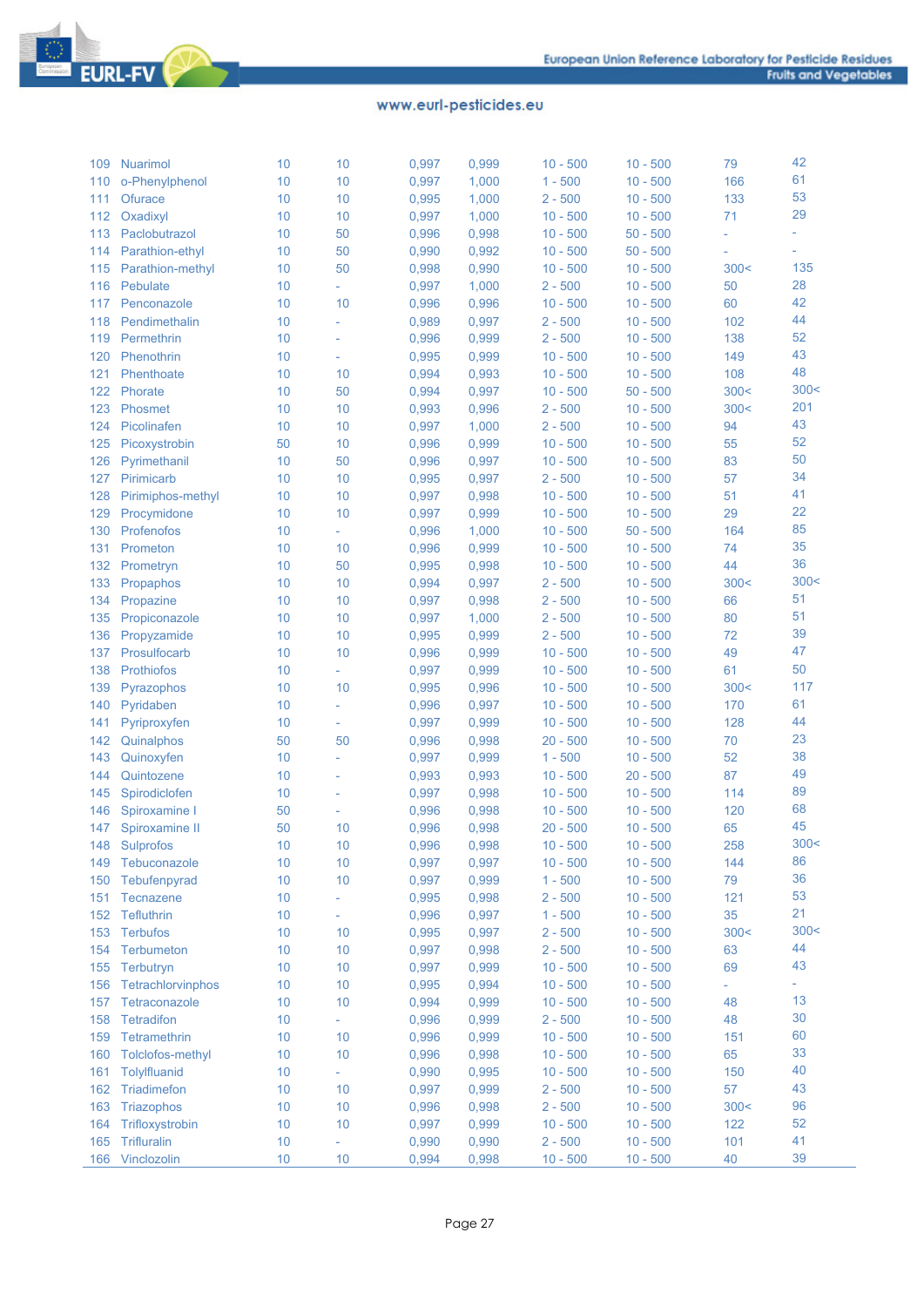

Table 4a. Precision of the chromatographic method (n=5) for LC analysed pesticides.

|                |                      |                |                | Intra-day variability (RSD, %) |                | Inter-day variability (RSD, %) |                |                |                |  |  |
|----------------|----------------------|----------------|----------------|--------------------------------|----------------|--------------------------------|----------------|----------------|----------------|--|--|
| No.            | <b>Compound</b>      | 10 µg/kg       |                |                                | 50 µg/kg       | 10 µg/kg                       |                | 50 µg/kg       |                |  |  |
|                |                      | Avocado        | <b>Almonds</b> | Avocado                        | <b>Almonds</b> | Avocado                        | <b>Almonds</b> | Avocado        | Almonds        |  |  |
| 1              | Acephate             | 3              | 3              | 1                              | 5              | 11                             | 5              | 7              | 6              |  |  |
| $\overline{2}$ | Acetamiprid          | 1              | $\mathbf{1}$   | 1                              | $\mathbf{1}$   | $\boldsymbol{6}$               | 8              | 4              | 9              |  |  |
| 3              | Aldicarb             | 5              | 6              | $\overline{2}$                 | 3              | 17                             | 13             | 9              | 10             |  |  |
| 4              | Azinphos-methyl      | $\overline{2}$ | $\overline{2}$ | $\overline{2}$                 | $\overline{2}$ | 10                             | 6              | 4              | 8              |  |  |
| 5              | Azoxystrobin         | 1              | 3              | $\overline{2}$                 | $\overline{2}$ | 9                              | 8              | 6              | 11             |  |  |
| 6              | <b>Bitertanol</b>    | 3              | 1              | $\overline{2}$                 | 1              | 9                              | 8              | 7              | 10             |  |  |
| $\overline{7}$ | <b>Boscalid</b>      | 1              | 1              | 1                              | $\overline{2}$ | 13                             | 12             | 9              | 14             |  |  |
| 8              | <b>Bromuconazole</b> | 1              | $\overline{2}$ | 3                              | $\overline{2}$ | 10                             | 9              | 6              | 11             |  |  |
| 9              | <b>Bupirimate</b>    | 3              | $\overline{2}$ | $\overline{2}$                 | $\overline{2}$ | 12                             | 15             | 8              | 16             |  |  |
| 10             | <b>Buprofezin</b>    | $\overline{2}$ | $\overline{2}$ | $\overline{2}$                 | $\overline{2}$ | $\overline{7}$                 | 3              | 5              | 6              |  |  |
| 11             | Carbaryl             | 4              | 4              | 1                              | 1              | $\boldsymbol{6}$               | 11             | 6              | 6              |  |  |
| 12             | Carbendazim          | 1              | 1              | 1                              | 1              | 9                              | 6              | 5              | 6              |  |  |
| 13             | Chlorantraniliprole  | 1              | $\overline{2}$ | 1                              | 3              | 12                             | 6              | 8              | 8              |  |  |
| 14             | Chlorpyriphos        | 1              | 1              | 4                              | 3              | 15                             | 11             | 17             | 10             |  |  |
| 15             | Chlorpyriphos-       | 6              | 5              | 3                              | 9              | 8                              | 15             | 3              | 18             |  |  |
|                | methyl               |                |                |                                |                |                                |                |                |                |  |  |
| 16             | Clofentezine         | 4              | 1              | $\overline{2}$                 | 6              | 11                             | 9              | 8              | 12             |  |  |
| 17             | Cymoxanil            | $\overline{2}$ | $\overline{2}$ | 2                              | 3              | 10                             | 10             | 7              | 10             |  |  |
| 18             | Cyproconazole        | 1              | 3              | $\overline{2}$                 | $\mathbf{1}$   | 10                             | $\overline{7}$ | $6\phantom{a}$ | 8              |  |  |
| 19             | Cyprodinil           | 3              | 1              | 3                              | 4              | 12                             | 8              | 7              | 11             |  |  |
| 20             | Cyromazine           | $\overline{2}$ | 5              | $\overline{2}$                 | 5              | 8                              | 10             | $\overline{4}$ | $\overline{7}$ |  |  |
| 21             | <b>Diazinon</b>      | 3              | 3              | 1                              | 4              | 15                             | 3              | 10             | 3              |  |  |
| 22             | <b>Dicrotophos</b>   | $\overline{2}$ | $\overline{2}$ | 1                              | $\overline{7}$ | 13                             | 5              | 10             | 10             |  |  |
| 23             | Diethofencarb        | $\overline{2}$ | 1              | $\overline{2}$                 | $\overline{2}$ | 8                              | 9              | 9              | 11             |  |  |
| 24             | Difenoconazole       | 5              | 1              | 1                              | 5              | 17                             | 8              | 10             | 12             |  |  |
| 25             | <b>Dimethoate</b>    | 1              | 1              | 1                              | 2              | 6                              | 4              | 5              | 6              |  |  |
| 26             | Dimethomorph         | $\overline{2}$ | 1              | 1                              | 3              | 6                              | 12             | 3              | 14             |  |  |
| 27             | <b>Diniconazole</b>  | 1              | 1              | $\overline{2}$                 | 4              | $\overline{7}$                 | 9              | 4              | 12             |  |  |
| 28             | Diphenylamine        | 1              | 1              | $\mathbf{1}$                   | 1              | 6                              | 3              | $\overline{2}$ | $\mathbf{1}$   |  |  |
| 29             | <b>Dodine</b>        | 5              | 6              | $\overline{7}$                 | $\overline{2}$ | 19                             | $\overline{7}$ | 16             | 13             |  |  |
| 30             | Ethion               | 5              | 4              | 4                              | 1              | 18                             | 10             | 16             | 12             |  |  |
| 31             | <b>Ethirimol</b>     | 1              | 1              | 1                              | 1              | $\overline{9}$                 | 4              | 5              | 10             |  |  |
| 32             | Ethoprophos          | $\overline{2}$ | 3              | 1                              | 1              | 9                              | 10             | 6              | 11             |  |  |
| 33             | Fenamidone           | 1              | 3              | 1                              | 1              | 10                             | 6              | 9              | $\overline{7}$ |  |  |
| 34             | Fenamiphos           | $\overline{2}$ | 1              | 1                              | 3              | 10                             | 10             | 5              | 9              |  |  |
| 35             | Fenarimol            | 1              | 4              | 1                              | $\overline{2}$ | 13                             | 10             | 6              | 11             |  |  |
| 36             | Fenazaquin           | 6              | 1              | 5                              | 4              | $\overline{7}$                 | 10             | 7              | 14             |  |  |
| 37             | Fenbuconazole        | 3              | 1              | $\sqrt{3}$                     | 3              | 11                             | 9              | 8              | 12             |  |  |
| 38             | Fenoxycarb           | $\overline{2}$ | 3              | $\overline{2}$                 | 1              | 15                             | 10             | 13             | 11             |  |  |
| 39             | Fenpropathrin        | 8              | 1              | 8                              | 3              | 16                             | 10             | 11             | $\overline{7}$ |  |  |
| 40             | Fenpropimorph        | $\mathbf{1}$   | 1              | 1                              | $\overline{4}$ | 12                             | 5              | 8              | 8              |  |  |
| 41             | Fenpyroximate        | $\overline{2}$ | 1              | 8                              | $\overline{7}$ | 6                              | 12             | $\overline{7}$ | 16             |  |  |
| 42             | Fenthion             | $\mathbf{1}$   | 4              | 3                              | 4              | 12                             | 16             | 9              | 16             |  |  |
| 43             | Fluazifop            | $\mathbf{1}$   | 4              | $\mathbf{1}$                   | $\mathbf{1}$   | 10                             | 6              | 5              | 8              |  |  |
| 44             | Flufenoxuron         | 5              | 1              | 8                              | $\overline{2}$ | 18                             | 15             | 13             | $\overline{2}$ |  |  |
| 45             | Fluquinconazole      | 3              | $\mathbf{1}$   | $\overline{4}$                 | $\overline{4}$ | 12                             | 14             | 11             | 15             |  |  |
| 46             | Flusilazole          | 1              | $\mathbf{1}$   | $\mathbf{1}$                   | $\overline{2}$ | 10                             | $\overline{7}$ | 5              | 10             |  |  |
| 47             | Flutriafol           | $\overline{2}$ | $\mathbf{1}$   | $\mathbf{1}$                   | $\overline{2}$ | 11                             | $6\phantom{a}$ | 6              | 8              |  |  |
| 48             | Formetanate          | $\mathbf{1}$   | $\overline{2}$ | $\overline{2}$                 | $\overline{2}$ | 20                             | 9              | 14             | 9              |  |  |
| 49             | Haloxyfop            | $\overline{2}$ | $\mathbf{1}$   | $\mathbf{1}$                   | $\overline{2}$ | 9                              | 12             | 3              | 12             |  |  |
| 50             | Hexythiazox          | 5              | 3              | $\overline{7}$                 | $\mathbf{1}$   | 20                             | 6              | 15             | 6              |  |  |
| 51             | Imazalil             | 4              | 1              | 1                              | $\overline{4}$ | 10                             | $\overline{4}$ | $\overline{7}$ | 8              |  |  |
| 52             | Imidacloprid         | 1              | $\mathbf{1}$   | $\mathbf{1}$                   | 1              | 11                             | 10             | 8              | 9              |  |  |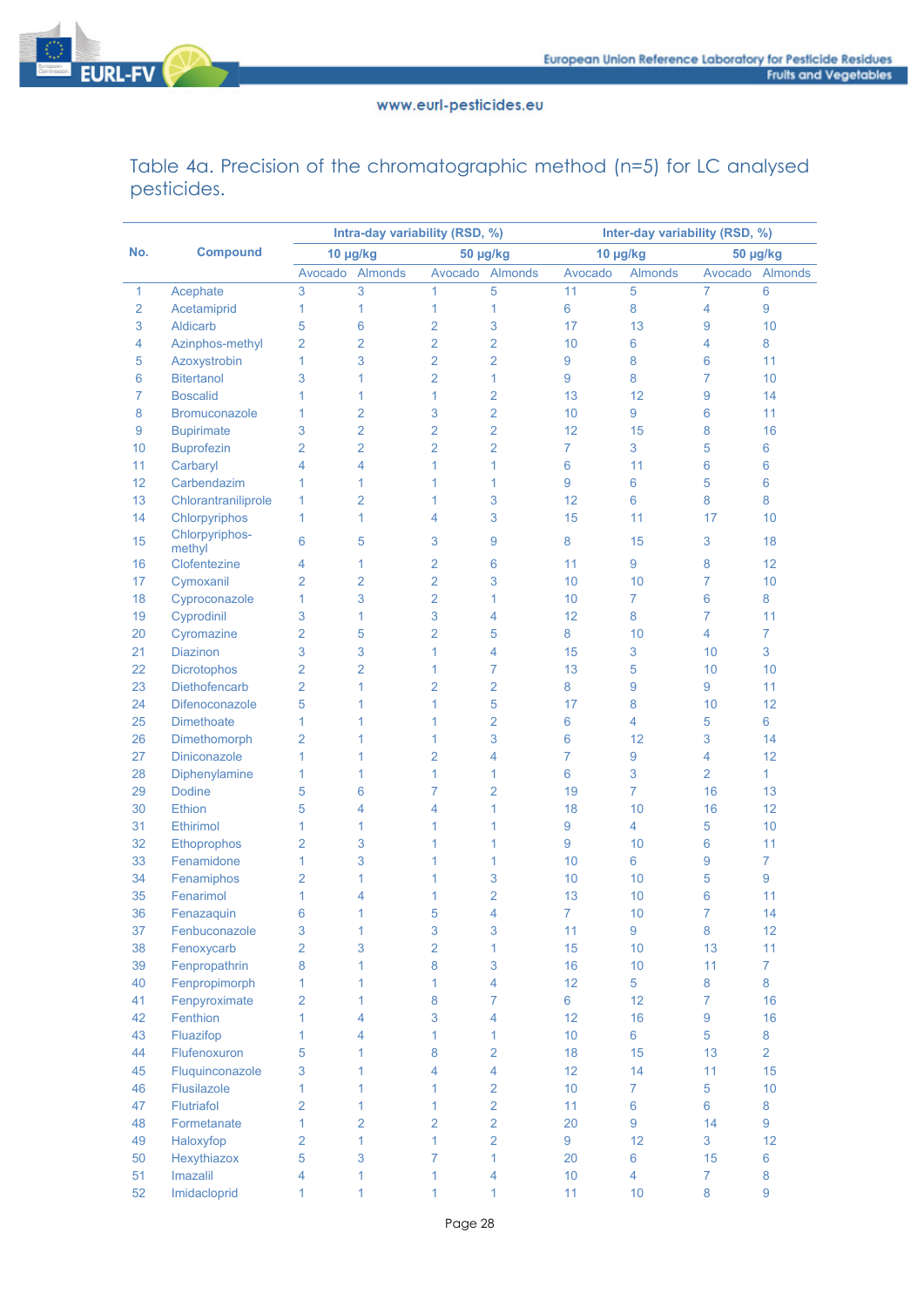

| 53       | Indoxacarb                  | 6              | $\overline{2}$ | 1              | $\overline{2}$          | 9              | 13               | 5                       | 17             |
|----------|-----------------------------|----------------|----------------|----------------|-------------------------|----------------|------------------|-------------------------|----------------|
| 54       | Iprovalicarb                | 4              | 1              | 1              | 3                       | 6              | 7                | 6                       | 8              |
| 55       | Isofenphos-Methyl           | 3              | $\overline{2}$ | 1              | 4                       | 11             | 4                | 12                      | 9              |
| 56       | Isoprocarb                  | 1              | 1              | 1              | 3                       | 3              | 7                | 4                       | 9              |
| 57       | Kresoxim-methyl             | 1              | 1              | 1              | 1                       | 6              | 4                | 2                       | 6              |
| 58       | Linuron                     | $\overline{2}$ | 1              | $\overline{2}$ | 1                       | 9              | 9                | 5                       | 10             |
| 59       | Malathion                   | $\overline{2}$ | 3              | 1              | $\overline{2}$          | 4              | 11               | 2                       | 10             |
| 60       | Mandipropamid               | 3              | $\overline{2}$ | 1              | $\overline{2}$          | 8              | 8                | 5                       | 9              |
| 61       | Metalaxyl                   | 1              | 1              | 1              | 3                       | 7              | 9                | 3                       | 9              |
| 62       | Metconazole                 | 1              | 1              | $\overline{2}$ | $\overline{2}$          | 4              | 8                | 4                       | 10             |
| 63       | Methamidophos               | $\overline{2}$ | 1              | 1              | 3                       | 11             | 7                | 8                       | 12             |
| 64       | Methidathion                | 1              | 1              | 1              | $\overline{2}$          | 7              | 11               | 4                       | 11             |
| 65       | Methiocarb                  | 1              | 1              | 2              | 1                       | 7              | 8                | 7                       | 11             |
| 66       | Methoxyfenozide             | 1              | 1              | 1              | $\overline{2}$          | 4              | 3                | 6                       | 6              |
| 67       | Metobromuron                | 1              | $\overline{2}$ | 1              | $\overline{2}$          | 10             | 9                | 6                       | 10             |
| 68       | Monocrotophos               | 1              | 1              | 1              | 4                       | 8              | 7                | 4                       | 10             |
| 69       | Myclobutanil                | 1              | 1              | 2              | 1                       | 6              | 8                | 3                       | 9              |
| 70       | Nitenpyram                  | $\overline{2}$ | 1              | 1              | $\overline{2}$          | 10             | 5                | 4                       | 8              |
| 71       | Oxamyl                      | $\overline{2}$ | 12             | $\overline{2}$ | 5                       | 20             | 14               | 14                      | 15             |
| 72       | Oxydemeton-methyl           | 1              | 1              | 1              | 4                       | 10             | 9                | 4                       | 11             |
| 73       | Paclobutrazole              | 1              | 1              | 1              | $\overline{2}$          | 6              | 7                | 2                       | 8              |
| 74       |                             | 6              | 4              | 4              | 3                       | 5              | 6                | 3                       | 10             |
| 75       | Pencycuron<br>Pendimethalin | 3              | $\overline{2}$ | 4              | 1                       | 8              | 4                | 6                       | 4              |
| 76       | Phenthoate                  | 5              | $\overline{2}$ | 4              | 5                       | 14             | 14               | 4                       | 17             |
|          |                             |                | $\overline{2}$ | 1              |                         | 11             |                  |                         |                |
| 77<br>78 | Phosalone<br>Phosmet        | 1              | 6              | $\overline{2}$ | 1                       |                | 13<br>13         | 6<br>8                  | 14<br>14       |
|          |                             | 4              |                | 4              | 5                       | 18             |                  |                         |                |
| 79       | Phoxim                      | 6              | $\overline{2}$ |                | 10                      | 13             | 13               | 10                      | 16             |
| 80       | Pirimicarb                  | $\overline{2}$ | $\overline{2}$ | 1              | 1                       | 8              | 6                | 3                       | 6              |
| 81       | Pirimiphos-methyl           | 1              | 2              | 1              | $\overline{2}$          | 3              | $\overline{7}$   | 2                       | 7              |
| 82       | Prochloraz                  | 2              | 1              | 2              | 3                       | 6              | 8                | $\overline{2}$          | 11             |
| 83       | Profenofos                  | 1              | 1              | $\overline{2}$ | $\overline{2}$          | 10             | 10               | 5                       | 13             |
| 84       | Propamocarb                 | $\overline{2}$ | 3              | $\overline{2}$ | 6                       | 6              | 6                | 3                       | 10             |
| 85       | Propiconazole               | 3              | 3              | $\overline{2}$ | 1                       | 7              | 7                | 4                       | $\overline{7}$ |
| 86       | Propoxur                    | 1              | 3              | 1              | 1                       | 4              | $\overline{7}$   | $\overline{2}$          | $\overline{7}$ |
| 87       | Propyzamide                 | 3              | $\overline{2}$ | 1              | 1                       | 9              | 9                | 5                       | 11             |
| 88       | Pymetrozine                 | 1              | $\overline{2}$ | 1              | 3                       | 18             | 8                | 10                      | 10             |
| 89       | Pyraclostrobin              | 2              | 3              | 2              | 3                       | $\overline{7}$ | 9                | 6                       | 9              |
| 90       | <b>Pyrethrins</b>           | 6              | 3              | 5              | 2                       | 15             | 13               | 8                       | 14             |
| 91       | Pyridaben                   | 4              | 3              | $\overline{2}$ | 4                       | 11             | 15               | 6                       | 17             |
| 92       | Pyrimethanil                | $\overline{2}$ | 1              | 1              | $\overline{2}$          | 6              | $\overline{7}$   | $\overline{2}$          | 10             |
| 93       | Pyriproxyfen                | $\bf 6$        | 3              | 6              | $\overline{2}$          | 11             | $\sqrt{5}$       | 6                       | $\overline{7}$ |
| 94       | Quinoxyfen                  | 8              | $\overline{2}$ | $\overline{7}$ | 1                       | 11             | 8                | 8                       | 9              |
| 95       | Rotenone                    | 1              | 1              | 1              | $\mathbf{1}$            | 12             | 11               | 9                       | 11             |
| 96       | Spinosyn A                  | 1              | 1              | $\overline{2}$ | $\overline{2}$          | 3              | 10               | 4                       | 8              |
| 97       | Spinosyn D                  | 1              | $\overline{2}$ | 1              | $\overline{\mathbf{4}}$ | 4              | 8                | 4                       | 9              |
| 98       | Spirodiclofen               | 3              | $\overline{7}$ | 4              | 4                       | 17             | 18               | 10                      | $\overline{4}$ |
| 99       | Spiromesifen                | 6              | 11             | $\overline{2}$ | 5                       | $\overline{7}$ | 17               | $\overline{4}$          | 5              |
| 100      | Tebuconazole                | 1              | $\overline{2}$ | 1              | $\mathbf{1}$            | 5              | 8                | 4                       | 10             |
| 101      | Tebufenozide                | 1              | 1              | $\mathbf{1}$   | 1                       | 6              | 4                | 6                       | 11             |
| 102      | Tebufenpyrad                | 5              | $\overline{2}$ | $\overline{4}$ | 1                       | $\overline{7}$ | 10               | 5                       | 11             |
| 103      | Tetraconazole               | $\overline{2}$ | $\overline{2}$ | $\overline{2}$ | 1                       | $6\phantom{a}$ | 10               | 3                       | 10             |
| 104      | Thiabendazole               | $\overline{1}$ | 1              | 1              | $\overline{9}$          | 11             | 16               | 7                       | 13             |
| 105      | Thiacloprid                 | 1              | 1              | 2              | 8                       | 13             | 6                | 8                       | 10             |
| 106      | Thiamethoxam                | 1              | 5              | 1              | 1                       | $\overline{7}$ | 8                | 4                       | 10             |
| 107      | Thiophanate-methyl          | 5              | $\overline{2}$ | $6\phantom{a}$ | 3                       | 8              | 11               | $\overline{7}$          | 14             |
| 108      | Triadimefon                 | 1              | 1              | $\overline{2}$ | $\overline{2}$          | 6              | $\boldsymbol{9}$ | 3                       | 9              |
| 109      | Triazophos                  | 1              | $\overline{1}$ | $\overline{2}$ | $\mathbf{1}$            | 5              | 6                | $\overline{\mathbf{4}}$ | 9              |
| 110      | Trichlorfon                 | 1              | $\overline{2}$ | $\mathbf{1}$   | $\overline{2}$          | 3              | 17               | 5                       | 20             |
| 111      | Triflumuron                 | 5              | 1              | 3              | $\overline{2}$          | 13             | 12               | 13                      | 13             |
| 112      | Triticonazole               | 1              | 1              | $\mathbf{1}$   | $\mathbf{1}$            | 8              | $\bf 6$          | $\overline{4}$          | $\overline{7}$ |
|          |                             |                |                |                |                         |                |                  |                         |                |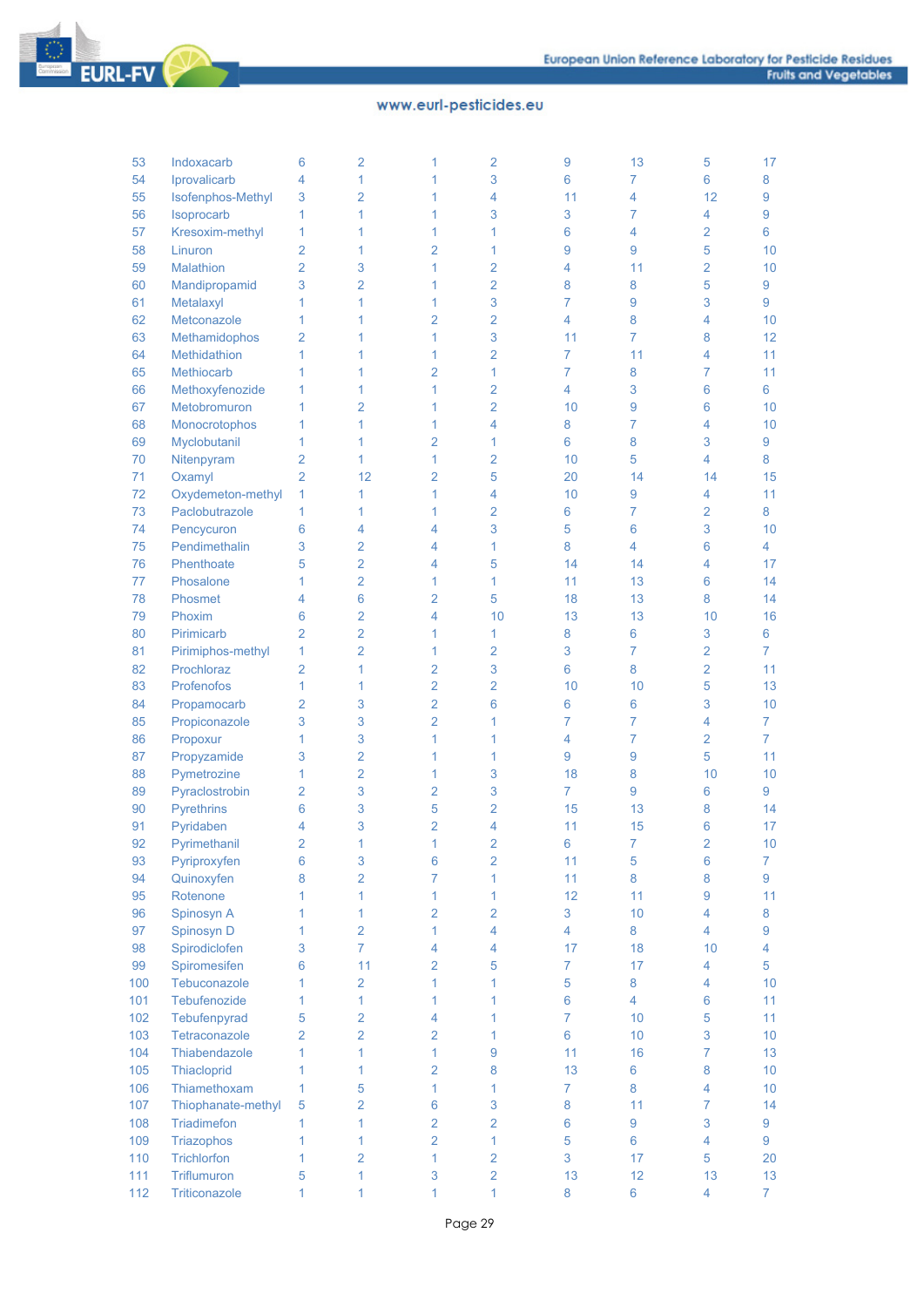

113 Zoxamide 4 3 3 1 6 11 4 11

## Table 4b. Precision of the chromatographic method (n=5) for GC analysed pesticides.

|     |                     |                | Intra-day variability (RSD, %) |                | Inter-day variability (RSD, %) |                          |                     |                |                |  |
|-----|---------------------|----------------|--------------------------------|----------------|--------------------------------|--------------------------|---------------------|----------------|----------------|--|
| No. | <b>Compound</b>     |                | $10 \mu g/L$                   |                | 50 µg/L                        | 10 µg/L                  |                     | 50 µg/L        |                |  |
|     |                     | Avocado        | <b>Almonds</b>                 | Avocado        | Almonds                        | Avocado                  | Almonds             | Avocado        | Almonds        |  |
| 1   | $2,4-DDE$           | 1              | 5                              | $\overline{2}$ | $\overline{2}$                 | 11                       | 8                   | 12             | $\overline{2}$ |  |
| 2   | $2,4-DDT$           | 4              | 8                              | 4              | 4                              | 11                       | 18                  | 13             | 12             |  |
| 3   | $4,4-DDD$           | 4              | 6                              | 2              | 1                              | 10                       | 6                   | 13             | $\overline{2}$ |  |
| 4   | $4,4-DDE$           | 3              | 4                              | 4              | 1                              | 12                       | 6                   | 15             | 3              |  |
| 5   | $4,4-DDT$           | 4              | 5                              | 2              | 1                              | 10                       | $\overline{7}$      | 13             | $\overline{2}$ |  |
| 6   | Acrinathrin         | $\overline{2}$ | 4                              | 1              | 1                              | 13                       | 11                  | 15             | 4              |  |
| 7   | Alachlor            | 3              | 6                              | 1              | $\overline{2}$                 | 9                        | 14                  | 12             | 3              |  |
| 8   | Ametryn             | 8              | $\overline{7}$                 | $\overline{2}$ | 4                              | 11                       | 16                  | 12             | $\overline{7}$ |  |
| 9   | Azoxystrobin        | 3              | 6                              | 3              | 3                              | $\overline{7}$           | 13                  | 14             | $\overline{7}$ |  |
| 10  | Benalaxyl           | 8              | 3                              | $\overline{2}$ | 1                              | 15                       | 12                  | 11             | 4              |  |
| 11  | <b>Bifenox</b>      | 11             | 6                              | 3              | 1                              | 6                        | $\overline{7}$      | 8              | $\overline{2}$ |  |
| 12  | <b>Bifenthrin</b>   | 1              | 4                              | 1              | 1                              | 6                        | 14                  | 10             | 4              |  |
| 13  | <b>Bixafen</b>      | 4              | 3                              | 3              | $\overline{2}$                 | 6                        | 14                  | 13             | 5              |  |
| 14  | <b>Boscalid</b>     | 1              | 5                              | 1              | 1                              | 11                       | 13                  | 11             | $\overline{7}$ |  |
| 15  | Bromopropylate      | $\overline{2}$ | 5                              | $\overline{2}$ | $\overline{2}$                 | 10                       | 10                  | 13             | 5              |  |
| 16  | <b>Bupirimate</b>   | 14             | 4                              | 1              | 1                              | 8                        | 8                   | 10             | 4              |  |
| 17  | <b>Buprofezin</b>   | 12             | $\bar{\phantom{a}}$            | 18             | 8                              | 19                       | $\bar{\phantom{a}}$ | 9              | 16             |  |
| 18  | <b>Butralin</b>     | 16             | 5                              | $\overline{2}$ | $\overline{2}$                 | 12                       | 4                   | 1              | $\overline{2}$ |  |
| 19  | <b>Butylate</b>     | 1              | 6                              | $\overline{2}$ | 1                              | 8                        | 8                   | 11             | $\overline{2}$ |  |
| 20  | Cadusafos           | 1              | 6                              | $\overline{2}$ | 3                              | 9                        | 10                  | 12             | 3              |  |
| 21  | Carbophenothion     | 7              | 4                              | 4              | 1                              | 16                       | 16                  | 17             | $\overline{7}$ |  |
| 22  | Carbosulfan         |                | $\bar{a}$                      | 8              | $\overline{2}$                 | ÷                        | $\equiv$            | 9              | 5              |  |
| 23  | Chinomethionat      | 3              | 5                              | 3              | 1                              | 9                        | 16                  | 9              | 6              |  |
| 24  | Chlorbromuron       | 10             | $\overline{7}$                 | 1              | 3                              | 3                        | 10                  | $\overline{2}$ | 3              |  |
| 25  | Chlorfenapyr        | $\overline{a}$ | $\bar{a}$                      | 17             | 3                              | $\overline{\phantom{a}}$ | $\bar{\phantom{a}}$ | 3              | 5              |  |
| 26  | Chlorfenvinphos     | 8              | 4                              | $\overline{2}$ | $\overline{2}$                 | 10                       | 8                   | 14             | 1              |  |
| 27  | Chlorobenzilate     | 3              | $\overline{7}$                 | $\overline{2}$ | 1                              | $\overline{7}$           | 9                   | $\overline{4}$ | 4              |  |
| 28  | Chlorpropham        | 4              | 4                              | $\overline{2}$ | 1                              | 8                        | $\overline{4}$      | 12             | 1              |  |
| 29  | Chlorpyrifos        | 9              | 8                              | 3              | 3                              | 13                       | 15                  | 14             | 3              |  |
| 30  | Chlorpyrifos-methyl | 6              | $\overline{7}$                 | 1              | 1                              | 12                       | 11                  | 15             | $\overline{2}$ |  |
| 31  | Chlorothalonil      | 10             | 5                              | 10             | $\overline{2}$                 | 3                        | 18                  | $\overline{2}$ | 11             |  |
| 32  | Chlozolinate        | 9              | 8                              | 1              | 1                              | 5                        | 15                  | 10             | $\overline{2}$ |  |
| 33  | Cyfluthrin          | 1              | 9                              | 1              | $\overline{2}$                 | 9                        | 17                  | 11             | 5              |  |
| 34  | Cypermethrin        |                | 5                              | 1              | 3                              | $\overline{\phantom{a}}$ | 9                   | 9              | 6              |  |
| 35  | Chlorthal-dimethyl  | 7              | 5                              | $\overline{2}$ | 1                              | 18                       | 7                   | 14             | 3              |  |
| 36  | Cyproconazole       | 6              | 9                              | $\overline{2}$ | 4                              | 5                        | 10                  | 10             | 3              |  |
| 37  | Cyprodinil          | 8              | 6                              | 4              | 1                              | 11                       | 7                   | 16             | $\overline{2}$ |  |
| 38  | Deltamethrin        | 6              | 4                              | 3              | 1                              | 8                        | 13                  | 9              | 6              |  |
| 39  | <b>Diazinon</b>     | 8              | $\overline{\phantom{a}}$       | 5              | 1                              | 18                       | ÷.                  | 12             | $\mathbf{1}$   |  |
| 40  | <b>Dichlorvos</b>   | $\overline{2}$ | 9                              | $\overline{2}$ | $\overline{2}$                 | 8                        | 13                  | 14             | 4              |  |
| 41  | Diclobutrazol       | $\overline{2}$ | 5                              | 4              | $\overline{2}$                 | 15                       | 9                   | 12             | $\mathbf{1}$   |  |
| 42  | <b>Dicloran</b>     | 6              | 9                              | 4              | $\mathbf{3}$                   | 13                       | 9                   | 17             | $\overline{2}$ |  |
| 43  | Dimethenamid        | 4              | $\overline{4}$                 | 1              | $\overline{2}$                 | 10                       | 10                  | 12             | 3              |  |
| 44  | Diphenylamine       | 3              | 10                             | 1              | $\overline{2}$                 | 9                        | 15                  | 13             | 3              |  |
| 45  | Endosulfan alpha    |                | $\overline{\phantom{a}}$       | 8              | $\mathbf{3}$                   | L,                       | $\equiv$            | $\overline{4}$ | 4              |  |
| 46  | Endosulfan beta     | L              | ÷,                             | $\overline{2}$ | 6                              | ÷,                       | L,                  | 13             | $\mathbf{1}$   |  |
| 47  | Endosulfan sulfate  | L              | L,                             | $\overline{7}$ | 1                              |                          | L,                  | 10             | 6              |  |
| 48  | <b>EPN</b>          | 9              | 10                             | $\overline{2}$ | $\overline{2}$                 | 14                       | 14                  | 11             | 5              |  |
| 49  | Epoxiconazole       | 1              | $\overline{7}$                 | $\overline{2}$ | 1                              | 14                       | 8                   | 14             | $\mathbf{1}$   |  |
|     |                     |                |                                |                |                                |                          |                     |                |                |  |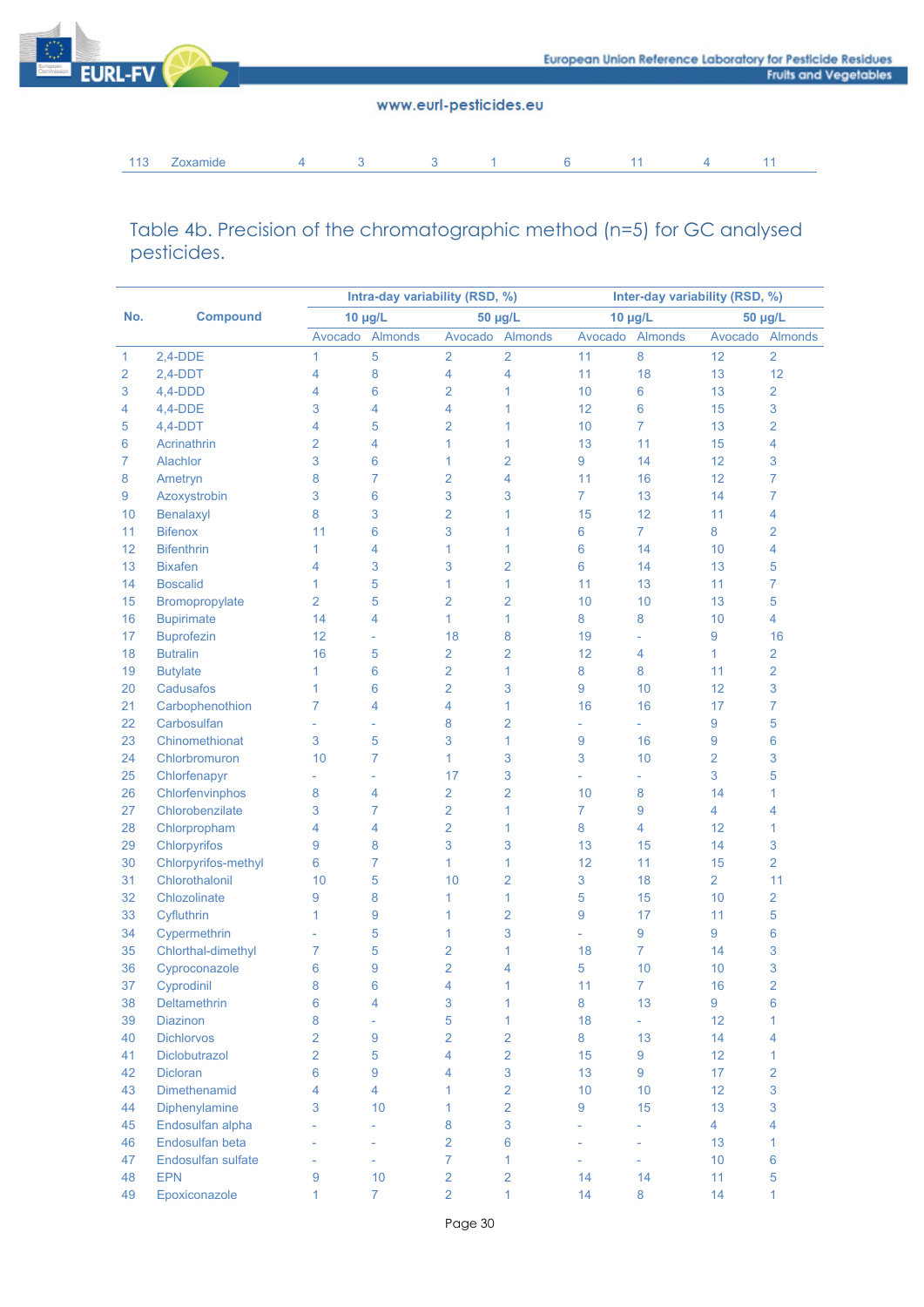

| 50  | Ethion                                    | 4                        | 5              | 3              | 3                        | 13             | 9              | 12              | 4              |
|-----|-------------------------------------------|--------------------------|----------------|----------------|--------------------------|----------------|----------------|-----------------|----------------|
| 51  | Ethofenprox                               | 3                        | 10             | 1              | 1                        | 6              | 15             | 10 <sup>1</sup> | 7              |
| 52  | Ethofumesate                              | $\overline{2}$           | 8              | 2              | 4                        | 6              | 13             | 11              | $\mathbf{1}$   |
| 53  | Ethoprophos                               | 3                        | 7              | 1              | 1                        | 9              | 10             | 14              | $\overline{2}$ |
| 54  | <b>Etrimfos</b>                           | 5                        | 7              | $\overline{2}$ | 1                        | 9              | 11             | 10              | $\overline{2}$ |
| 55  | Fenvalerate/Esfenvalerate<br><b>RR/SS</b> | $\overline{2}$           | 9              | 2              | 1                        | 11             | 17             | 7               | 6              |
|     | Fenvalerate/Esfenvalerate                 |                          |                |                |                          |                |                |                 |                |
| 56  | <b>RS/SR</b>                              | 5                        | 9              | 1              | 1                        | 14             | 20             | 6               | 8              |
| 57  | Fenamidone                                | 7                        | 9              | 3              | 1                        | 12             | 19             | 13              | 14             |
| 58  | Fenarimol                                 | 8                        | 8              | 6              | 2                        | 13             | 13             | 11              | 5              |
| 59  | Fenazaquin                                | 5                        | 4              | 1              | $\overline{2}$           | 4              | 9              | 10              | 3              |
| 60  | Fenbuconazole                             | 1                        | 6              | 1              | 1                        | 7              | 9              | 11              | 4              |
| 61  | Fenchlorphos                              | $\overline{2}$           | 7              | 1              | 3                        | 13             | 12             | 16              | 3              |
| 62  | Fenhexamid                                | $\overline{2}$           | 11             | 3              | 3                        | $\overline{7}$ | 18             | 10              | 16             |
| 63  | Fenitrothion                              | 4                        | 8              | 1              | 3                        | 9              | 14             | 18              | 3              |
| 64  | Fenpropathrin                             | 9                        | 10             | 6              | 1                        | 3              | 14             | 12              | 5              |
| 65  | Fenpropimorph                             | 3                        | $\overline{7}$ | 1              | 2                        | 16             | 20             | 18              | 19             |
| 66  | Fenthion                                  | 4                        | 10             | 1              | 4                        | 15             | 18             | 19              | 16             |
| 67  | Flamprop-isopropyl                        | 3                        | 6              | 3              | 2                        | $\overline{7}$ | 8              | 9               | $\overline{2}$ |
| 68  | Flamprop-methyl                           | 9                        | 6              | 2              | $\overline{2}$           | 12             | 9              | 11              | 3              |
| 69  | Flonicamid                                | $\overline{2}$           | 7              | 2              | 1                        | 8              | 11             | 16              | 3              |
| 70  | Fluacrypyrim                              |                          | 9              | $\overline{2}$ | 1                        |                | 17             | 12              | 5              |
| 71  | Fluazifop-P-butyl                         | $\mathbf{1}$             | 8              | $\overline{2}$ | 1                        | 7              | 16             | 11              | 5              |
| 72  | Flucythrinate                             | 4                        | 11             | 3              | 3                        | 8              | 15             | 12              | 4              |
| 73  | Fludioxonil                               | 10                       |                | 5              | 1                        | 14             | ÷.             | 18              | 3              |
| 74  | Fluquinconazole                           | 0                        | 8              | 2              | 2                        | 10             | 14             | 16              | 6              |
| 75  | Flusilazole                               | 8                        | 11             | $\overline{2}$ | 3                        | 10             | 12             | 13              | 3              |
| 76  | Flutolanil                                | 4                        | 9              | $\overline{2}$ | $\overline{2}$           | 4              | 14             | 9               | 3              |
| 77  | <b>Flutriafol</b>                         | $\overline{\phantom{a}}$ | 8              | 1              | $\overline{2}$           | $\overline{a}$ | 9              | 15              | 4              |
| 78  | Fluvalinate-tau                           | 3                        | 3              | 1              | 1                        | 12             | 13             | 16              | 6              |
| 79  | Fonofos                                   | 3                        | $\overline{7}$ | 1              | 3                        | 8              | 15             | 12              | 6              |
| 80  | Formothion                                | 10                       |                | 6              | $\overline{2}$           | 19             | ÷.             | 17              | 6              |
| 81  | Fosthiazate                               | 4                        | 12             | 5              | 1                        | 8              | 16             | 8               | 4              |
| 82  | Heptachlor                                | 10                       | L,             | 3              | 2                        | 19             | ÷.             | 15              | 3              |
| 83  | Heptenophos                               | 1                        | 9              | 1              | $\overline{2}$           | 9              | 12             | 15              | 3              |
| 84  | Hexaconazole                              | 19                       | 13             | 10             | 3                        | 11             | 17             | 16              | 4              |
| 85  | Indoxacarb                                | 2                        | 3              | 4              | 1                        | 15             | 18             | 5               | 6              |
| 86  | Iprodione                                 | 4                        | 10             | 1              | 4                        | 17             | 13             | 18              | 6              |
| 87  | Iprovalicarb                              | 15                       | 12             | 5              | 4                        | 12             | 9              | 13              | 1              |
| 88  | Isazofos                                  | 9                        | 4              | 5              | $\overline{\mathcal{L}}$ | 9              | 4              | 11              | 1              |
| 89  | Isocarbophos                              | 4                        | 7              | 2              | $\overline{2}$           | 6              | 18             | 8               | 10             |
| 90  | Isofenphos-ethyl                          | 6                        | 9              | 1              | 3                        | 10             | 15             | 15              | 7.             |
| 91  | Isofenphos-methyl                         | 3                        | 12             | 1              | 3                        | 6              | 17             | 11              | 6              |
| 92  | Kresoxim-methyl                           | 9                        | 5              | 2              | 1                        | 9              | 9              | 9               | $\overline{2}$ |
| 93  | Lambda-cyhalothrin                        | 5                        | 9              | 2              | 3                        | $\overline{7}$ | 15             | 12              | $\overline{4}$ |
| 94  | Lindane                                   | 3                        | 5              | 4              | 1                        | 6              | 10             | 13              | 4              |
| 95  | Malathion                                 | 5                        | 7              | 2              | 1                        | 7              | 14             | 16              | 3              |
| 96  | Mecarbam                                  |                          |                | 6              | 3                        |                |                | 6               | $\overline{2}$ |
| 97  | <b>Merphos</b>                            | 4                        | 6              | 2              | 1                        | 3              | 11             | 9               | $\overline{2}$ |
| 98  | Metalaxyl                                 | 8                        | 8              | 3              | 2                        | 17             | 9              | 11              | 3              |
| 99  | Methamidophos                             | 1                        |                | 5              | 3                        | 15             |                | 13              | 4              |
| 100 | Metazachlor                               | 4                        | 6              | 2              | $\overline{2}$           | 10             | 8              | 13              | 2              |
| 101 | Metconazole                               | 1                        | 8              | 3              | 5                        | $\overline{7}$ | 15             | 14              | 5              |
| 102 | Methidathion                              | 7                        | 6              | 3              | $\overline{2}$           | $\overline{7}$ | 19             | 13              | $\overline{7}$ |
| 103 | Methiocarb                                | $\overline{7}$           | 7              | 2              | 4                        | 20             | 15             | 9               | 8              |
| 104 | Metolachlor                               | 4                        | 5              | 1              | 1                        | 10             | $\overline{7}$ | 12              | 1              |
| 105 | Methoxychlor                              | 7                        | 10             | 2              | 2                        | 12             | 18             | 17              | 12             |
| 106 | <b>Mevinphos</b>                          | 5                        | 7              | 1              | $\overline{2}$           | 8              | 12             | 9               | 4              |
| 107 | Myclobutanyl                              | 6                        | $\overline{7}$ | 2              | $\overline{2}$           | 13             | 13             | 10              | 3              |
| 108 | Napropamide                               | 4                        | 10             | 4              | $\overline{2}$           | 11             | 11             | 11              | 3              |
|     |                                           |                          |                |                |                          |                |                |                 |                |